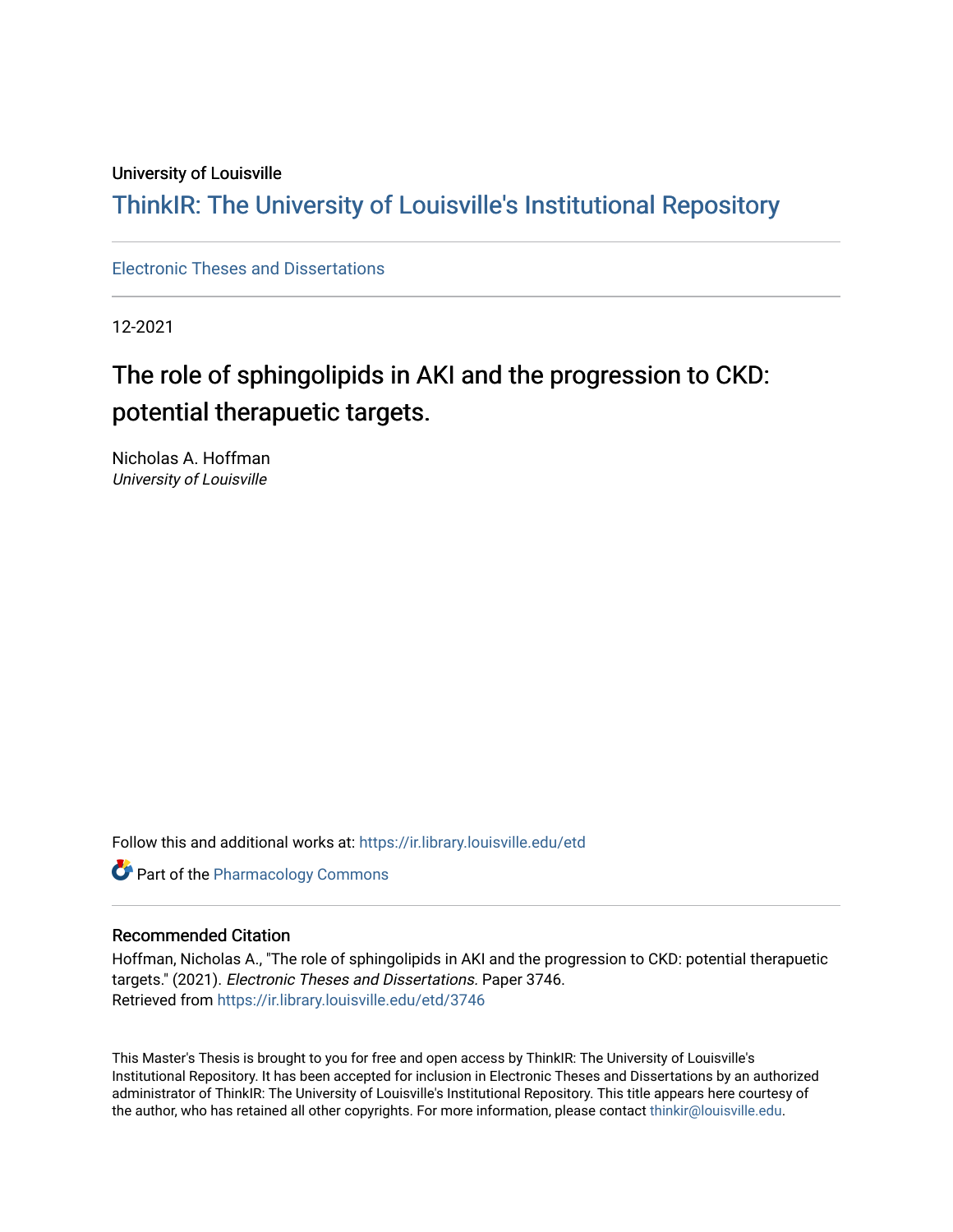# THE ROLE OF SPHINGOLIPIDS IN AKI AND THE PROGRESSION TO CKD: POTENTIAL THERAPUETIC TARGETS

By

Nicholas A. Hoffman B.S. Chemistry, Centre College, 2019

A Thesis submitted to the faculty of the School of Medicine of the University of Louisville in partial fulfillment of the requirements for the degree of

Master of Science in Pharmacology and Toxicology

Department of Pharmacology and Toxicology

University of Louisville

Louisville, Kentucky

December 2021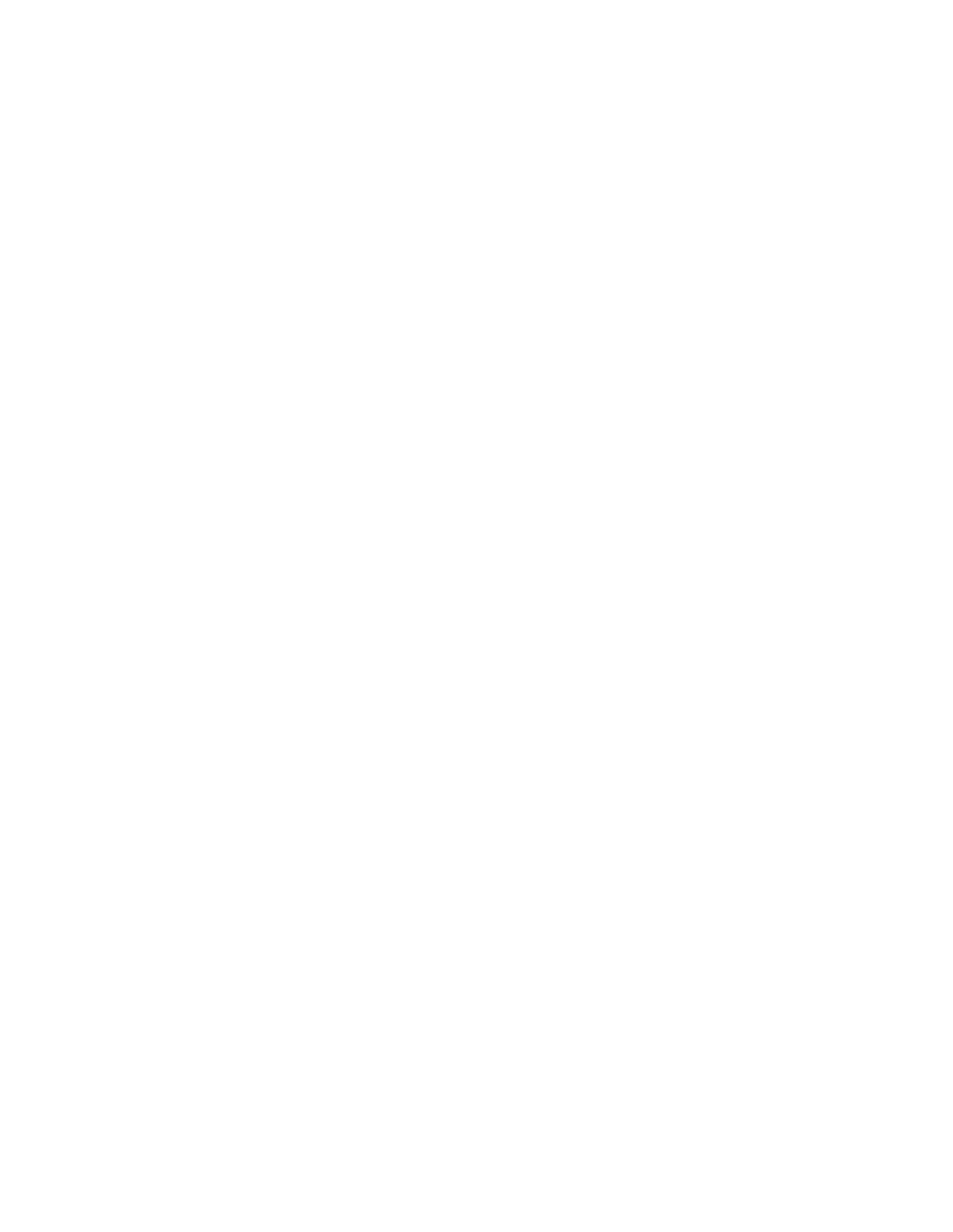# THE ROLE OF SPHINGOLIPIDS IN AKI AND THE PROGRESSION TO CKD: POTENTIAL THERAPUETIC TARGETS

By

Nick Hoffman

B.S. Chemistry, Centre College, 2019

A Thesis approved on

November 11, 2021

By the following thesis committee:

Leah Siskind, Ph.D.

\_\_\_\_\_\_\_\_\_\_\_\_\_\_\_\_\_\_\_\_\_\_\_\_\_\_\_\_\_

Levi Beverly, Ph.D.

\_\_\_\_\_\_\_\_\_\_\_\_\_\_\_\_\_\_\_\_\_\_\_\_\_\_\_\_\_

Geoff Clark, Ph.D.

\_\_\_\_\_\_\_\_\_\_\_\_\_\_\_\_\_\_\_\_\_\_\_\_\_\_\_\_\_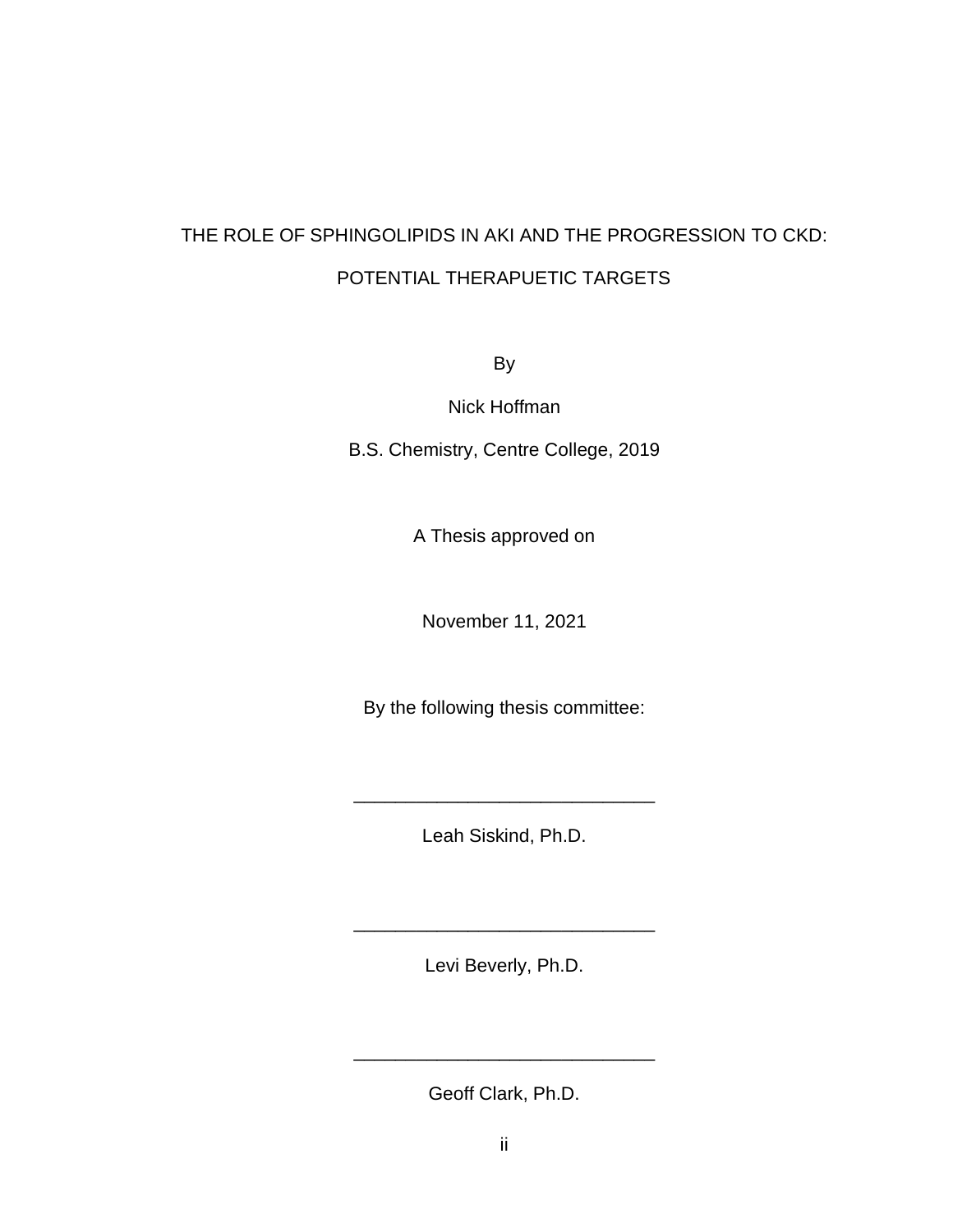## DEDICATION

This thesis is dedicated to my family and friends who have always pushed me to work hard and follow my passions.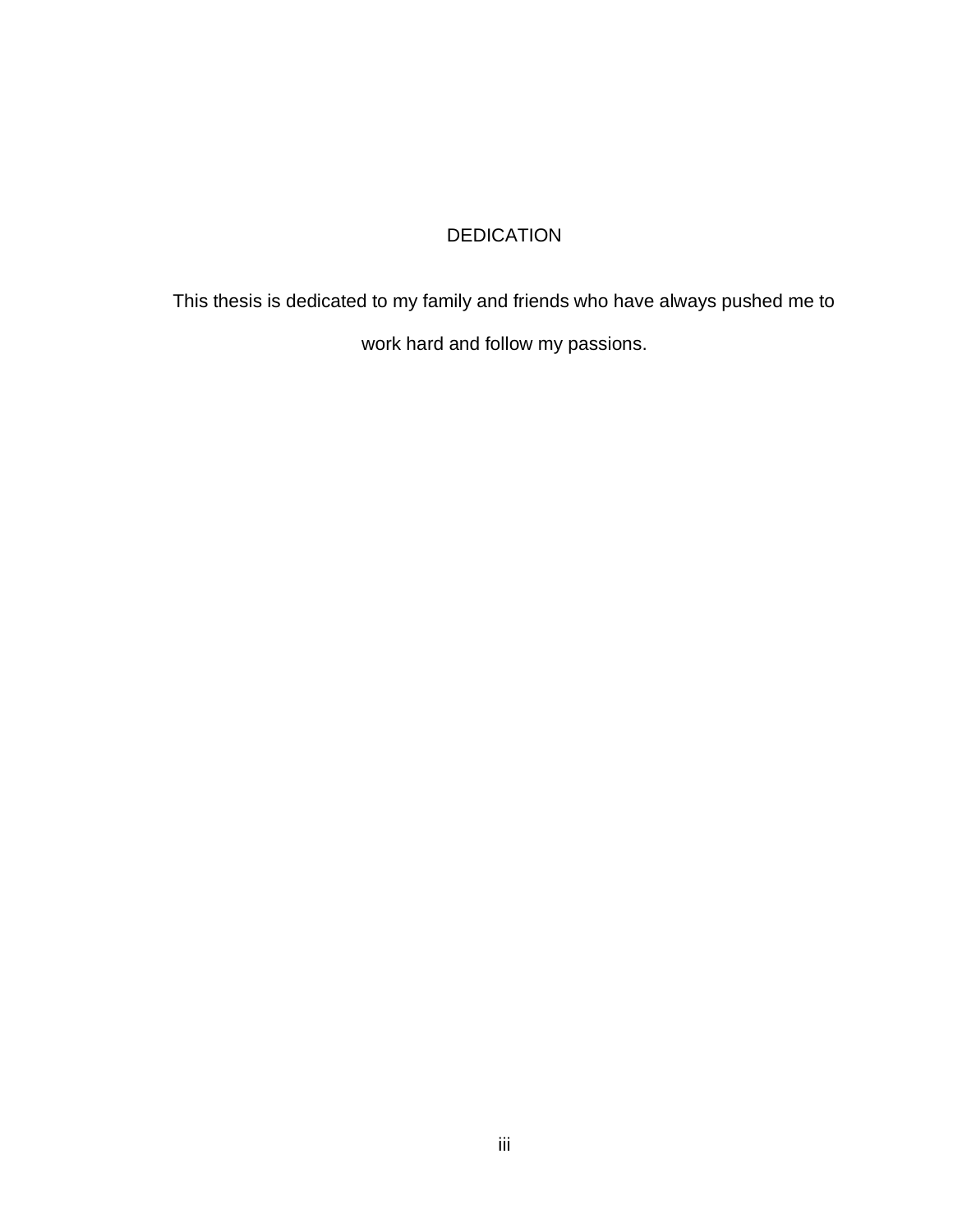## ACKNOWLEDGEMENTS

I would like to thank everyone in the lab for helping me develop into the person and scientist I am today. I also would like to thank Drs. Siskind and Beverly for always providing valuable feedback and pushing me to think critically.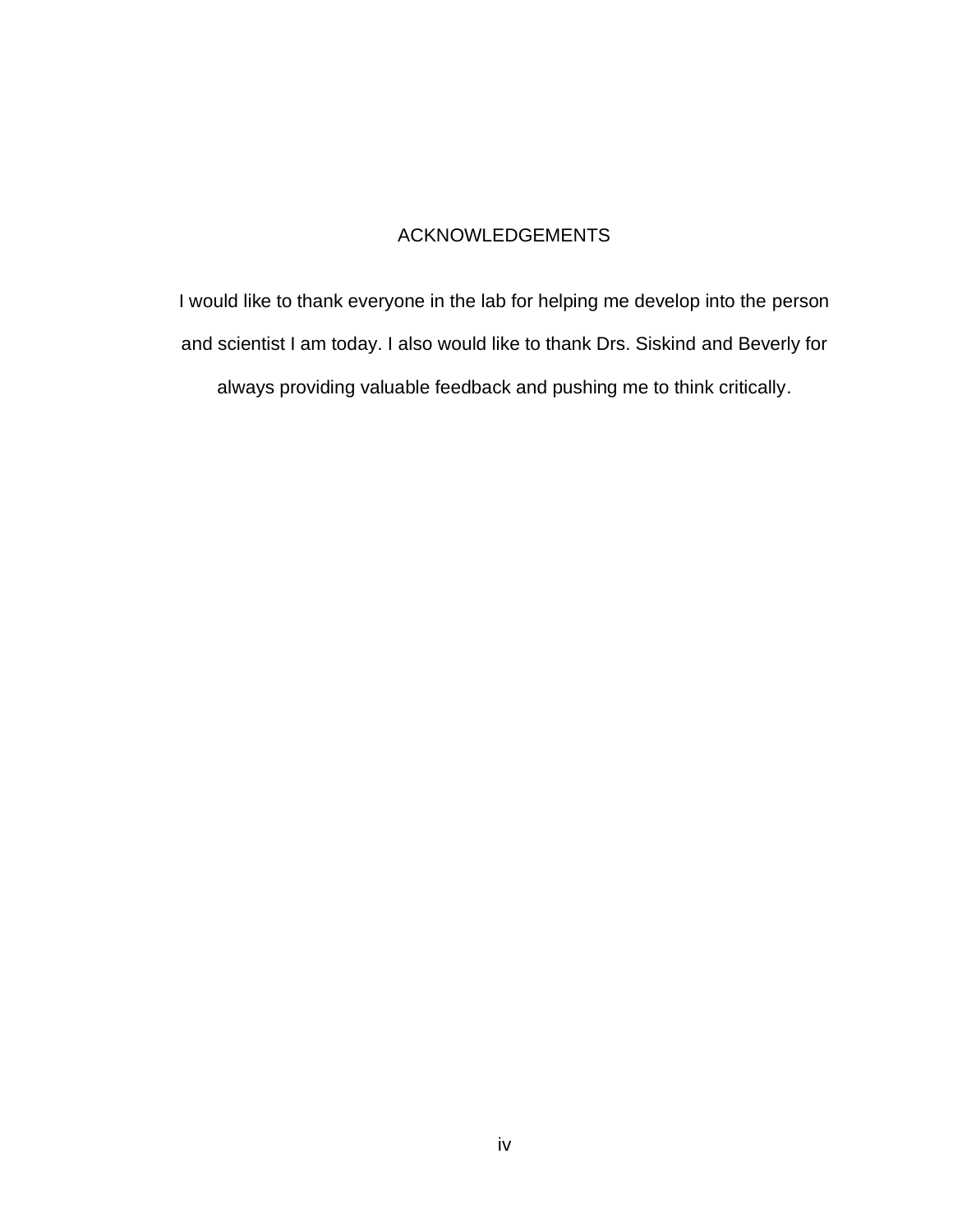#### **ABSTRACT**

# THE ROLE OF SPHINGOLIPIDS IN AKI AND THE PROGRESSION TO CKD: POTENTIAL THERAPUETIC TARGETS

Nicholas A. Hoffman

November 11, 2021

Acute Kidney Injury (AKI) is most simply defined as a rapid decline in kidney function over a period of hours to days. There is currently a lack of effective treatment options for patients with AKI, highlighting the need to identify new therapeutic targets. Sphingolipids play a number of roles in different models of AKI, suggesting they could be promising future targets for treating kidney injury. Specifically, sphingosine-1-phosphate (S1P) and its receptors (S1PRs) have been implicated in numerous inflammatory disorders and models of AKI. The purpose of this review is to better characterize the role of S1P receptors in models of AKI and to highlight key limitations in drug development.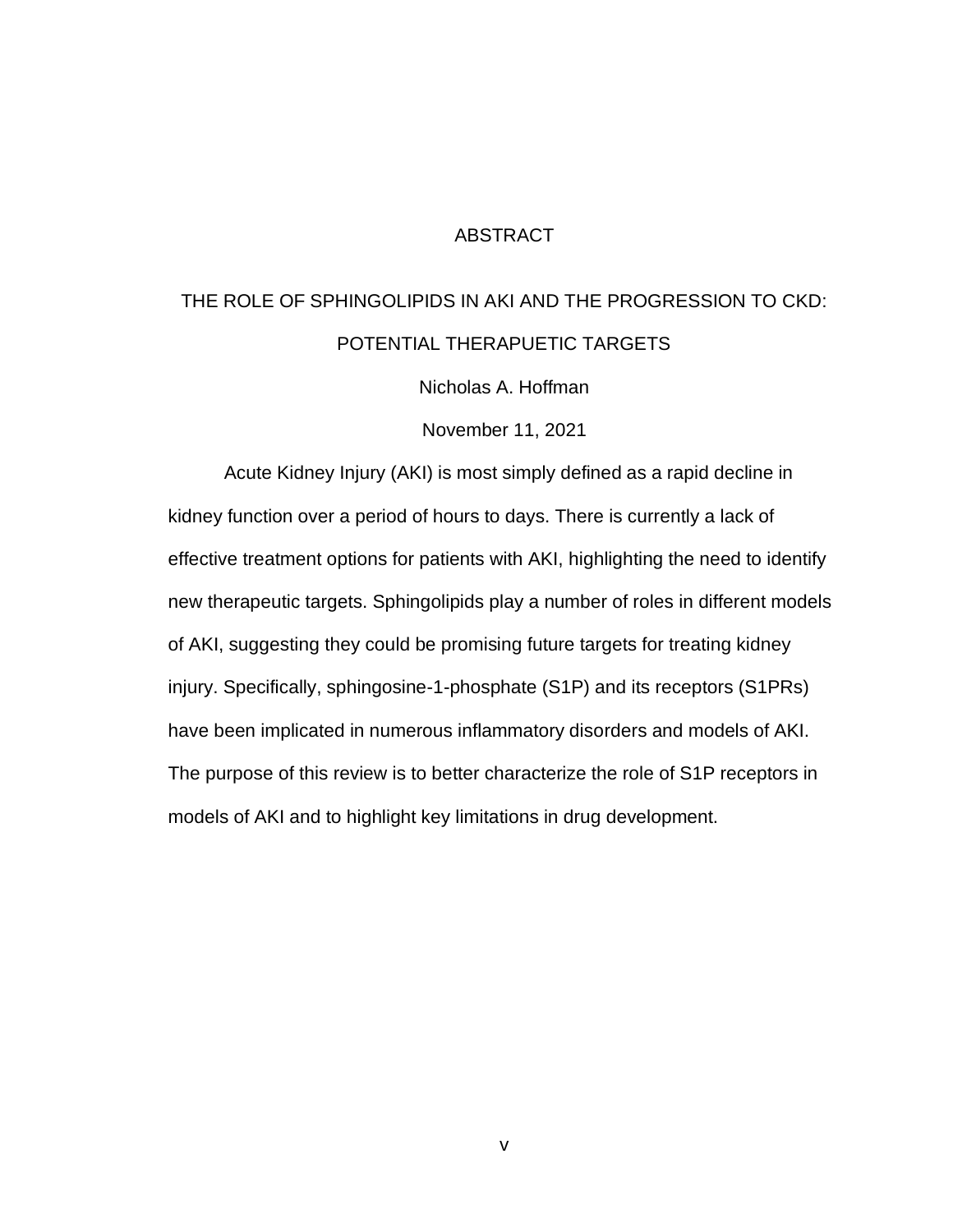## TABLE OF CONTENTS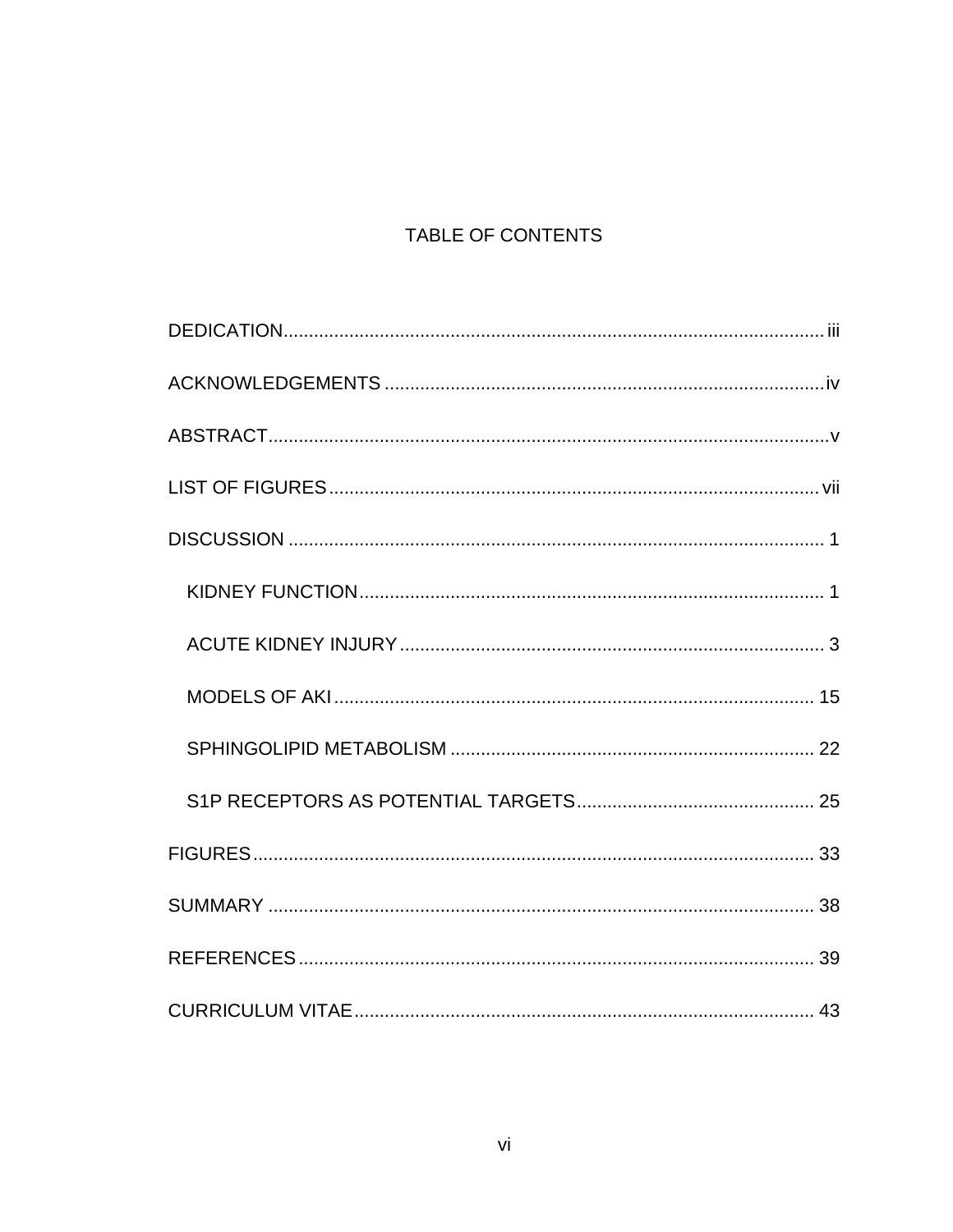## LIST OF FIGURES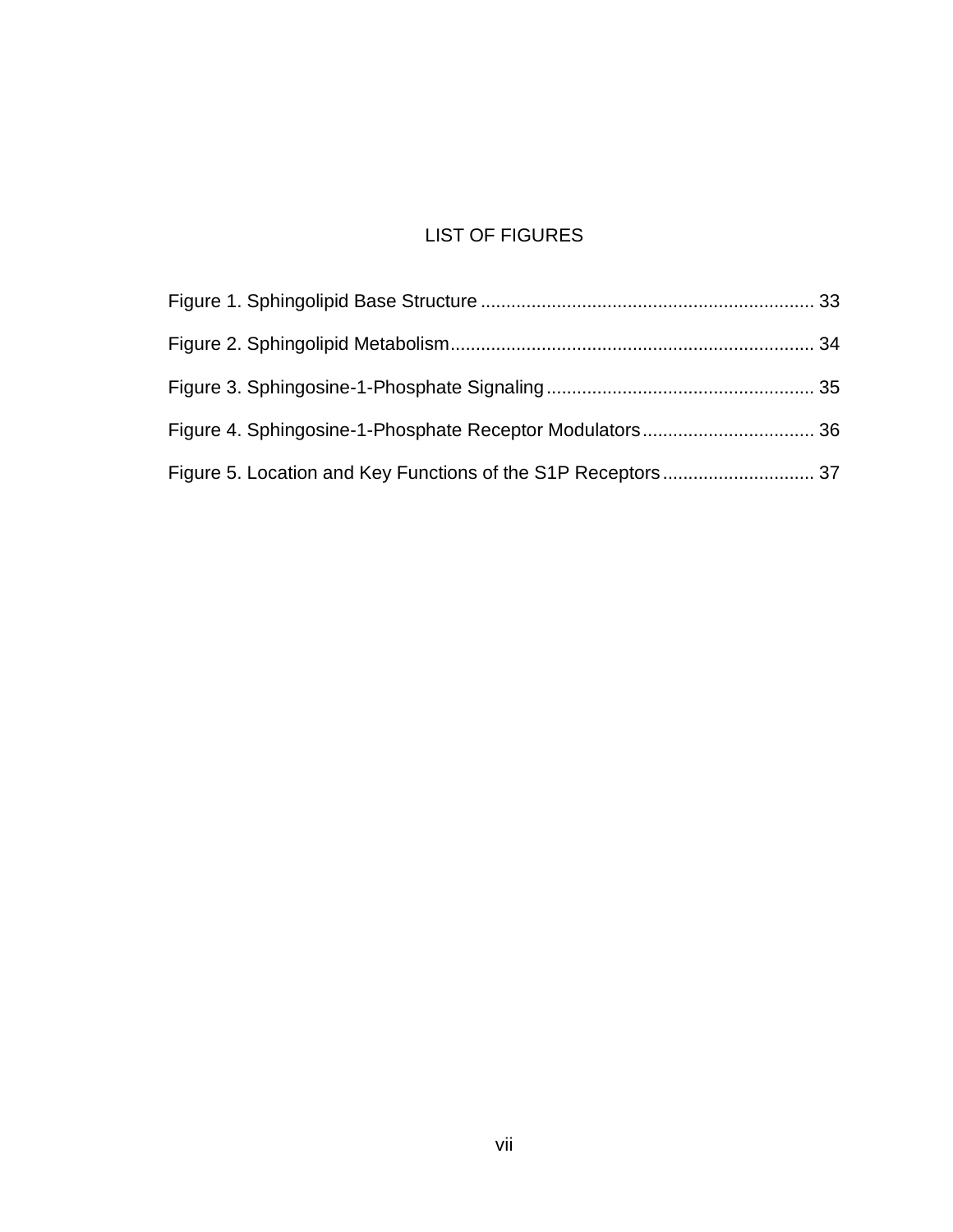#### **DISCUSSION**

#### KIDNEY FUNCTION

The kidneys are responsible for many fundamental physiological functions: pH balance, and electrolyte composition, filtration and elimination of metabolic and toxic wastes from the blood, regulation of the internal fluid environment to maintain proper fluid volume and tonicity, essential endocrine functions such as erythropoiesis and blood pressure regulation, and the metabolism and excretion of many drugs [1]. The kidneys are located along the posterior abdomen wall, divided into two sections: the outer cortex and the inner medulla [2]. Within these two sections are associated vasculature, nerves, lymphatic vessels and nephrons. Nephrons are the functional units of the kidney, consisting of the glomerulus, Bowman capsule, and renal tubule [2]. On average, each kidney is comprised of 1 million nephrons, accounting for nearly 25% of cardiac output [2]. Fluids flows through each successive section of the nephron, undergoing a sophisticated process of excretion and reabsorption to maintain fluid homeostasis [2].

The glomerulus is a complex capillary network responsible for ultrafiltration of blood plasma and solute clearance; the glomerular capillaries are positioned between the efferent and afferent arterioles [2]. This configuration allows for tight regulation of glomerular pressure and glomerular filtration rate (GFR). GFR is the product of capillary surface area and filtration pressure, with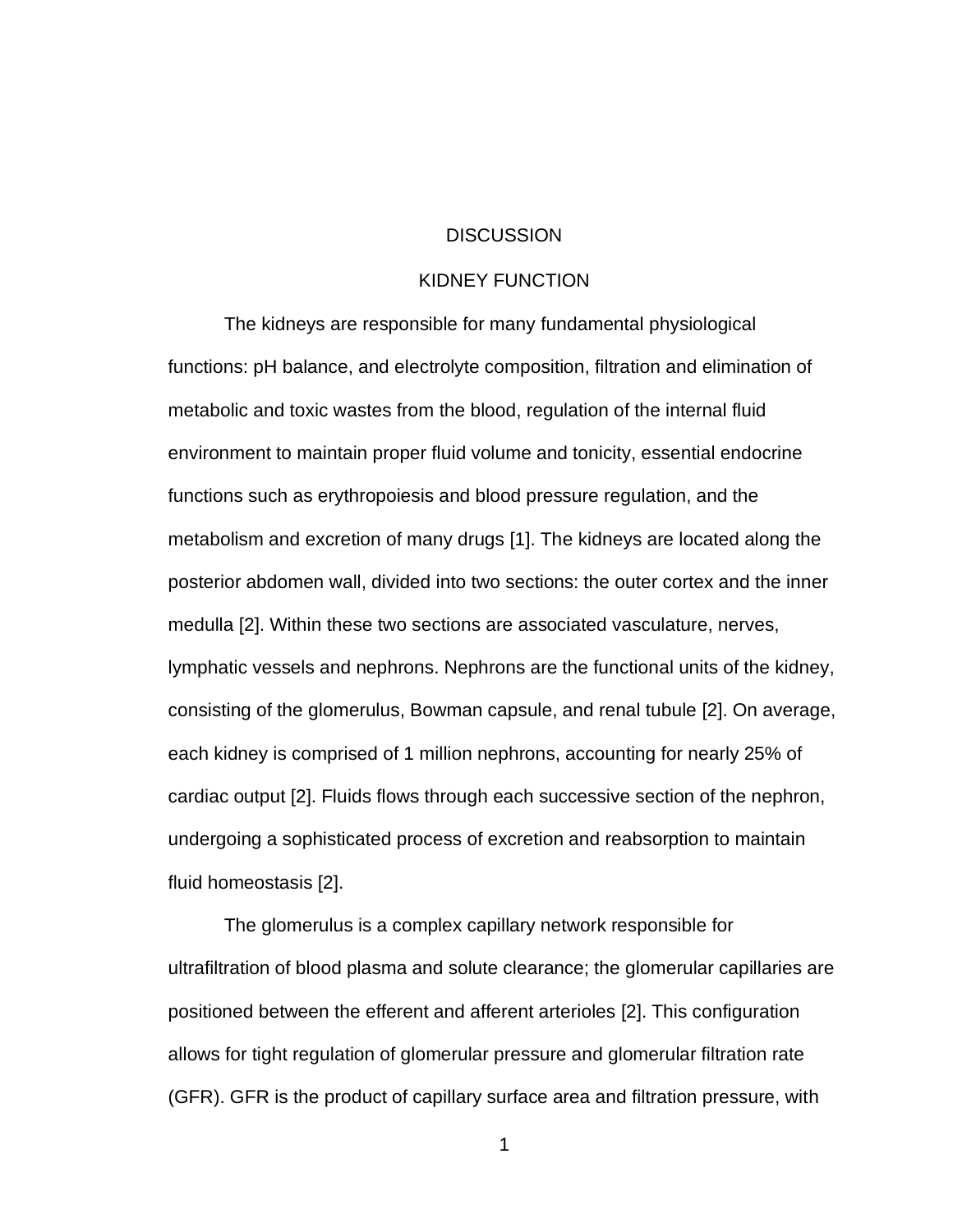the average adult GFR around 130 mL/min[2]. Despite the significance of the kidney, there is a huge gap in treatment for patients who suffer from decreased kidney function. A loss in kidney function, over a period of hours up to several days, commonly referred to as acute kidney injury (AKI), can result in a myriad of clinical manifestations and sequelae [3]. Due to the significance of the kidney, there is a push for more sensitive biomarkers and treatments for AKI.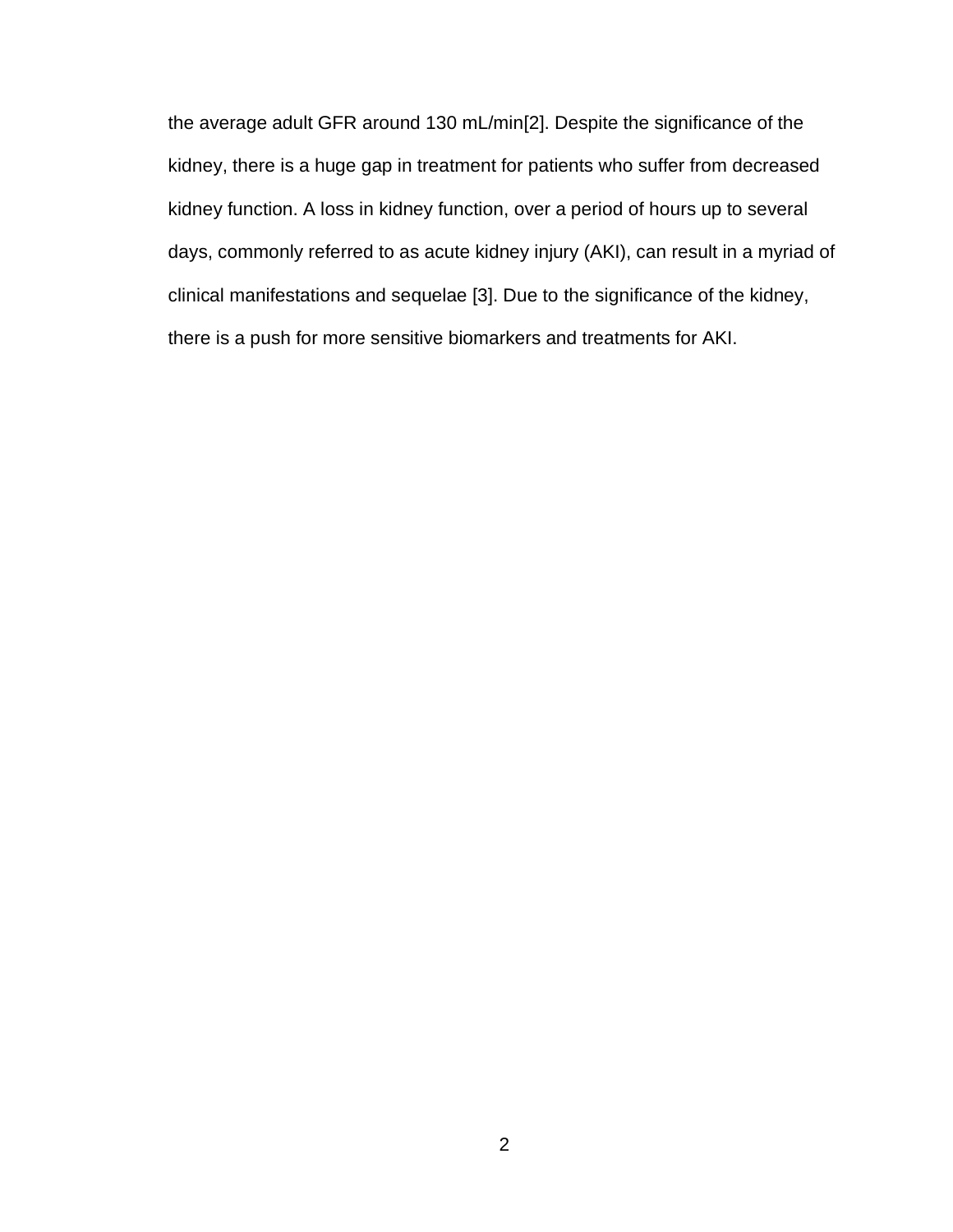#### ACUTE KIDNEY INJURY

Acute kidney injury (AKI) and its severity are defined differently amongst clinics; changes in both urine output and serum creatinine are generally used to diagnose the severity of injury. At its most basic definition, AKI is defined as a significant decrease in glomerular filtration rate (GFR) and an increase in retained waste products over a few days [3]. It has been known that a large portion of hospital inpatients experience AKI, making it one of the most common conditions linked with hospital stays. Since 2002, nearly 25% of patients admitted into the hospital develop AKI; AKI development significantly increases the patients risk of mortality compared to patients without AKI [4]. In 2012, it was reported that more than 60% of patients in intensive care suffer from some sort of AKI, which increases their mortality rate by an astounding 70% [5].

There is a long list of factors leading to the development of AKI. Complications such as hypertension, cardiovascular disease, medications, dehydration, surgery, chemotherapy and chronic kidney disease all increase one's vulnerability to AKI. Additionally, since kidney function naturally declines with age, the incidence of AKI in the older population is significantly higher [6]. Both ageing and maladaptive repair after AKI share common mechanisms that lead to increased risk of progressive chronic kidney disease. These mechanisms include tubular loss, glomerulosclerosis, senescent tubular epithelia and interstitial collagen deposition, suggesting that progressive chronic kidney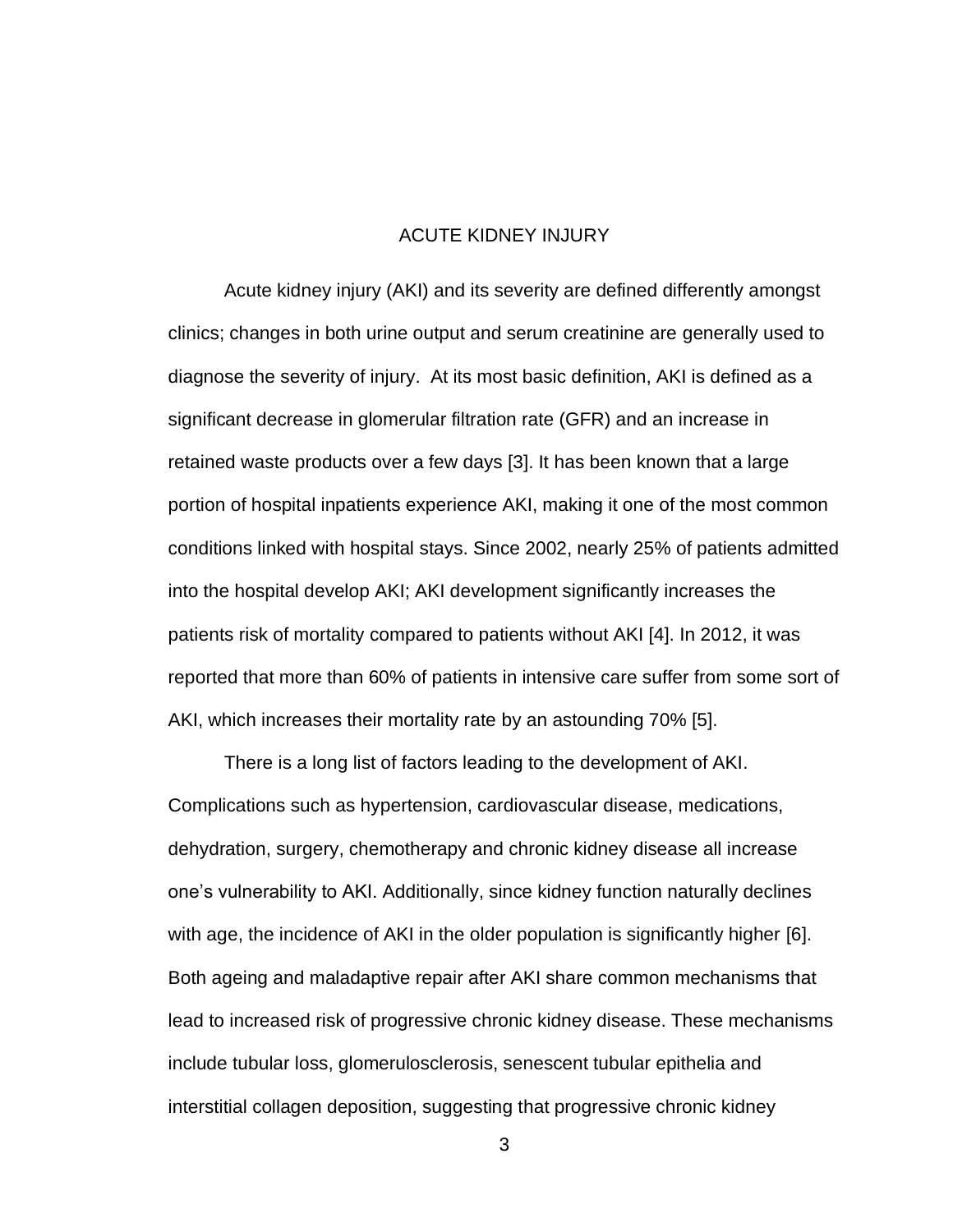disease is comparable to excessive ageing of the kidney [7]. Due to an ever aging population, these factors have led to steady increases in hospitalized patients, particularly among the elderly [8]. Additionally, the financial burden of AKI to the United States healthcare system has been devastating, with over \$1 billion going towards in hospital treatment per year [9].

Given the nature of AKI and the broad definition of when AKI starts, its frequency is difficult to monitor in a uniform manner. In 2012 alone there were over 35 different working definitions for AKI [10]. For example, both serum creatinine and blood urea nitrogen (BUN) are two nitrogenous products that can be measured to estimate changes in GFR. Serum creatinine and BUN are normally freely filtered by the kidney. When kidney filtration declines, they accumulate in circulation. Thus, when the concentrations of these products increase, a corresponding decrease in renal clearance is observed. Due to a lack on uniformity in defining AKI, there has been a push in the field to use changes in both serum creatinine and BUN, as well as other biomarkers, to more uniformly define to uniformly define AKI [8].

In an effort to create more uniform criteria for the diagnosis of AKI, the RIFLE (Risk/Injury/Failure/Loss/End-stage renal disease) and AKIN classifications (Acute Kidney Injury Network) were developed and published. The RIFLE scale classifies kidney injury by severity, with categories of risk, injury, and failure. It further classifies kidney injury outcomes as either loss of function or end stage renal disease [10]. By the RIFLE definition, AKI is diagnosed upon a doubling in patient serum creatinine from baseline and a 50% reduction in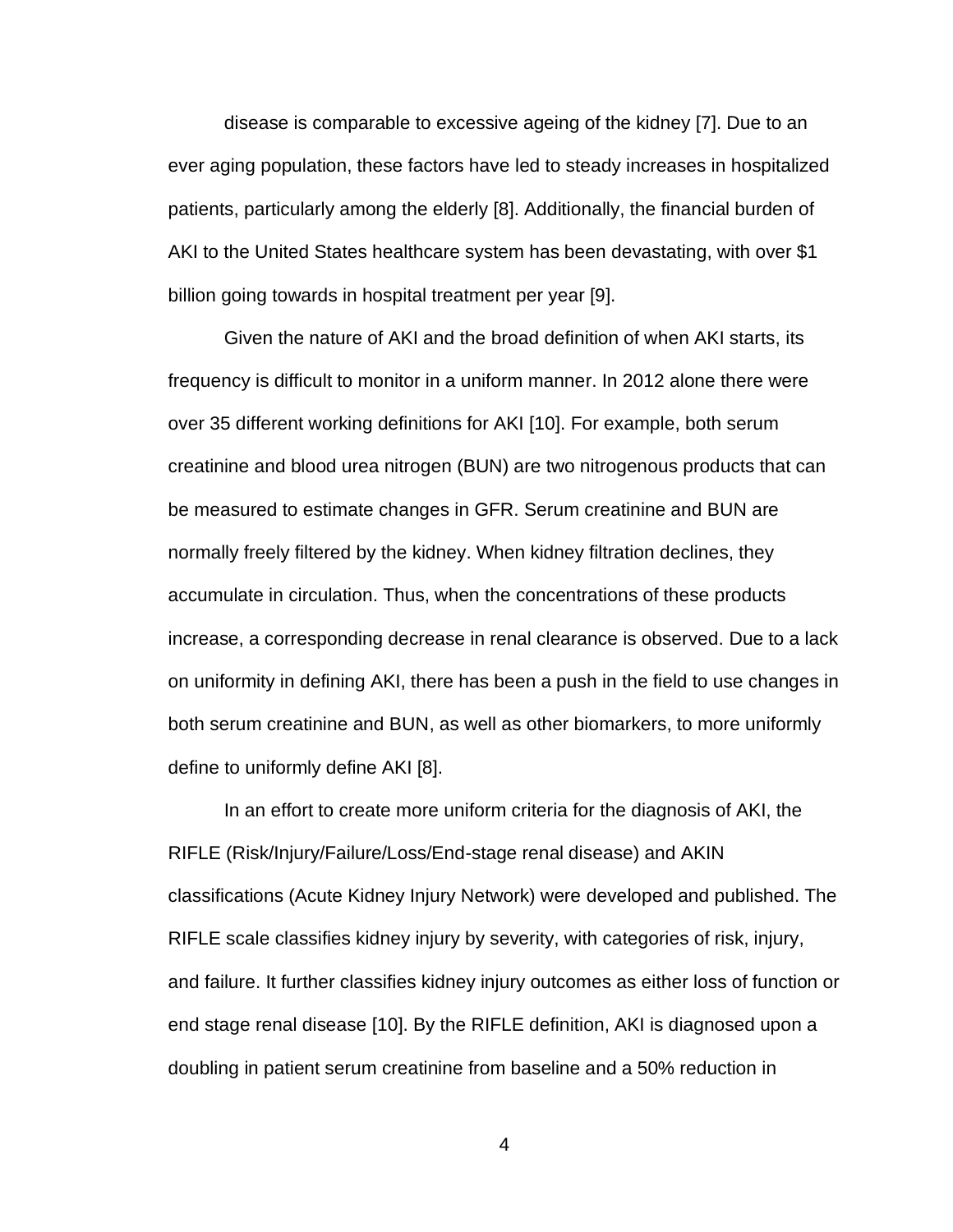glomerular filtration rate (GFR), with urine output dropping below 0.5 ml/kg/hr for 12 hours [10]. Renal function must decline to these levels in under 7 days and remain below these baselines for at least 12 hours. To further unify classification standards, AKIN published their guidelines in 2007 as an additional classification system. The main difference in the two classification is the fact that AKIN standards do not require estimation of baseline serum creatinine (compared to a doubling of serum creatinine from baseline under RIFLE conditions). Additionally, the AKIN classification system only diagnoses AKI after the patient achieves adequate hydration, which is difficult to track. These are important differences as the baseline serum creatinine is not always known and dehydration alone will negatively impact kidney function and can cause AKI. The levels of AKI classification in the AKIN classification system are 1, 2, or 3 based on the increase of serum creatinine within 48 hours from hydration; the risk, injury, and failure levels of RIFLE classification correspond to levels 1, 2 and 3 in the AKIN system. For example, in stage 1 of the AKIN system, AKI is defined as an increase of 0.3 mg/dl serum creatinine and a drop in urine output below 0.5 mg/kg/hr for a period of 6 hours[10]. When a patient enters the clinic, their injury is typically judged based on both RIFLE and AKIN as classifications determined by the Kidney Disease Improving Global Outcomes (KDIGO) group. The diagnosis of AKI is based on either a 0.3 mg/dl increase of serum creatinine within 2 days or a doubling of serum creatinine from estimated baseline occurring within 7 days [10].

Biomarkers of AKI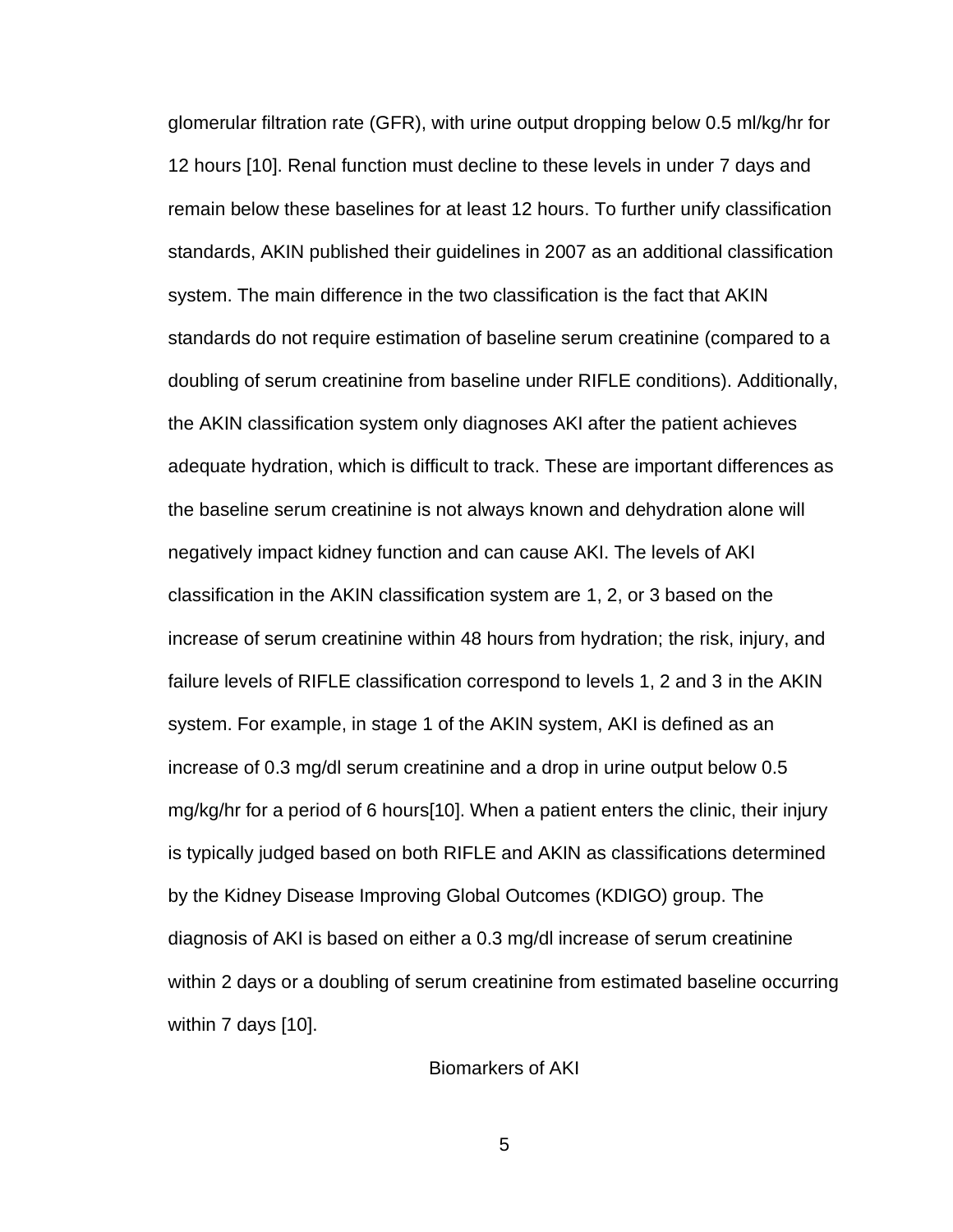As mentioned previously, defining AKI is difficult because of the different standards held in clinics around the world. While monitoring serum creatinine is a mildly concrete scale, it has its flaws. One downside to using serum creatinine is that it does not become elevated until 24-72 hours after a renal insult with a 50% loss in nephrons [3]. For example, a 0.3 mg/dl rise in serum creatinine (approximately a 50% increase) can reflect many different phenotypes, depending on the patient. A 50% serum creatinine rise for an ICU patient with sepsis and hypotension would indicate a poor prognosis, aggressive treatment management and structural kidney damage. On the contrary, a 50% rise in serum creatinine for a patient experiencing congestive heart failure while on diuretic therapy would reflect a hemodynamic rise in creatinine, with no structural damage [9]. On the contrary, a 50% rise in serum creatinine for a patient experiencing congestive heart failure while on diuretic therapy would reflect a hemodynamic rise in creatinine, with no structural damage [11]. These are two significantly different clinical diagnoses with only minor differences in serum creatinine. Additionally, subclinical AKI is a condition where kidney injury occurs without a rise in serum creatinine. While this is less common and often a milder form of AKI, it still may result in long-term alterations in kidney function. Therefore, defining AKI solely off serum creatinine is limited because it does not account for AKI etiology, prognosis, molecular pathways or treatment responses [11]. Defining AKI by measuring BUN is another widely accepted way to monitor AKI. As with serum creatinine, BUN also has its limitations in determining GFR; the spike in BUN occurs 24 hours to days after the injury. It is also affected by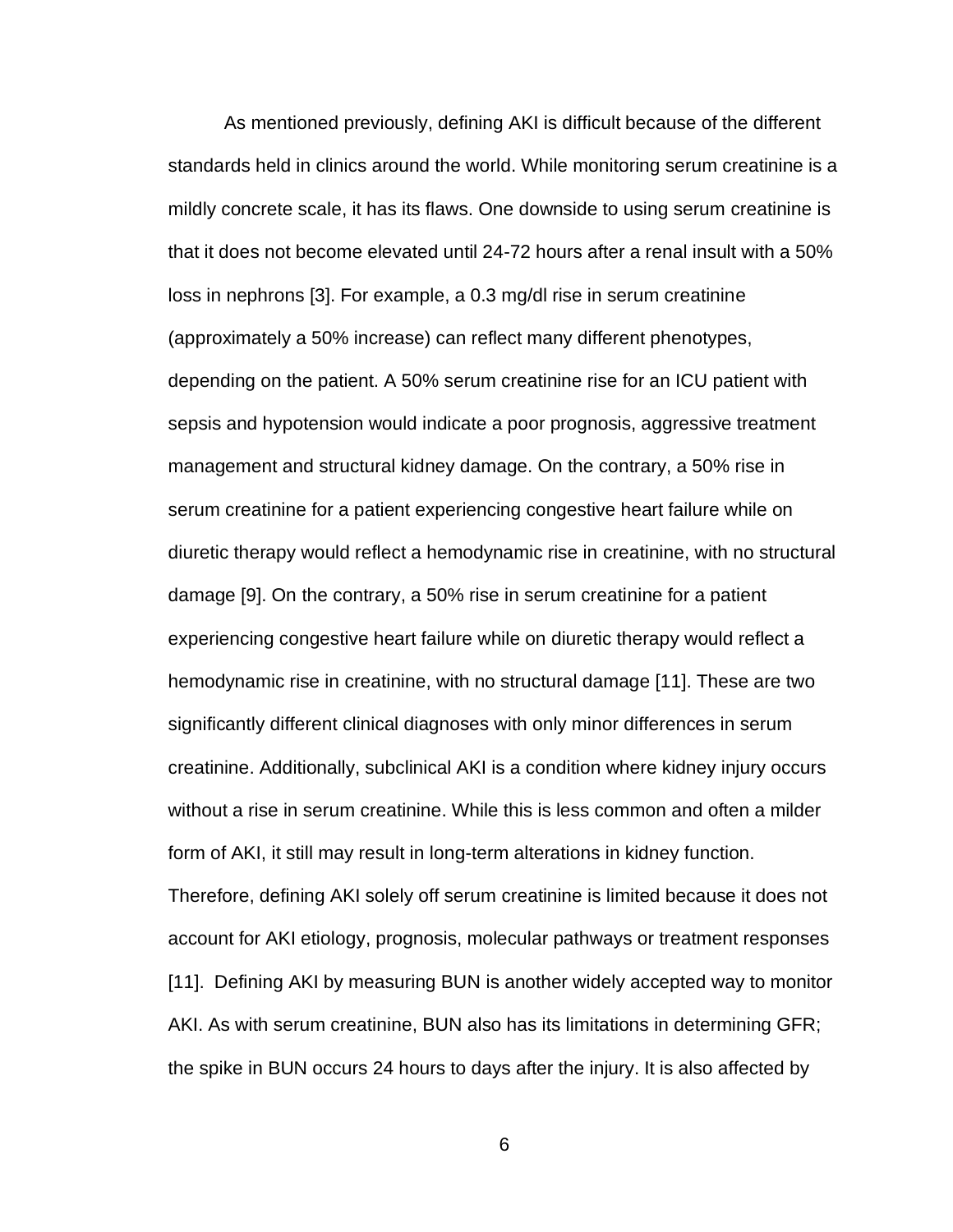many factors besides AKI, such as race, age, body weight, metabolism, sex and protein intake [5]. In order to more effectively treat and diagnose AKI, other more sensitive biomarkers that can be detected immediately following injury are needed and must also be considered in the diagnosis.

Due to the mortality of persistent AKI, it has become more important than ever to find biomarkers of AKI in the clinic with higher specificity and sensitivity. The ideal biomarker would allow early identification of AKI in the clinic, with a variety of treatment options depending on the timeline of the injury. Due to the time dependence of BUN and serum creatinine as it relates to GFR, newer biomarkers are being investigated, including neutrophil gelatinase-associated lipocalin (NGAL) and kidney injury marker 1 (Kim-1).

Kim-1 is a cell surface receptor in epithelial and lymphoid/myeloid cells whose expression has been shown to increase significantly during AKI and other inflammatory responses [12]. Kim-1 has a limiting role in the immune response to injury since it is known that phagocytosis of apoptotic bodies can limit the proinflammatory response [13]. Kim-1 mRNA and protein levels are low in the healthy kidney, but increase significantly in most typed of AKI. During an ischemic/toxic renal injury, the extracellular domain of Kim-1 is separated from the membrane and is excreted into the urine [12]. It has been reported that during AKI, the ectodomain shedding leads to a 100-fold increase in Kim-1 levels [12]. In models of cisplatin toxicity, Kim-1 has been a better predictor of toxicity when compared to NGAL and serum creatinine [14]. Both human and animal studies report a higher specificity from Kim-1 in detecting nephrotoxicity in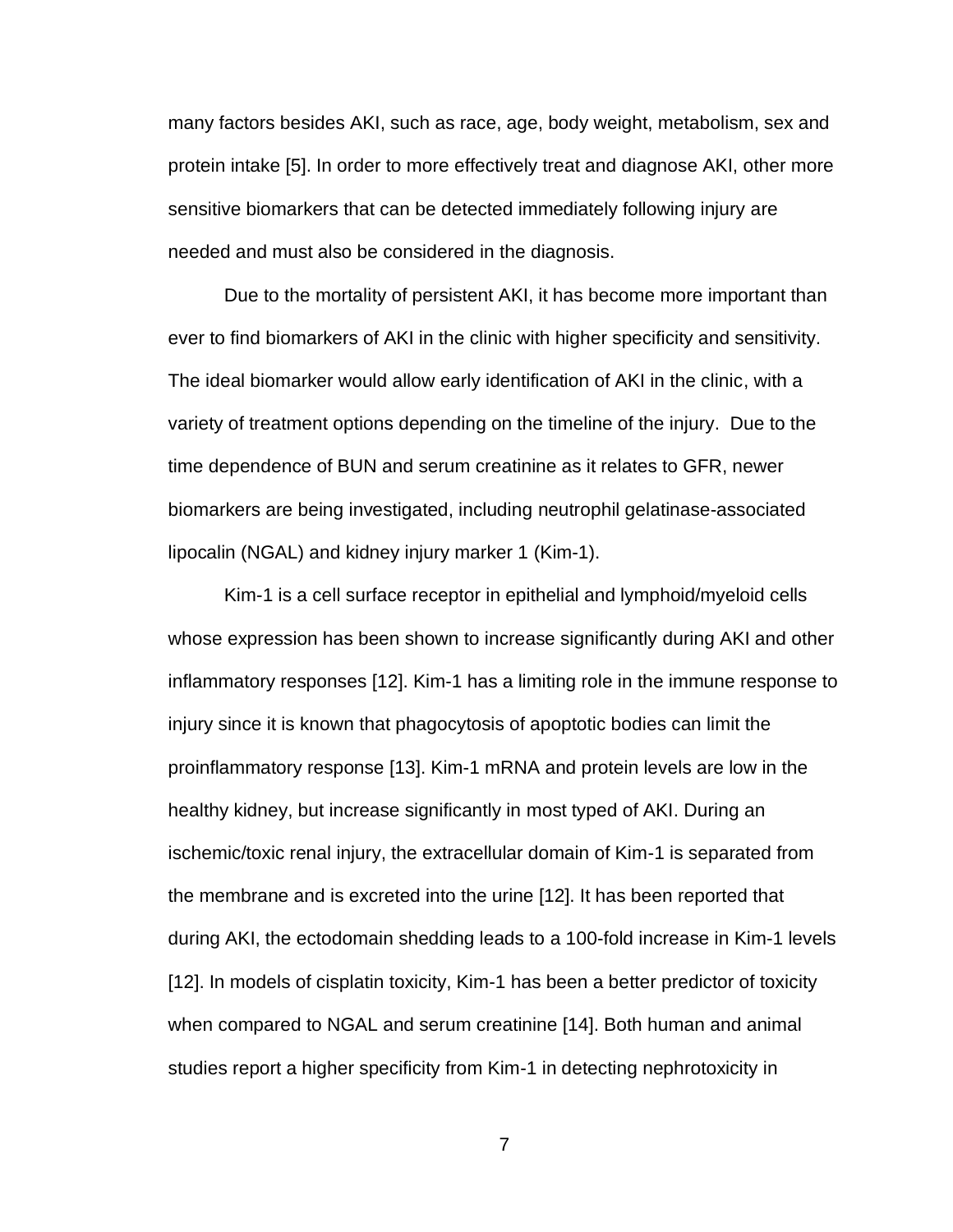response to the chemotherapeutic cisplatin that serum creatinine [15]. Additionally, histological changes in AKI patients are closely related to rises in urinary Kim-1. In a meta-analysis consisting of 2979 patient samples, rises in Kim-1 levels relating to the diagnosis of AKI was scored at 86%, with specificity to AKI scored at 70% [12]. On the contrary, there are studies showing Kim-1 is produced by the liver in response to liver injury, limiting its specificity in diagnosing AKI [16]. The liver-type fatty acid-binding protein, which is another marker of tubular injury, is positively correlated with Kim-1 expression as early as 2-3 days following injury [16]. Despite these supporting data, larger studies for validation are still needed for Kim-1. Kim-1 has been approved by the US FDA as a biomarker for preclinical drug development and may play a significant role in clinically defining AKI in the future [17].

The discovery of NGAL as a biomarker for AKI was based on animal studies where early elevations in NGAL were documented in the urine in multiple models of AKI, including ischemic and nephrotoxic insults (see chapter 3 that discusses different causes of AKI and the corresponding animal models) in the early 2000's[18]. It was first recognized in neutrophils, but it can also function as a rapid response protein for tissue injury [19]. Despite moderate success in animal studies, NGAL as a biomarker in the clinic has mixes results in predicting AKI due to lack of specificity. For example, NGAL is a sensitive marker for kidney tissue damage and AKI, but it has also been shown to elevate in other acute and chronic inflammatory conditions[18]. Despite the lack of specificity, an assay specific for kidney secreted NGAL would greatly increase its use in the clinic.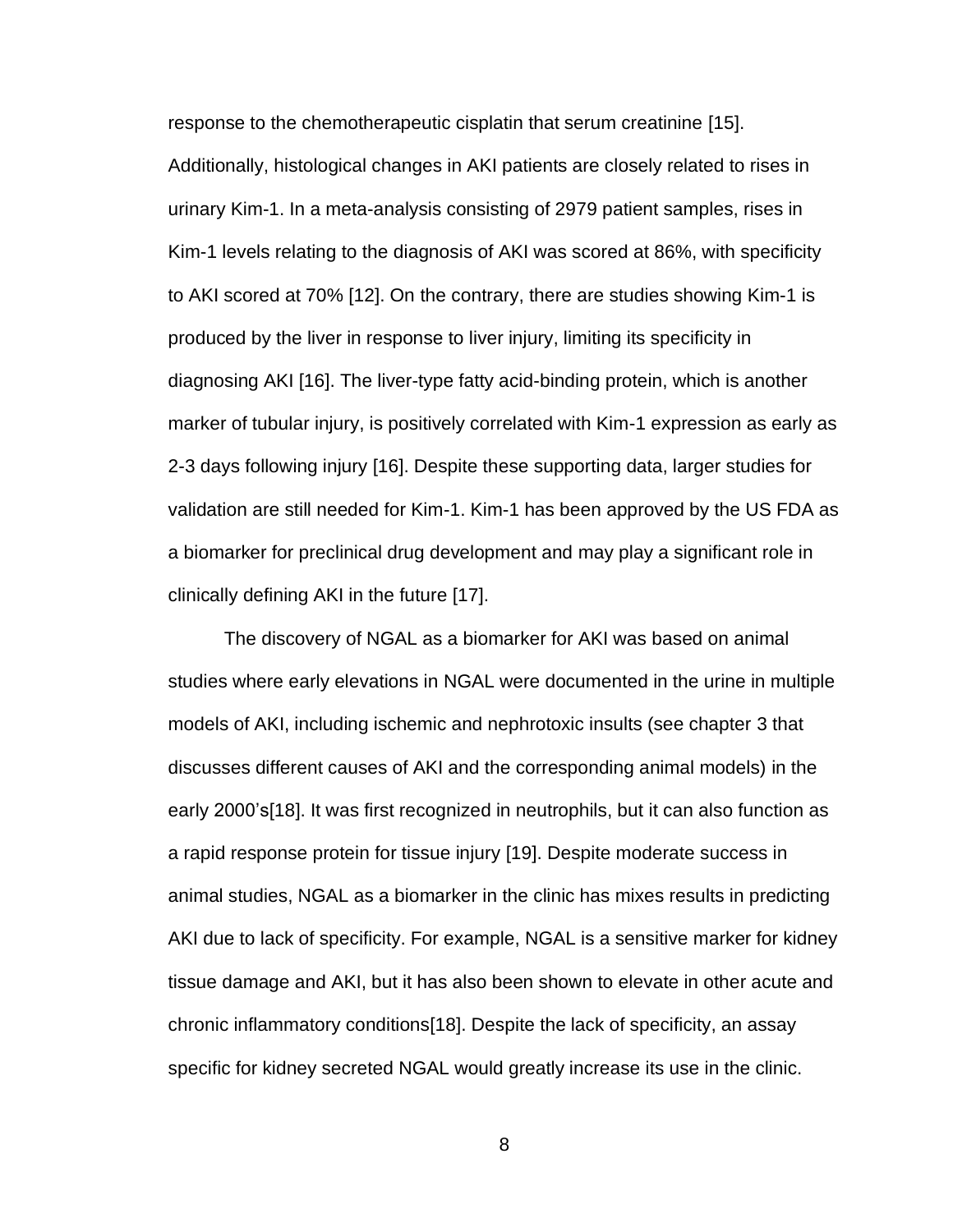#### Types and causes of AKI

There are three main classifications of AKI, namely prerenal, acute postrenal and intrinsic renal AKI, such as toxin-induced tubular injury. Intrinsic AKI represents true kidney disease, while post and pre-renal injuries are consequences of extra-renal diseases that affect GFR [20]. Prerenal injury results from decreased renal prefusion or volume depletion. Intrinsic injury results from direct injury or physical disruption to the kidneys. Postrenal injury occurs when there is insufficient urine drainage distal to the kidneys [6]. All three manifestations of AKI etiologies will be discussed here, with the heavier focus being on ischemic and nephrotoxic injury.

Pre-renal AKI is defined by conditions of normal tubular and glomerular function. In pre-renal AKI, hypoperfusion (inadequate blood supply to the kidney) results in a decrease in GFR as an adaptive technique to extra-renal insults [20]. The four main abnormalities leading to pre-renal AKI are: hypovolemia, impaired cardiac function, systemic vasodilatation and increased vascular resistance. These abnormalities can arise from a number of causes such as hemorrhages, congestive heart failure, cirrhosis, anesthesia, anaphylaxis, renal fluid loss, severe dehydration, liver disease, cardiac surgery, kidney transplants or myocardial infarction [20]. The body's normal responses to pre-renal AKI is to reabsorb sodium in an effort to increase intravascular volume and renal perfusion [4]. Therefore, the focus of pre-renal AKI treatment is aimed at restoring renal perfusion via pharmaceuticals. The majority of the time pre-renal AKI treatment focusses on correcting the cause of injury, with drugs such as angiotensin-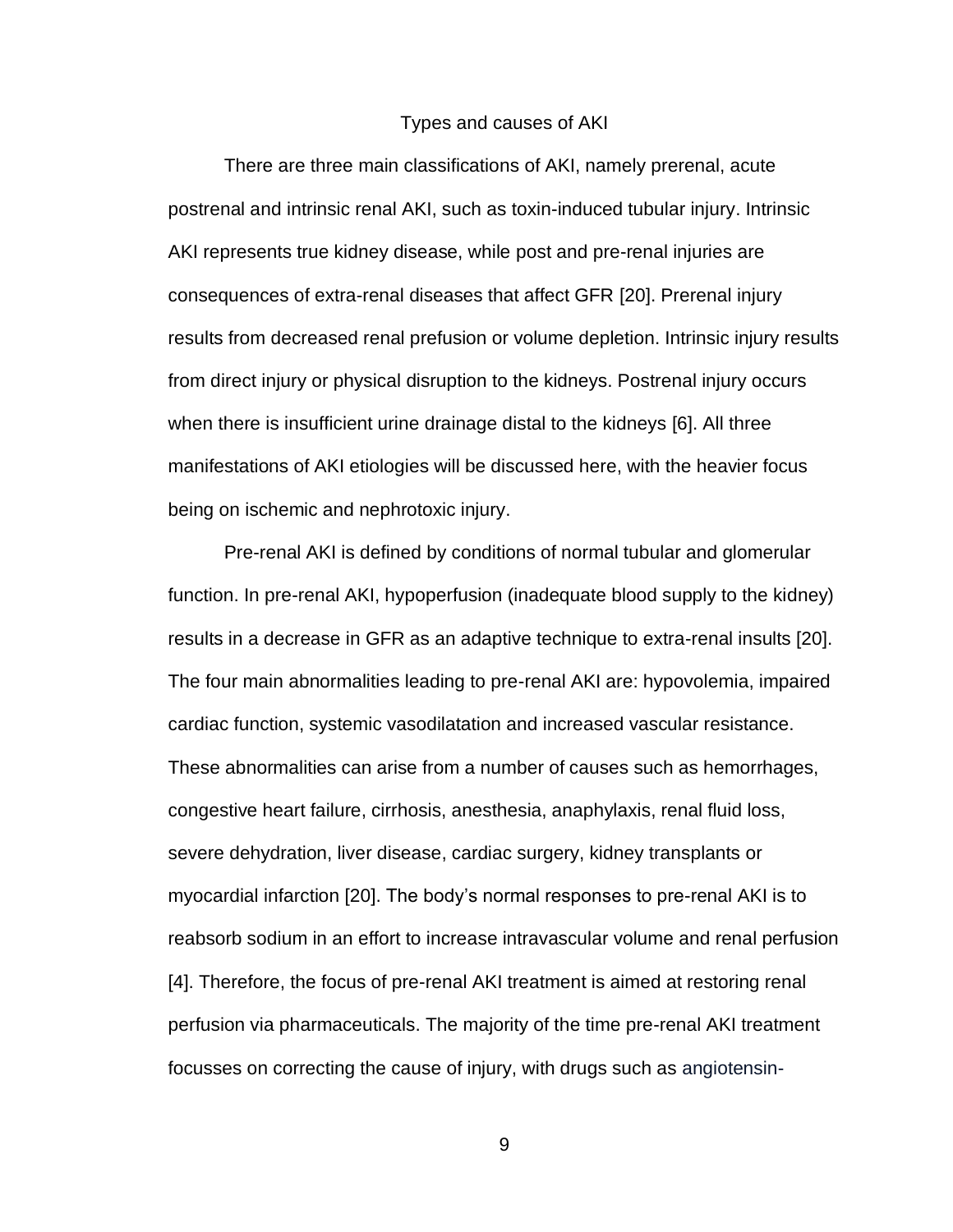converting enzyme inhibitors, angiotensin receptor blockers and non-steroidal anti-inflammatory agents decreasing the glomerular filtration rate by changing the balance of vasodilatory agents in circulation [8]. Kidney function usually restores itself within a couple days, once the underlying cause has been taken care of and normal blood flow has been restored [20].

Post-renal causes of AKI are described as disrupting urinary flow, increasing intratubular pressure and thereby decreasing GFR [4]. Acute urinary tract obstructions can impair renal blood flow and trigger an inflammatory response that can decrease GFR [4]. Normally the obstruction involves both kidneys or one solitary kidney to induce significant renal failure, but there are cases where people with preexisting renal deficiencies develop AKI with the obstruction of one kidney [4]. Some more common types of urinary obstruction leading to post-renal AKI are prostatic hyperplasia/prostate cancer in males, gynecologic cancers (i.e. cervical cancer) in women, ureteral stones, papillary necrosis and neurogenic bladder to name a few [11].

Intrinsic AKI is the most common form of AKI acquired in hospitalized patients, accounting for up to 70% of cases [21]. Intrinsic forms of AKI are more difficult to classify because there are a variety of injury types that can occur based on the structural target. For simplicity, acute glomerular nephritis, acute interstitial nephritis, and acute tubular necrosis are the 3 major classifications of intrinsic AKI. These classifications are named based on insult to glomeruli, the tubules, the interstitium or the intrarenal blood vessels [4]. AKI resulting from damage to the tubules is referred to as acute tubular necrosis (ATN). Eighty to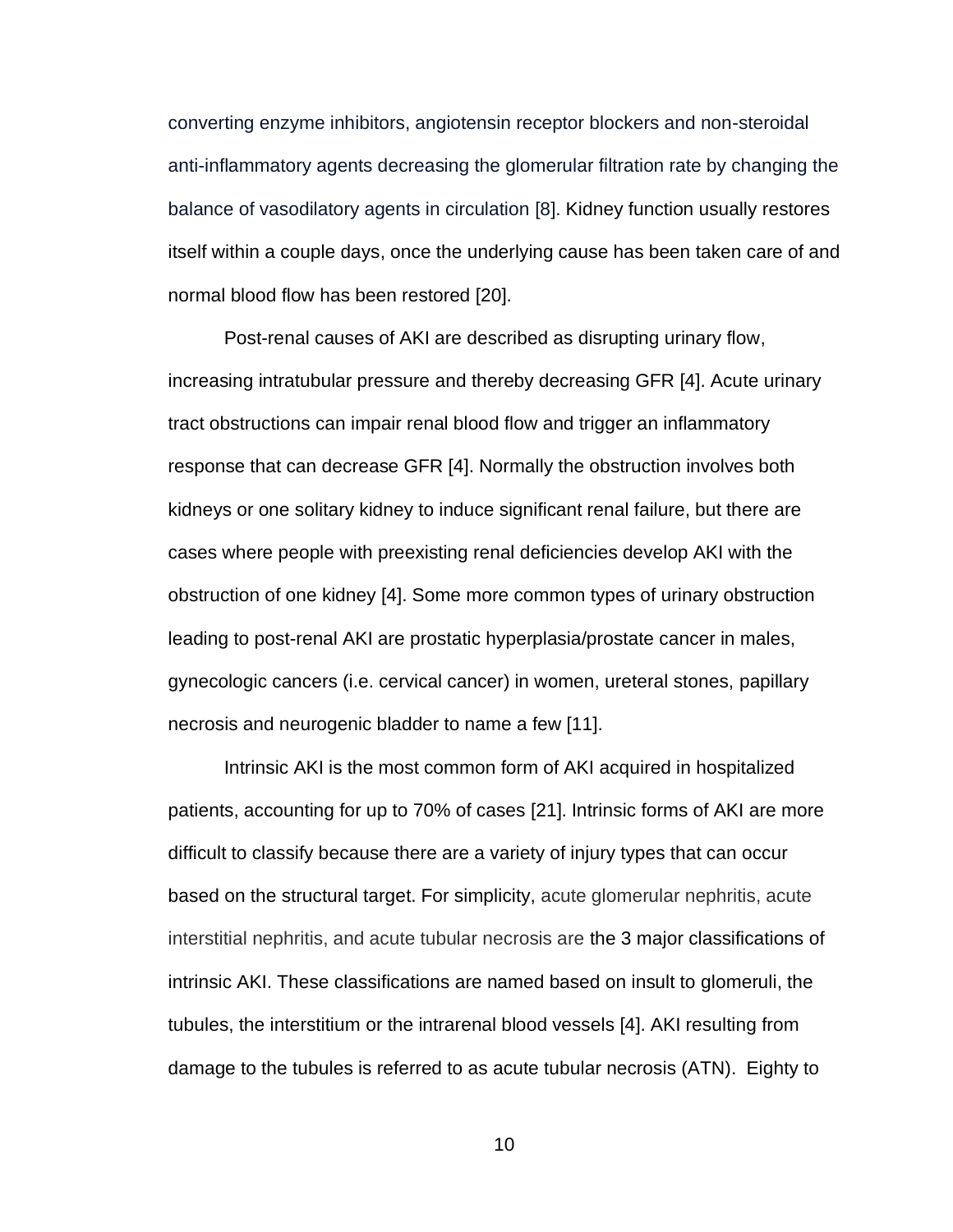ninety percent of the cases of acute tubular necrosis are a result of ischemic or nephrotoxic injury[22]. Both ischemic and nephrotoxic injuries involve several pathophysiological processes, including endothelial damage and vascular impairment, immune response, and tubular cell death [21]. These pathophysiological processes orchestrate AKI development in phases of initiation, extension, maintenance, and recovery [21].

During the initiation phase, the ischemic or nephrotoxic injury triggers functional damage to tubule epithelial cells. As a result, this decreases renal blood flow, causing a decrease in available cellular ATP [21]. Following ATP shortages, the inflammatory response is triggered, alongside morphological changes in epithelial cells [21]. The extension phase consists of the subsequent hypoxia and inflammatory response. Inflammatory and profibrotic cells begin infiltrating and proliferating, leading to tubule cell death and a continued decline in GFR [21]. In the maintenance phase, the decline in GFR halts as tubule cells begin dedifferentiation, migration, and proliferation [21]. Finally, renal function returns in the recovery phase. During this stage, renal epithelial cells re-establish polarity and return to normal function, while inflammatory and profibrotic cells are cleared [21]. The extent to which kidney function recovers depends heavily on which section of the nephron is injured and the extent of the injury.

The first category of ATN is ischemia reperfusion injury (IRI). IRI can induce both primary and secondary incidents, depending on the segment of the nephron most directly injured. For the most part, IRI studies focus on the last segment of the proximal tubule and the medullary thick ascending limb[22]. Both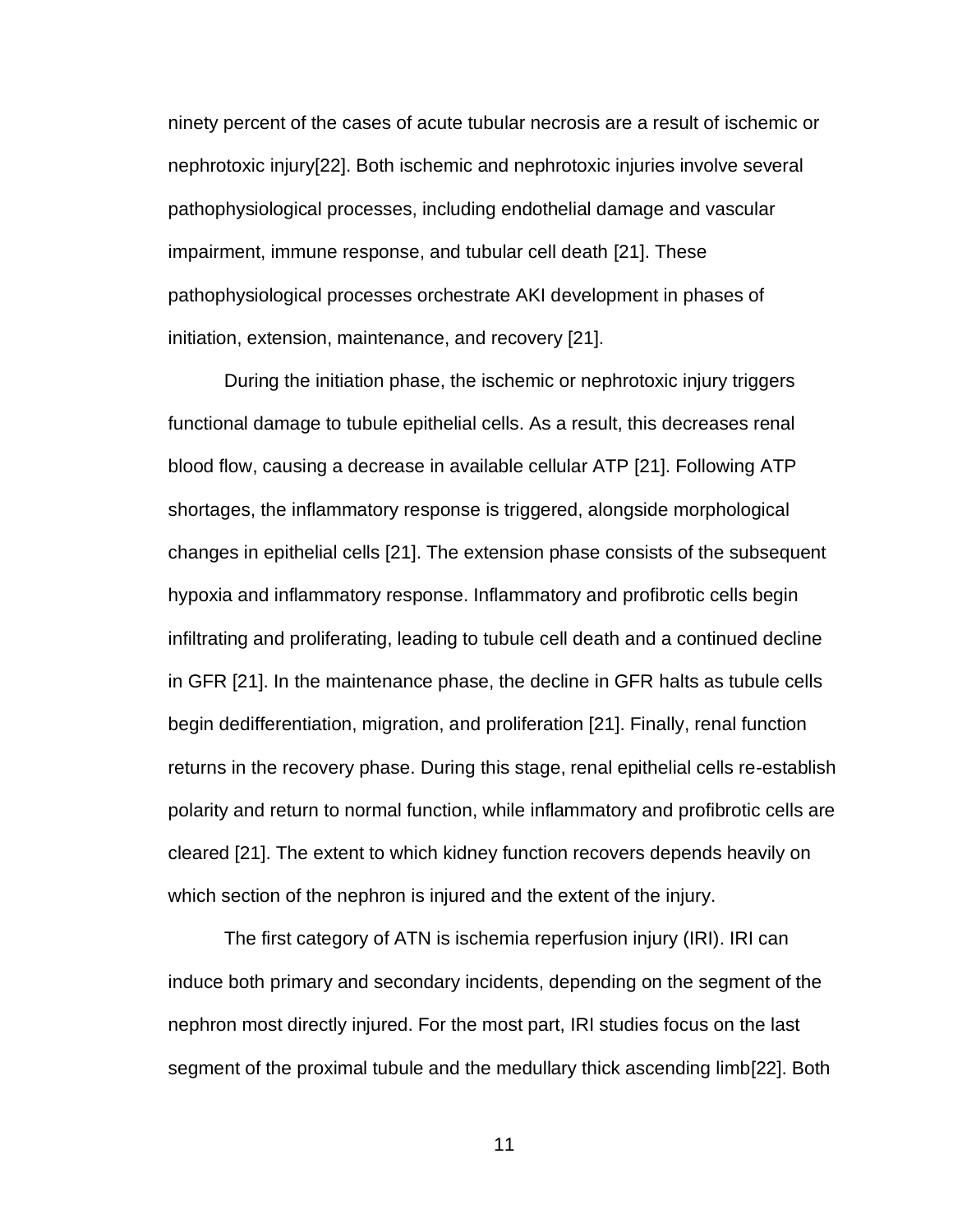of these segments are susceptible to ischemic events due to their location in the medulla, which is normally hypoxic [22]. The second classification of ATN is from nephrotoxic causes such as exogenous compounds like chemotherapeutics and environmental toxicants [4]. These toxins injure specific sections of the nephron depending on the mechanism and have helped additional kidney biomarkers be recognized and developed. For example, myoglobin, a toxic protein released into circulation during rhabdomyolysis, is filtered through the glomerulus and reabsorbed in the proximal tubule, where it induces death to the epithelia [4]. Historically, ATN goes through an oliguric (urine output ≤ 400 mL/24 hours) and a nonoliguric (urine output > 400 mL/day) phase for 1-2 weeks each before the recovery of renal function[4]. AKI from glomerular damage also significantly affects GFR and occurs often in cases of acute glomerulonephritis [1]. This can be a result of a number of primary renal diseases, such as idiopathic rapidly progressive glomerulonephritis, or it can result from systemic diseases such as lupus erythematosus or Wegener's granulomatosis[4]. AKI from interstitial damage often arises after an allergic reaction to a variety of medications and infections. For example, antibiotics such as sulfonamides can induce crystalluria and acute interstitial nephritis [4]. Finally, AKI from vascular tissues can occur when intrarenal vessel become damaged, leading to decreased renal perfusion and diminished GFR[4].

#### Chronic Kidney Disease

For many years it was generally accepted that patients who survived AKI would recover to full kidney functionality. However, recent epidemiological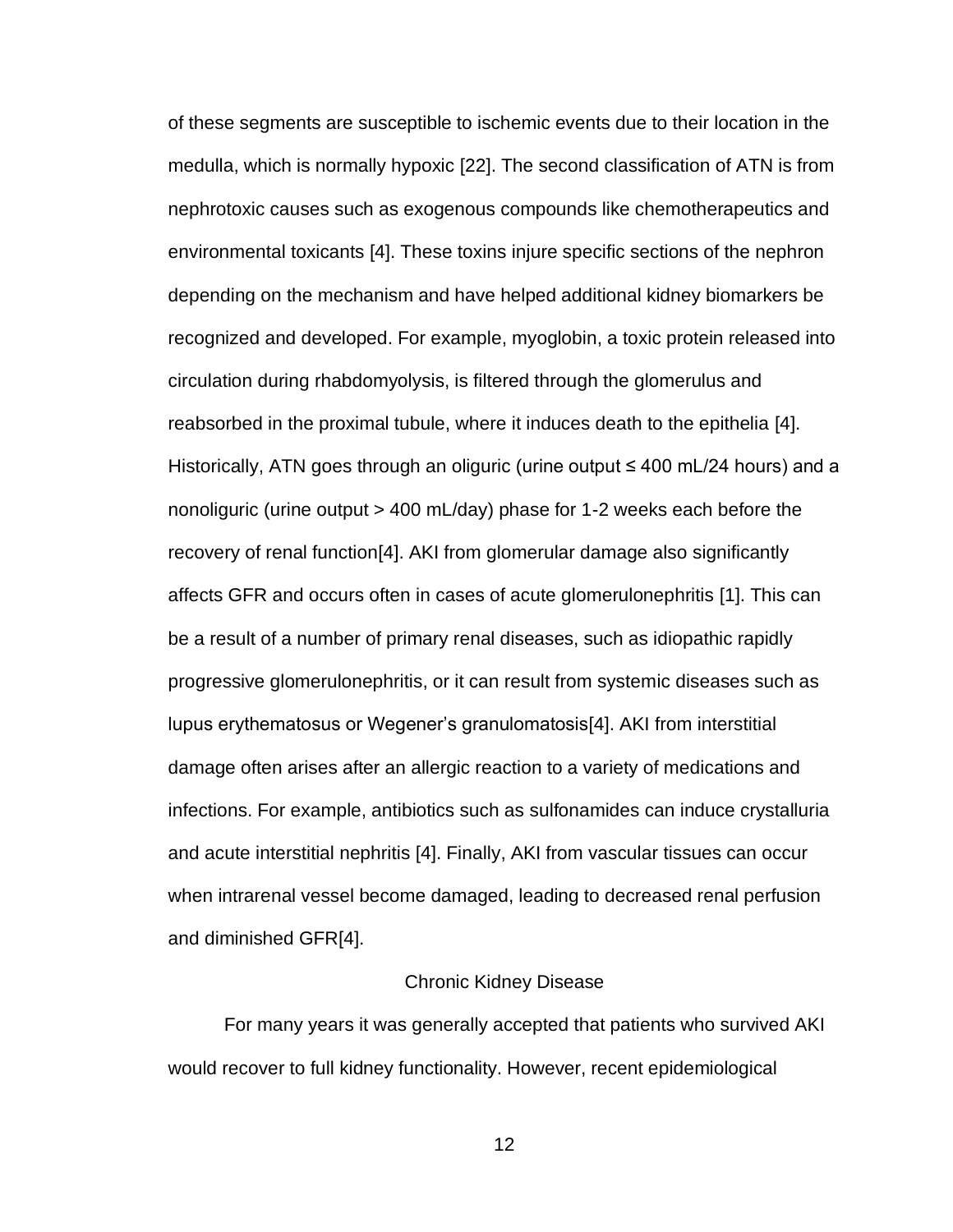studies suggest that survivor of AKI exhibit a consistently higher risk of developing Chronic Kidney Disease (CKD) and cardiovascular mortality [7]. Maladaptive repair of following AKI is a pressing issue, resulting in progressive fibrosis and tubular loss [23]. CKD is defined as a steady loss of kidney function and accumulating kidney damage, measured by albumin in urine. CKD is typically associated with interstitial fibrosis, glomerulosclerosis, and chronic inflammation[7].

Normally, CKD is diagnosed if patients progress to the failure stage of the RIFLE classification for over 3 months [10]. At this point, patients have over 75% reduction if GFR and have to be put on dialysis due to a lack of treatment options for CKD. Dialysis can slow the progression of kidney disease temporarily; these patients will eventually lose kidney function (complete loss of function for more than 4 weeks) and will develop end stage renal disease (complete loss of function for more than 3 months) [7]. Once patients reach end stage, the only survival option is a renal transplant [24].

CKD prevalence has been gradually increasing over the past 25 years, effecting older populations at alarming rates[25]. Over 60% of people aged 80 years or older have diagnosed CKD, defined by nature as a glomerular filtration rate  <60 ml/min [6]. As of 2017, CKD was estimated to affect 13.4% of people globally; the CDC has recently reported over 15% of US adults have CKD, with 37 million citizens going undiagnosed. "In 2018, treating Medicare beneficiaries with CKD cost over \$81.8 billion, and treating people with ESRD cost an additional \$36.6 billion" [26]. That ends up being nearly \$23,000 per person in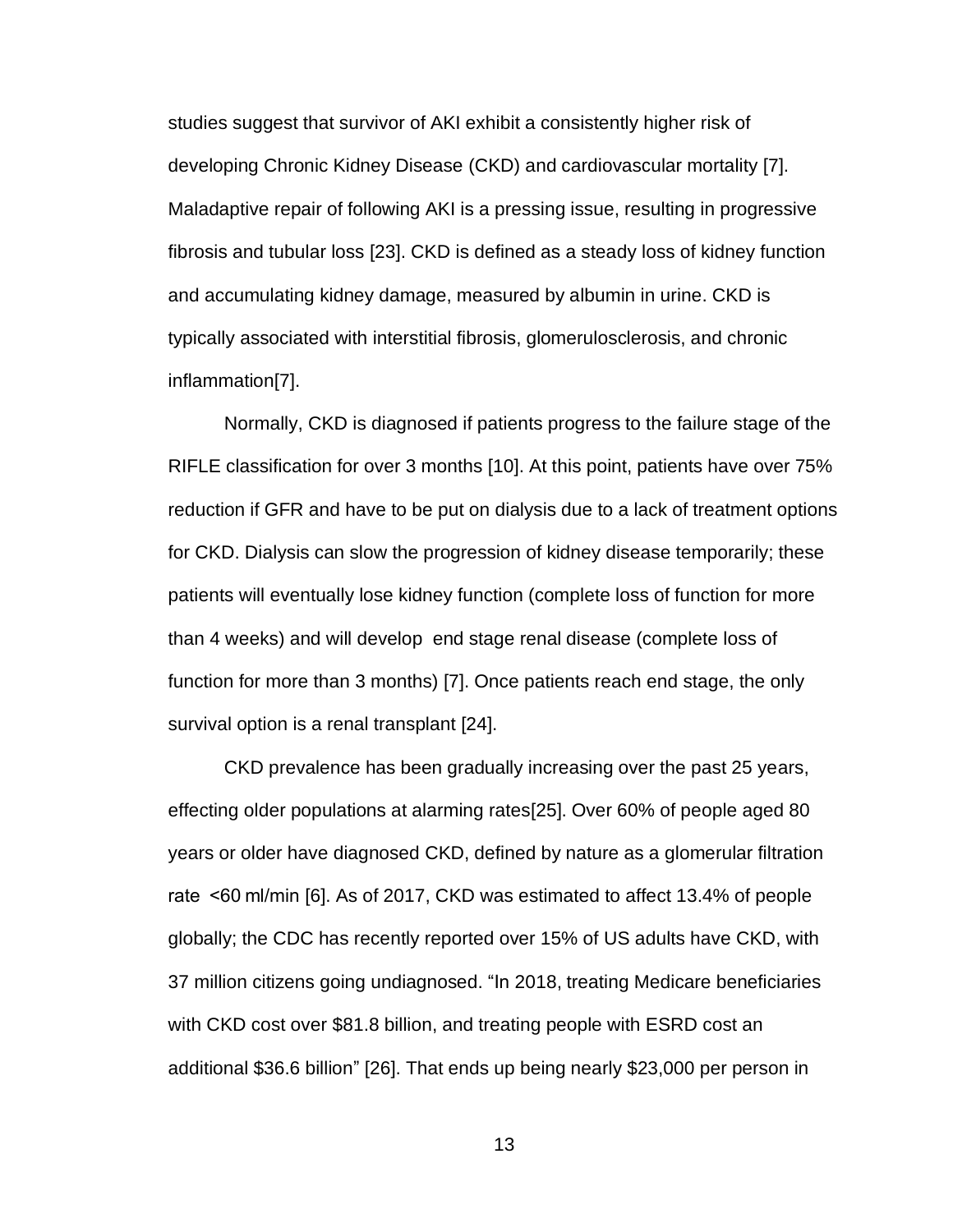Medicare spending. Generally, CKD development is associated with old age, hypertension, diabetes, cardiovascular disease, and obesity, all of which are highly prevalent in the US population [6].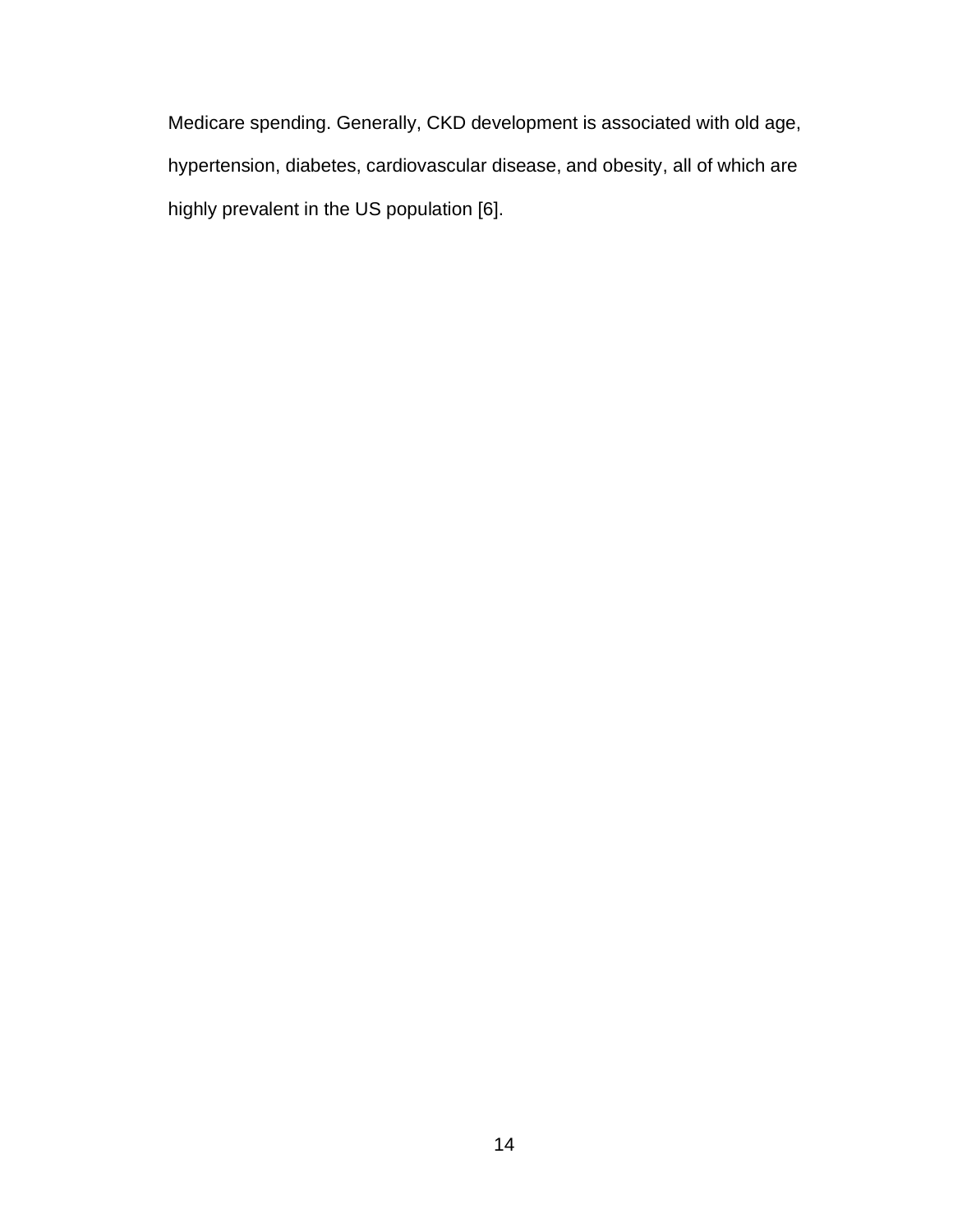#### MODELS OF AKI

Due to the unmet medical need for more effective therapies for patients with AKI, it is important to understand the numerous different preclinical AKI models currently being used. The purpose of this chapter is to examine some of the different AKI animal models are being used in order to determine which models are the most appropriate in modeling human AKI. As mentioned previously, the three main classifications of AKI prerenal, acute postrenal and intrinsic renal AKI. Currently, the most common way to study AKI and renal transplantation is with ischemia reperfusion (IR) models. Renal ischemia reperfusion at its most basic definition is a temporary impairment and eventual restoration of blood and oxygen flow to the kidney, which results in a cascade of cell death, injury, inflammation and fibrosis [27]. A large variety of IR models are used to study prerenal AKI, which occurs in many clinical situations such as vessel occlusion during surgeries, postoperative hypofusion, bleeding, dehydration, shock and sepsis [27]. While there are a variety of IR models, the three most prevalent are bilateral renal clamping, unilateral renal clamping and unilateral renal clamping with a contralateral nephrectomy [28]. These IR models can be performed in a variety of ways, with variables such as ischemia time, temperature control, clamp time and animal choice having a large effect on the outcomes.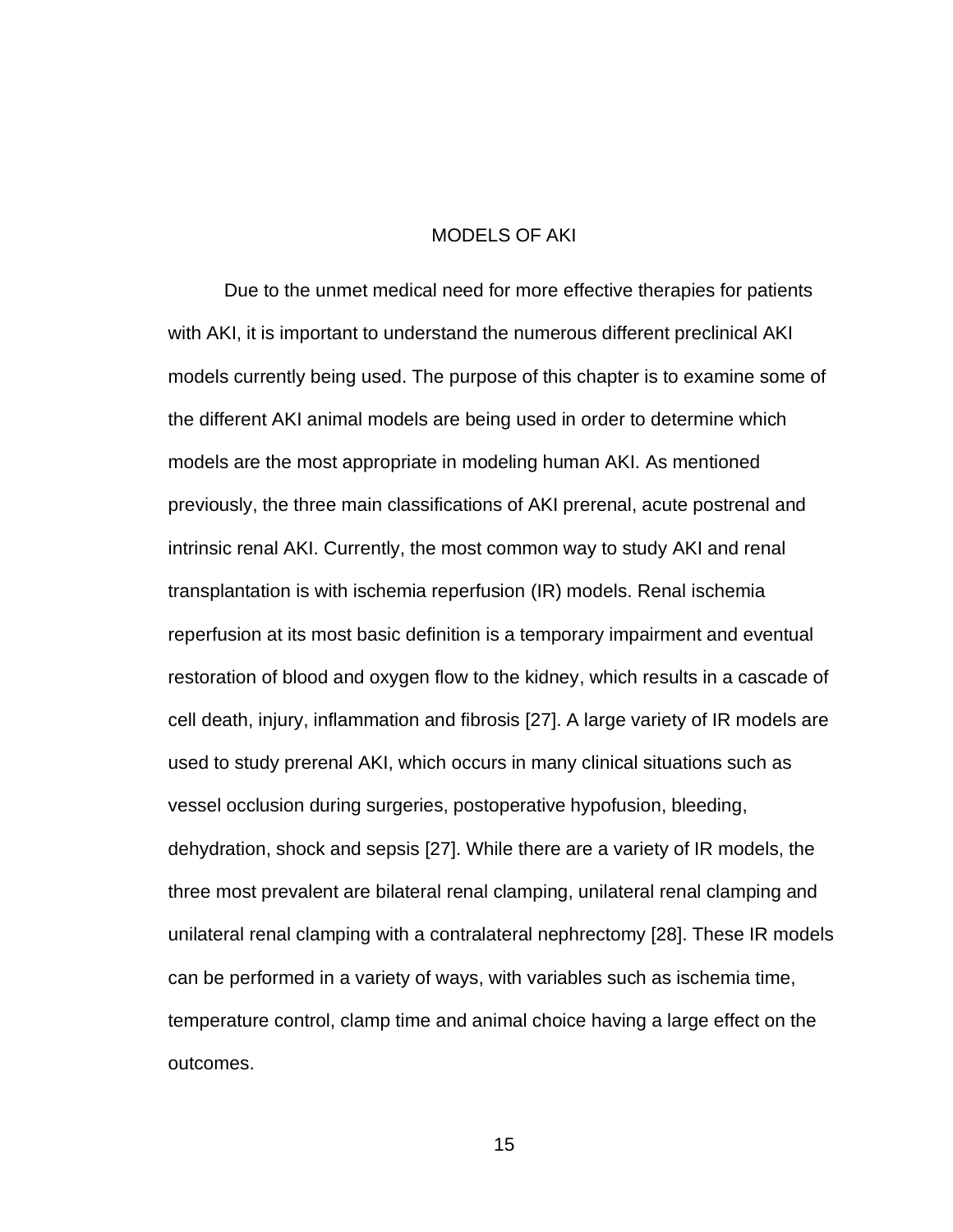Bilateral IR induces kidney injury by blocking the blood flow to both renal arteries, which is more relevant to human studies because injured patients often have impaired blow flow to both kidneys [27]. Additionally, only bilateral clamping influences overall renal mass and leads to SCr and BUN level elevations in under 24 hours, which translates to AKI in the clinical setting [28]. One major fallback with bilateral clamping is the consistency in controlling the extent of renal injury. For example, one study found that 22-25 minutes of clamping in C57BL/6 mice will successfully induce mild to moderate injury with a full function recovery in less than a week. However, 25-30 minutes of ischemia was shown to induce severe injury, killing a large proportion of the C57BL/6 mice in under 48 hours [29]. This suggests that ischemia times must be long enough to induce tubular necrosis and meet AKI criteria, but mice mortality severely limits using bilateral IR when examining long term outcomes [30]. While long term studies with bilateral IR injury have been done, most studies indicate normal kidney morphology within 2 weeks of the injury [31]. As a result, unilateral IR models are more commonly used to study AKI beyond the initial injury phase.

Unilateral IR injury is induced by blocking the flow to one kidney, while the contralateral kidney remains functional and intact. Generally speaking, this model is used more for long term animal studies to study the mechanism of the AKI to CKD transition. For example, Zager et al. implemented 30 minutes of unilateral ischemia and made assessments up to 3 weeks later. They found prevalent necrosis in the proximal tubules at day 1 following injury and the this phenotype persisted to increased inflammation, fibrosis and histone modifications in the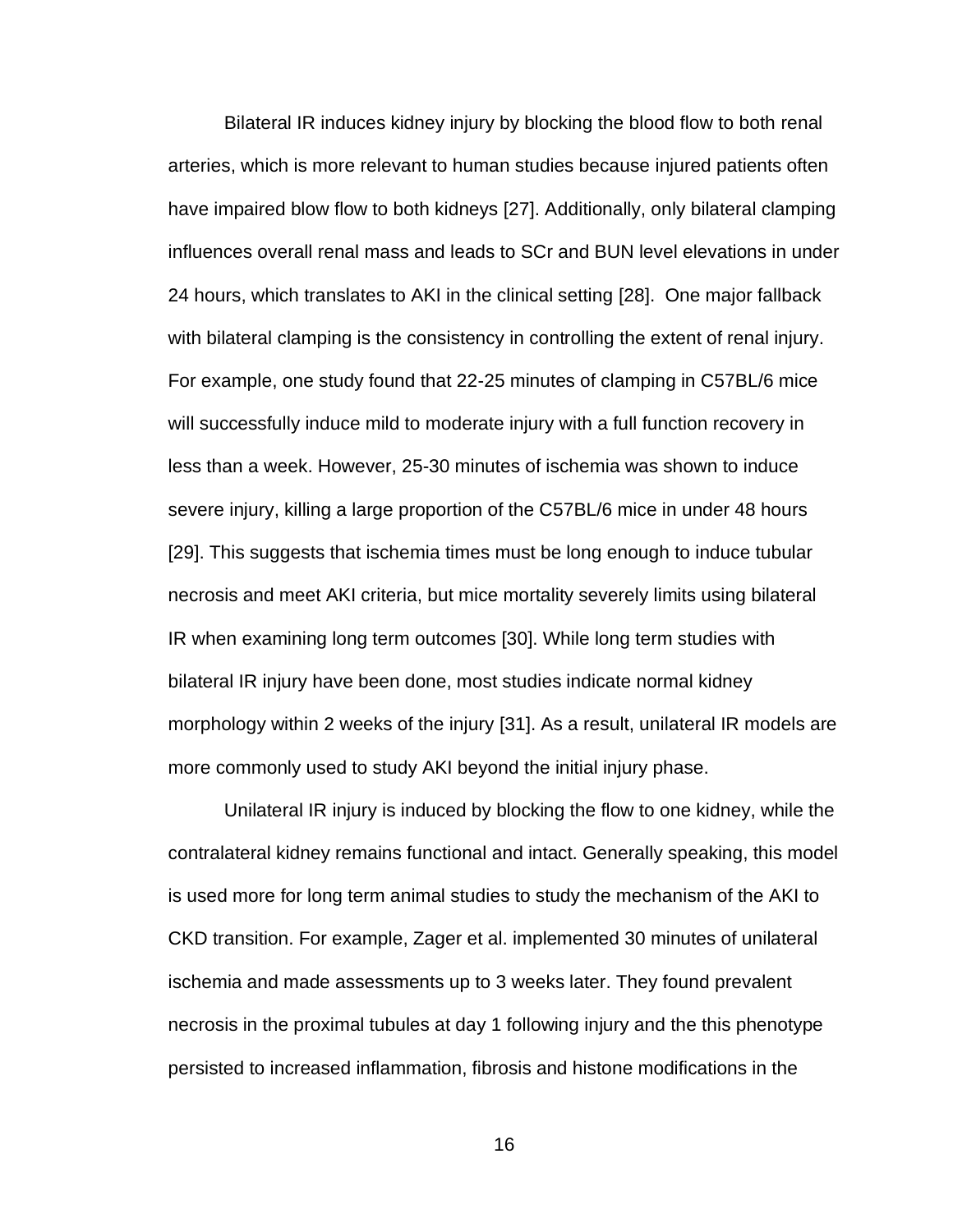week 3 assessment [32]. Similarly, Lech et al. noted significant pathological changes just days following the injury, with decreased kidney weight and corresponding fibrosis, tubular atrophy and inflammation up to 10 weeks post injury [33]. This suggests unilateral IR models have significant potential for long term studies, with a decreased risk of animal mortality due to the presence of a fully functional contralateral kidney. Additionally, longer clamping times can be utilized in this model to induce a more consistent and extensive AKI when compared to the bilateral model. The major pitfall of unilateral IR injury is the difficult in monitoring functional renal decline due to the presence of a fully functional kidney compensating after injury [27]. The third model is unilateral clamping and removal of the contralateral kidney in order to increase blood reflow to the injured kidney and avoid the compensation issue mentioned above. Compared to leaving the contralateral kidney intact, this model has been shown to have lower chances of variations along with proven ischemia for long term chronic studies of injury [28]. As seen with the unilateral model, the difficulty in achieving sufficient AKI without mortality limits this model. Skrypnyk et al. evaluated both mild and moderate induced IR induced AKI and found when the contralateral kidney was removed, only 50-60% of mice developed sufficient AKI after 24 hours [34]. Other research groups indicate this model had a 30% mortality rate in their mice population with large variations when compared to leaving the contralateral kidney intact [27]. As discussed above, there are endless models of IR induced renal injury, with varying success depending on the purpose of each experiment. The most important factors to consider when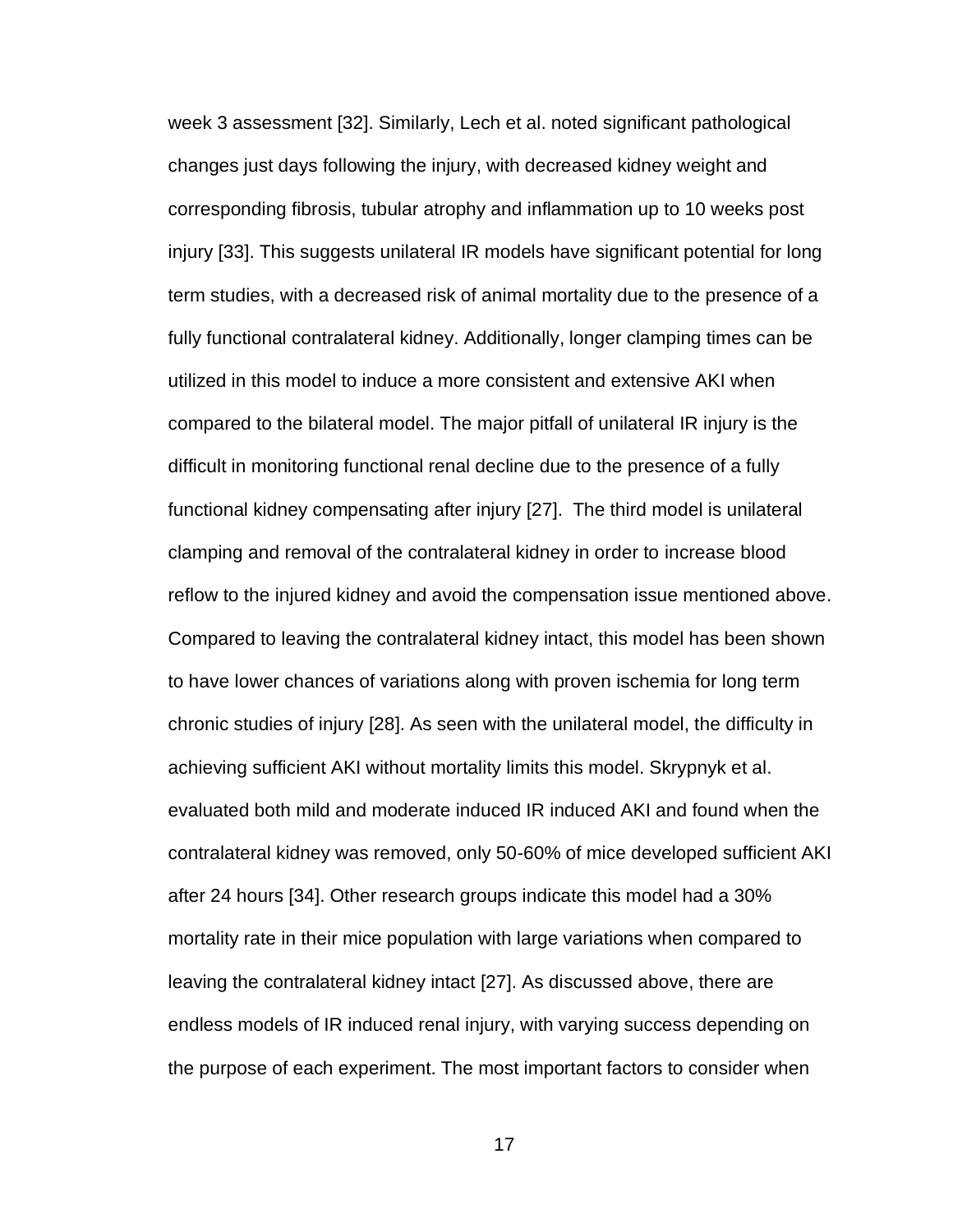choosing the appropriate model are the drawbacks associated with each model.

Urinary tract obstruction is common cause of renal injury that needs immediate attention to avoid interstitial fibrosis and irreversible renal injury. The unilateral ureteral obstruction (UUO) model is important as it helps monitor the transition from AKI to CKD, focusing on tubular cell injury, inflammation and fibrosis [35]. UUO is treated by relieving the obstruction, allowing urine to flow again. During UUO, the intratubular hydrostatic pressure builds up, destroying nephrons and initiating secondary ischemia downstream of the obstruction [35]. There are quite a few variations between UUO models, mainly focusing on the duration of the obstruction. Due to advances in surgical techniques, researchers are able to manipulate models by altering the timing, duration and extent of injury [36]. Acute obstruction results in AKI, however obstruction for 1-2 weeks is more common because histological features of CKD become present, allowing researchers to study fibrosis more quickly than previous models [35]. In general, male animals are most often used in UUO models because female sex organs make the procedure more difficult. There are two common variations of unilateral ureteral obstruction, complete UUO and partial UUO. In complete UUO, the ureter is ligated and completely cut, which results in interstitial inflammation, tubular dilation and fibrosis in under 7 days [37]. Complete UUO is beneficial because of the repeatability and fast progression of fibrosis, however a complete obstruction is not usually a cause of human renal injury. On the other hand, partial UUO is performed by inserting a ureter to the surrounding psoas muscle [36]. While this more closely mimics clinical obstructive nephropathy and allows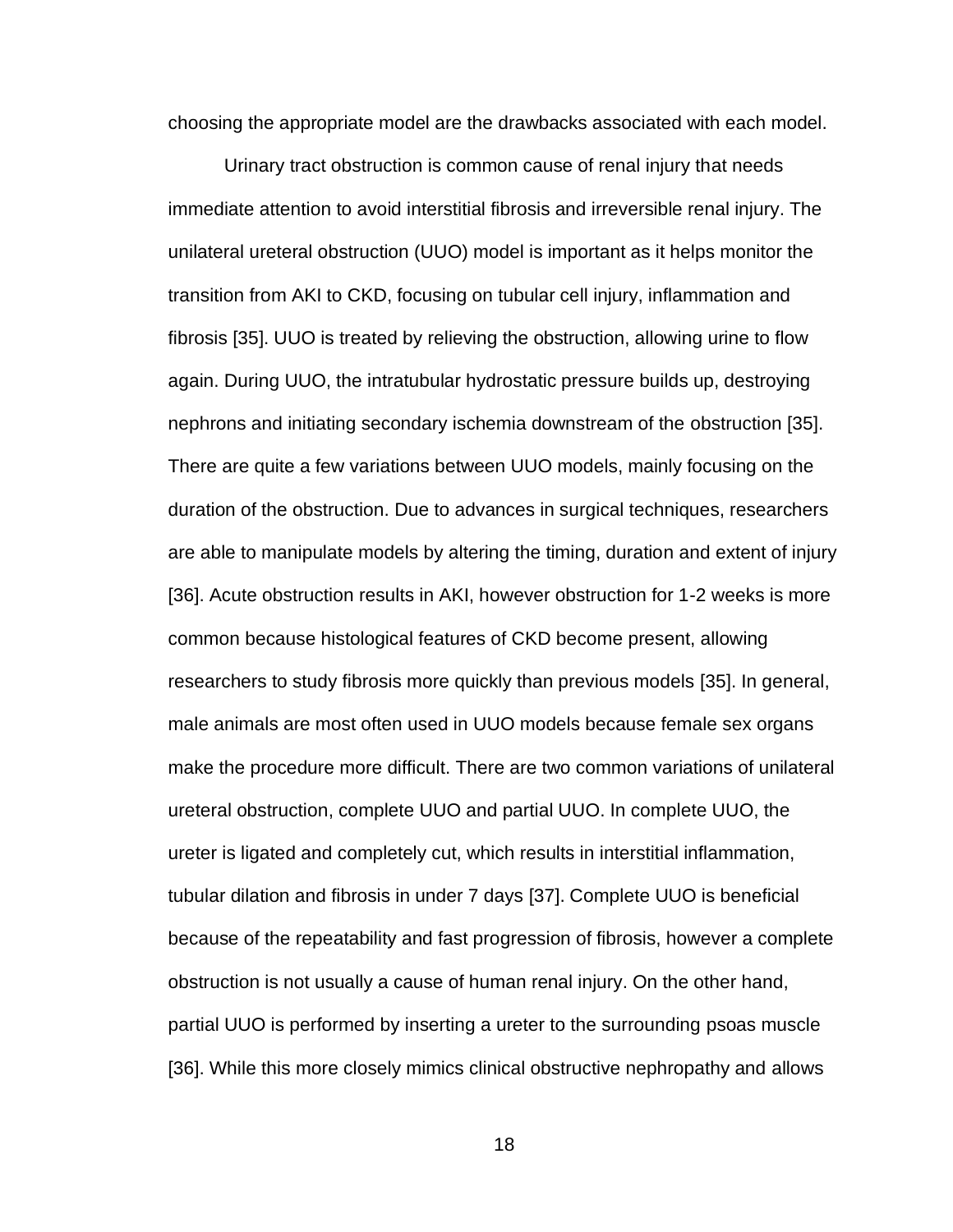for variable degrees of obstruction, this technique is severely limited by its reproducibility. Despite some disadvantages of UUO as a model of injury, it is increasingly popular for identifying molecular mechanisms of inflammation, apoptosis and fibrosis in the progression of AKI to CKD [38].

Drug-induced nephrotoxicity is one of the largest obstacles to overcome in the clinical setting because of the kidneys specialized role in filtering substances from the blood. This makes the kidneys particularly vulnerable to damage of the tubules, interstitium, glomerulus and puts the patient at risk of chronic kidney dysfunction [39]. The kidneys are exposed to many nephrotoxicants, ranging from chemotherapeutics, pharmaceuticals, antimicrobials, drugs of abuse, environmental toxicants and natural substances, which induce injury through a variety of mechanisms [39]. The unfortunate limitation of nearly all pharmaceuticals is nephrotoxicity, emphasizing the need to develop efficient models monitoring AKI and its progression to CKD. The focus of this section is to look into some of the drug induced models of nephrotoxicity, focusing primarily on cisplatin models as an example.

Cisplatin is a commonly used chemotherapeutic for the treatment of a variety of cancers, such as lung cancer and many solid organ cancers [40]. Along with many drugs, the dose-limiting factor of cisplatin is off target nephrotoxicity when it gets transported to renal epithelial cells [40]. In order to mimic clinical scenarios of drug-induced nephrotoxicity, one recent area of focus has been on the dosing regimen in animal models of cisplatin injury. Until recently, the most common rodent model of cisplatin-induced AKI was a single high dose (20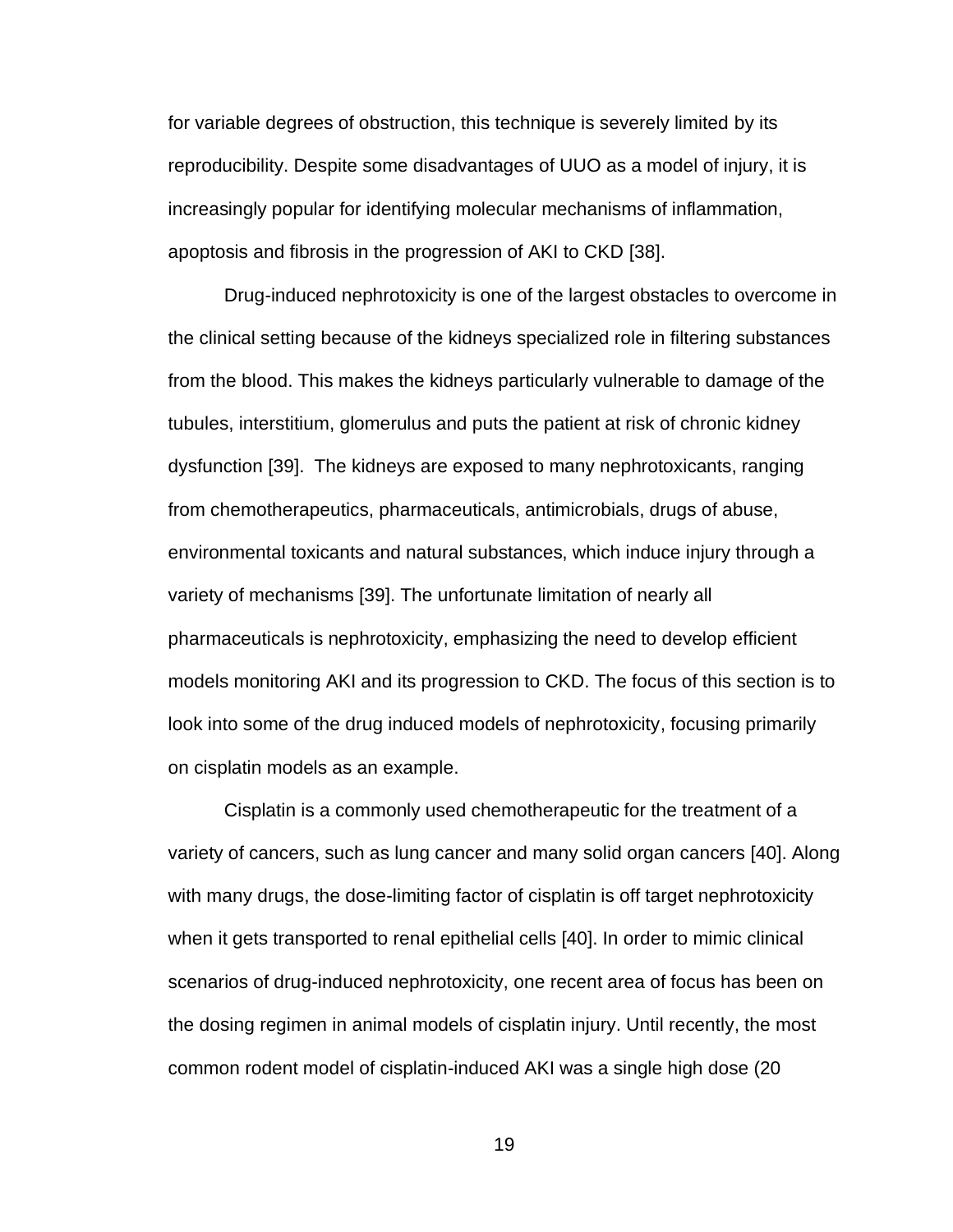mg/kg) of cisplatin. This results in a sharp decline in renal function in 3-4 days before the rodents must be euthanized [41]. In this model, the single high dose of cisplatin induces significant cell death, triggering cell cycle arrest, acute ER stress and apoptosis [41]. While this might mimic clinically developed AKI in severe situations, the single high dose model doesn't provide information for long term renal damage. Instead, some newer models focus on extending out the treatment window by treating mice with low doses over longer period of time. For example, the Siskind laboratory uses a repeated low-dose cisplatin (RLDC) regimen, treating mice with 7-9 mg/kg of cisplatin once weekly for 3-4 weeks [42]. This allows the mice to be aged out up to 6 months from treatment, giving better insights to progressive renal fibrosis and chronic kidney disease. When compared to the high dose model, the RLDC model is hypothesized to contribute to lower, chronic levels of ER stress and upregulated autophagy over time [41]. While this mechanism isn't completely understood, it is clear that different dosing regimens initiate different pathways of injury. Taken together, these two models provide valuable insights into the processes triggered following long term and acute treatments of cisplatin.

In addition to models varying by the dosing regimen, rodent selection is another important variable to consider in drug induced models of nephrotoxicity. For example, sex differences have been noted in both humans and mice, where females are more sensitive to cisplatin induced AKI [43]. Interestingly, female mice have been shown to be more protected from IR induced AKI, likely due to hormonal fluctuations [44]. Another important factor in nephrotoxic models is the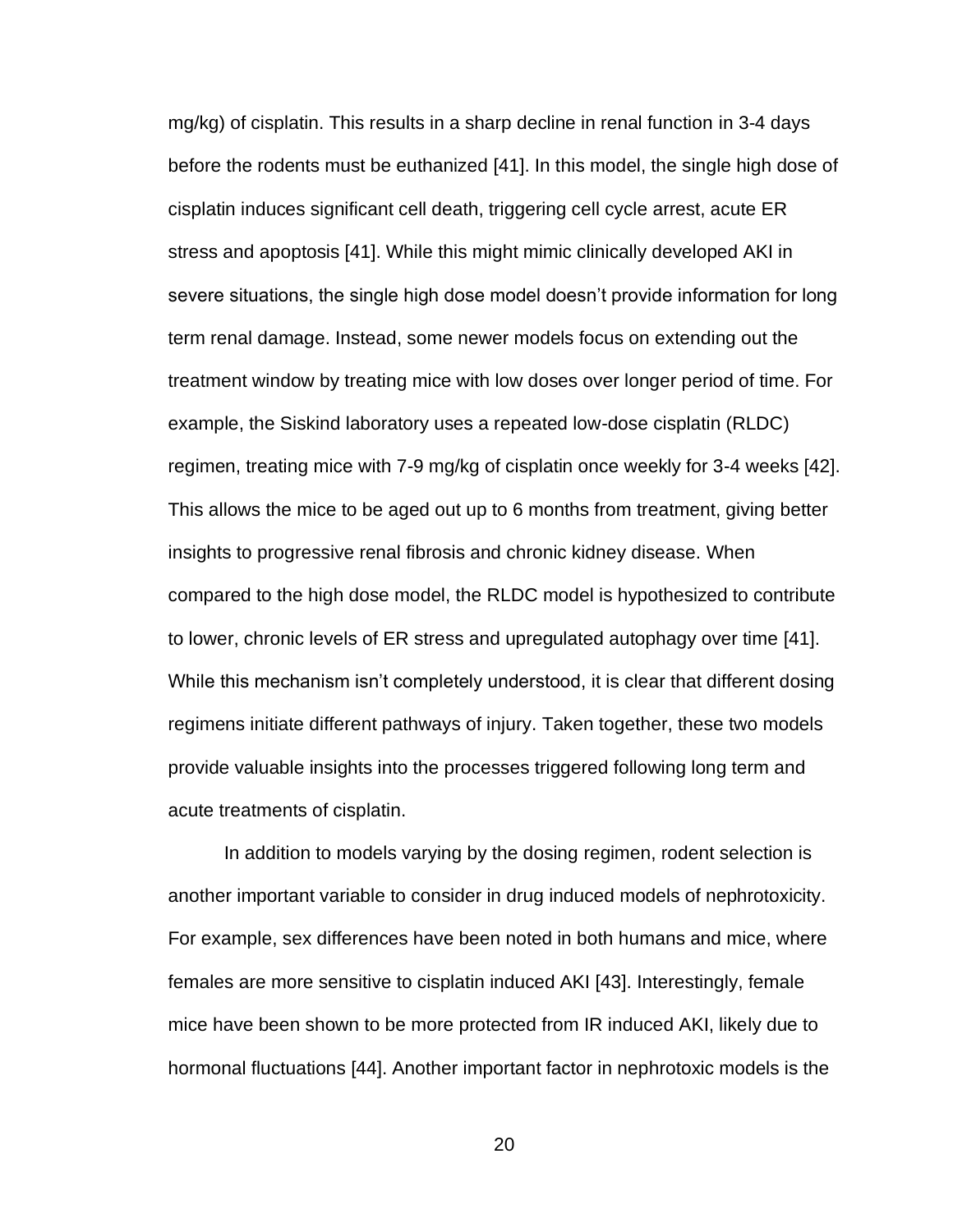difference in pharmacokinetics between rodents and humans. It has been shown that the peak plasma concentration of cisplatin in mice is up to 20 times higher than in humans. Along with an increased plasma concentration, cisplatin has a much shorter half-life in mice [45]. Together, this demonstrates a quicker distribution of cisplatin in mice tissues, suggesting mice are at a higher risk of cisplatin nephrotoxicity. Finally, models of injury resulting from chemotherapeutics also have to consider the incorporation of cancer into the models of injury. Some groups have used xenograft models, subcutaneously inoculating tumors into mice before treating them with chemotherapeutics. Pabla et al. first utilized this model investigating ovarian cancer, however this model is limited because tumors are heavily affected by the microenvironment they originate in [46]. Many newer models focus on using genetically engineered mice with human cancer driver mutations in order to integrate aging and the tumor microenvironment when studying the effect of chemotherapeutics. In conclusion, there are numerous models of AKI, all of which should be tailored to mimic specific clinical situations. The focus of the next chapter is to introduce another factor, sphingolipid metabolism, that has been implicated many of the models of AKI discussed above.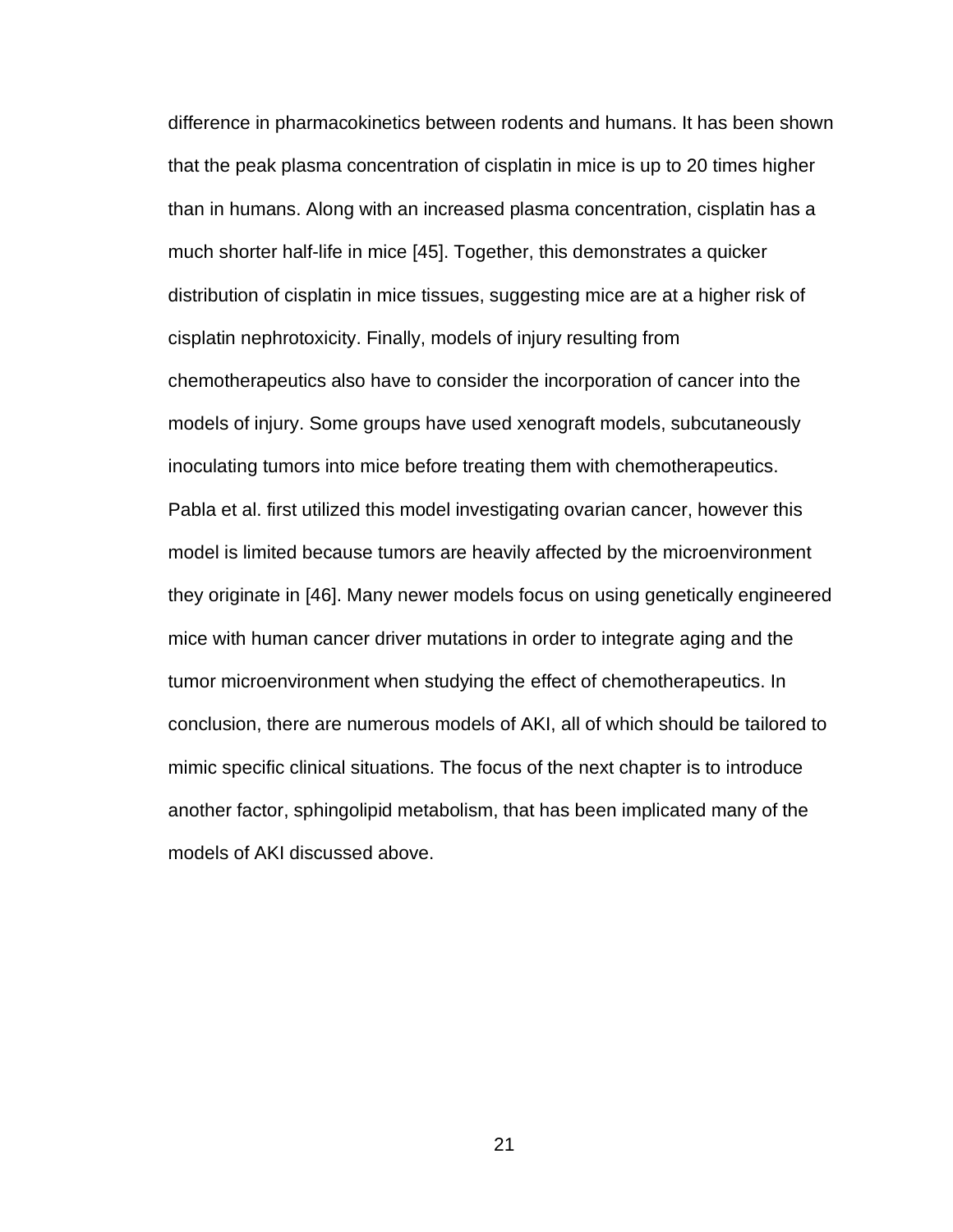#### SPHINGOLIPID METABOLISM

Sphingolipids are complex, bioactive lipids containing a common sphingoid base as a backbone (Figure 1) [47]. The metabolism and following sphingolipid signaling is a complex process. This chapter will highlight sphingolipid metabolism in the context of kidney function, but a more detailed overview can we found in Gault et al. [48]. For many years the kidneys have been shown to play an extensive role in sphingolipid metabolism. For example, many glycosphingolipids are uniquely expressed in renal tissues [49]. Originally it was thought that the primary role of sphingolipids was to provide structure to various cell organelles. However, more recent studies highlight the complex signaling pathways of many different bioactive sphingolipids on a variety of cellular targets [50]. Studies focusing on how these bioactive lipids effect renal physiology are of interest right now because the regulation of sphingolipid metabolism could be used as a therapeutic target in kidney injury[51].

Sphingolipid metabolism is complex because there are numerous enzyme-catalyzed reactions leading to different signaling molecules in different areas of the body and in a given cell. Ceramides are at the center of sphingolipid metabolism, which can be created from a variety of pathways including *de novo* synthesis, sphingomyelin hydrolysis, or recycling different sphingolipids [3]. In *de novo* synthesis, serine palmitoyl transferase condenses serine and palmitoyl CoA to form 3-ketosphingosine, which is the rate limiting step in *de*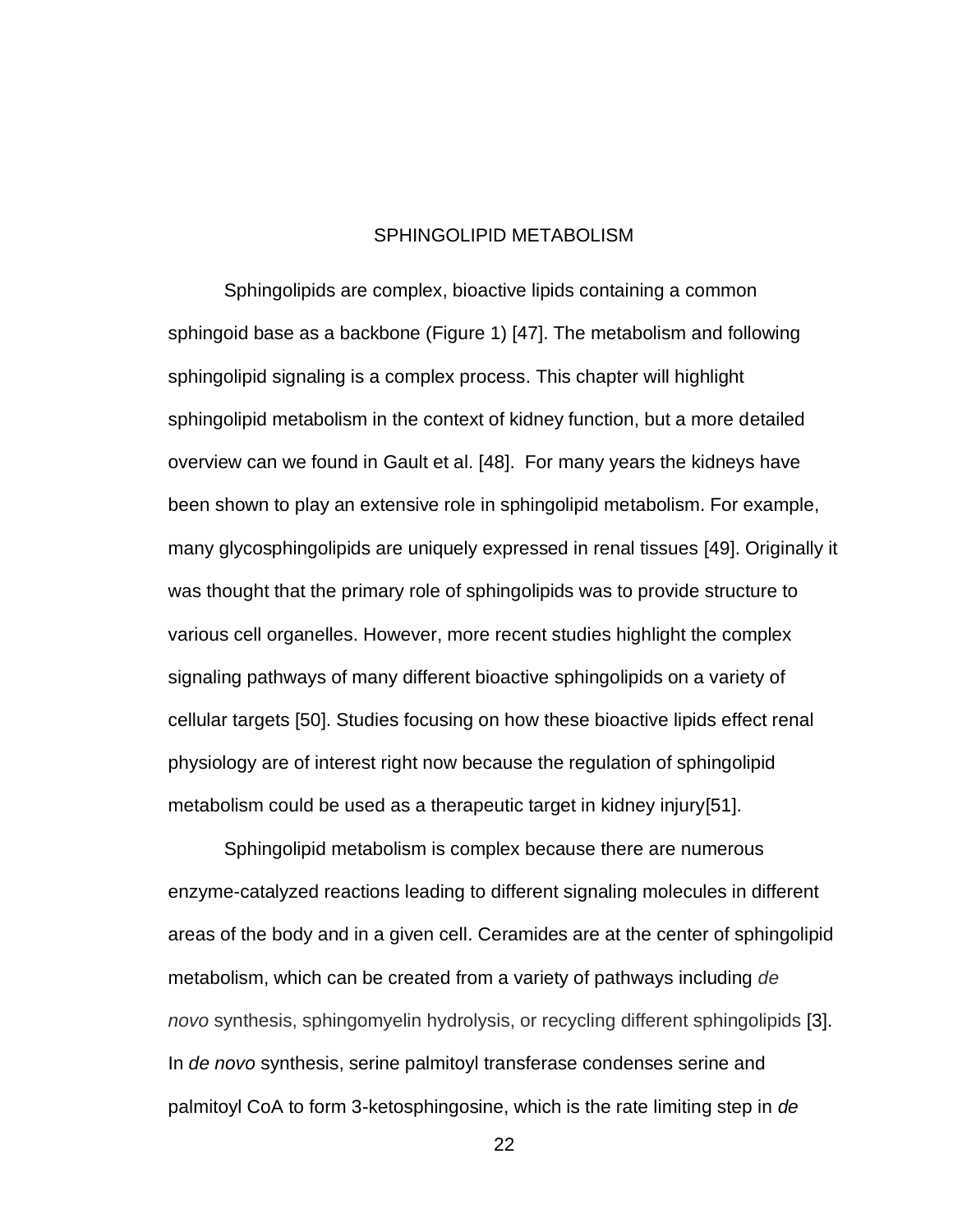*novo* ceramide synthesis [3]. 3-ketosphingosine then is reduced to dihydrosphingosine by 3-ketoreductase. A fatty acid is added to dihydrosphingosine is then acylated by dihydroceramide synthase, also known as ceramide synthase (CERs), to form dihydroceramide. There are six ceramide synthase isoforms that have preferences for different length fatty acids, leading to dihydroceramides (and the downstream metabolites) of different chain lengths. Dihydroceramide desaturase then desaturates dihydroceramide at the 4/5 position to form ceramide (Figure 2) [49]. Once synthesized, ceramide can be used in a variety of catabolic or anabolic reactions.

There are a number of pathways leading to more complex bioactive sphingolipids from ceramide. Ceramide can be used by sphingomyelin synthases to form sphingomyelin by attaching a phosphocholine head group to the C1 hydroxyl group of ceramide [52]. Glycosylation of ceramide, also at the C1 hydroxyl group, by adding a glucose or galactose will form the hexosylceramides, glucosylceramides, and galactosylceramides[3]. Hexosylceramides are used to synthesize even more complex gylcosphingolipids Sphingomyelins and glycosphingolipids can also be broken down to regenerate ceramide. Additionally, phosphorylation of ceramide at the C1 hydroxyl group as catalyzed by ceramide kinase forms ceramide-1-phosphate[3]. Finally, ceramide can be cleaved to form sphingosine by the action of ceramidases (acid, alkaline and neutral ceramidases). The sphingosine can then be phosphorylated by sphingosine kinases 1 or 2 to form sphingosine-1-phosphate (S1P) [53]. S1P can either be dephosphorylated by S1P phosphatases or be irreversible cleaved by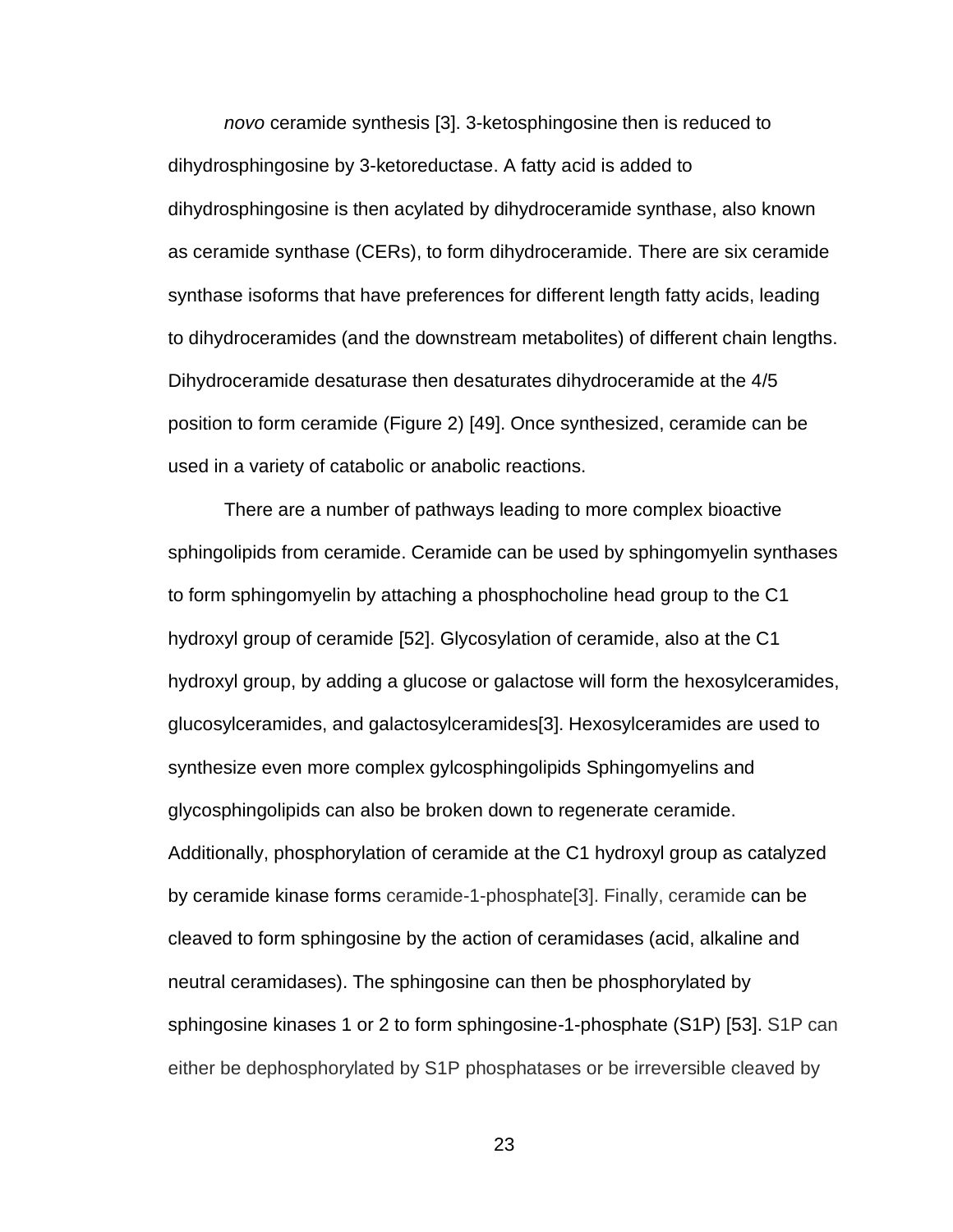S1P lyase to form ethanolamine-1-phosphate and hexadecenal. As with all of these pathways mentioned, sphingosine can be recycled back to form ceramide by ceramide synthase enzymes or the reverse activity of ceramidases [3]. It is thought that balancing key bioactive sphingolipids can regulate several cellular processes including inflammation, the regulation of reactive oxygen species (ROS) production, and cell death (apoptosis, necrosis, etc.) [49]. These are all processes implicated development of acute kidney injury and chronic kidney disease.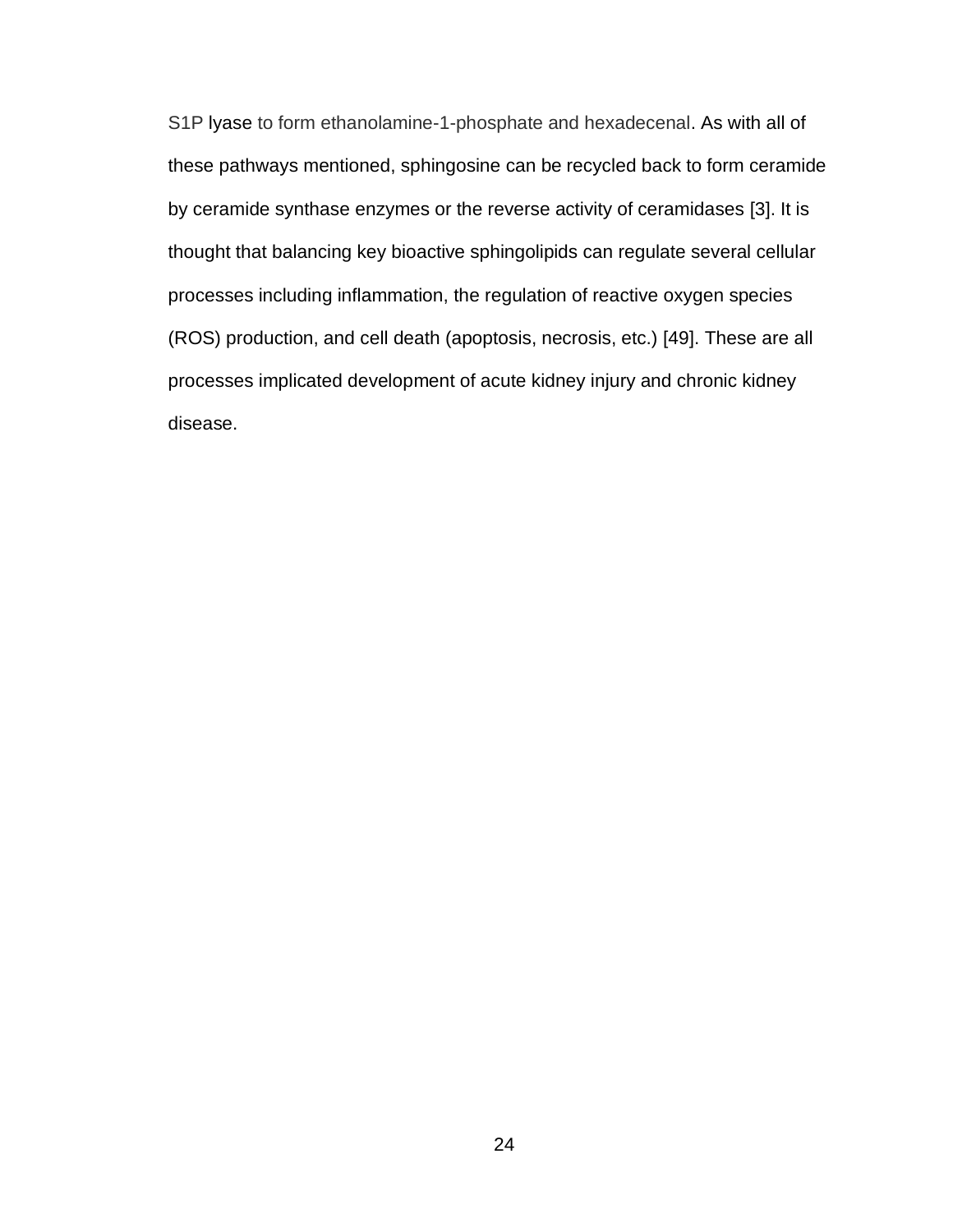#### S1P RECEPTORS AS POTENTIAL TARGETS

As discussed in the previous chapters, there is a clear role for sphingolipids and the progression of kidney injury. Due to the complexity of sphingolipid metabolism, there are numerous potential therapeutic targets for prevention and treatment of kidney injury. The purpose of this chapter is to focus on some of the most promising potential therapeutic targets for the prevention and treatment of renal injury, specifically the sphingosine-1-phosphate receptors (S1PRs). S1P is a natural lysophospholipid known to regulate cell migration, stress, cell growth, cytoskeletal rearrangement, apoptosis and calcium homeostasis [54]. It is present in high nanomolar concentrations in serum, where it associated with albumin and lipoproteins, and low nanomolar concentrations in cells. S1P is generated from the hydrolysis of ceramide by ceramidase enzymes, to yield sphingosine and a fatty acid. The sphingosine can be phosphorylated to produce sphingosine-1-phosphate (S1P) as catalyzed by either of two sphingosine kinase enzymes, referred to as sphingosine kinase 1 (SK1) and sphingosine kinase 2 (SK2) [55]. Once generated, S1P can interact with a number of intracellular targets [56, 57] or be secreted outside of the cell where it acts a ligand for any of the five different plasma membrane localized S1P gcoupled protein receptors (GCPRs) identified (S1PR1-5). The sphingosine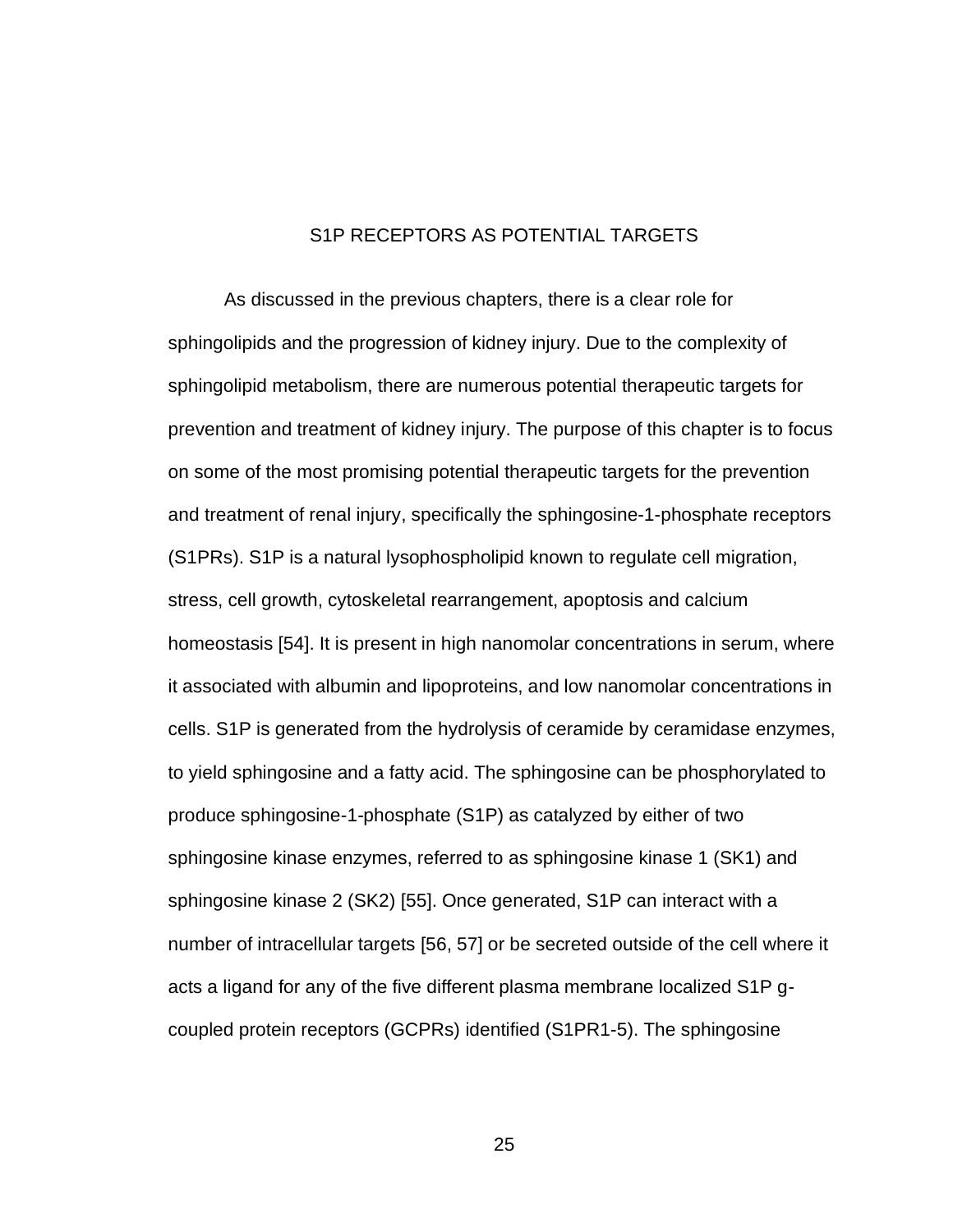kinase-S1P-S1PR axis is drawing increasing attention as a moderator of fibrogenesis, specifically cardiac and renal fibrosis [58]. (Figure 3)

S1P has been shown to protect from the kidney from injury through a variety of pro-survival mechanisms by modulating the immune response. The activation of S1P receptors is known to induce the relocation of B and T lymphocytes away from the site of injury, potentially limiting the fibrotic response [3]. FTY720 (fingolimod), a pan agonist of S1P receptors, was approved by the FDA for the treatment of multiple sclerosis in 2010 to reduce lymphocyte egress[59]. It drew significant attention in fibrotic models of injury and has been shown to attenuate AKI in both nephrotoxic and IR models of injury. Suleimen et al. treated C57BL/6 mice with FTY720 before inducing IR injury and monitored them for 3, 5, and 7 days. They found the FTY720 treated group had an earlier recovery of renal function and hypothesized this was due to a decrease in kidney infiltrating leukocytes [60]. Perry et al. also showed that FTY720 attenuated AKI, specifically protecting proximal tubule cells, in their single high dose model of cisplatin induced AKI[61]. To further understand the effect of S1P agonists in a lymphocyte-independent mechanism, Bajwa et al. investigated IR injury in mice lacking both T and B lymphocytes. They found that mice lacking T and B lymphocytes (Rag-1 knockout mice) were only partially protected from IR injury, while treatment of FTY720 to the deficient mice resulted in significant additional protection (as presented in Figure 1 of Bajwa et al) [62]. These results suggest that S1P receptor activation is renoprotective in a mechanism independent of reduction of lymphocyte egress, namely via their activation in non-T and B-cells,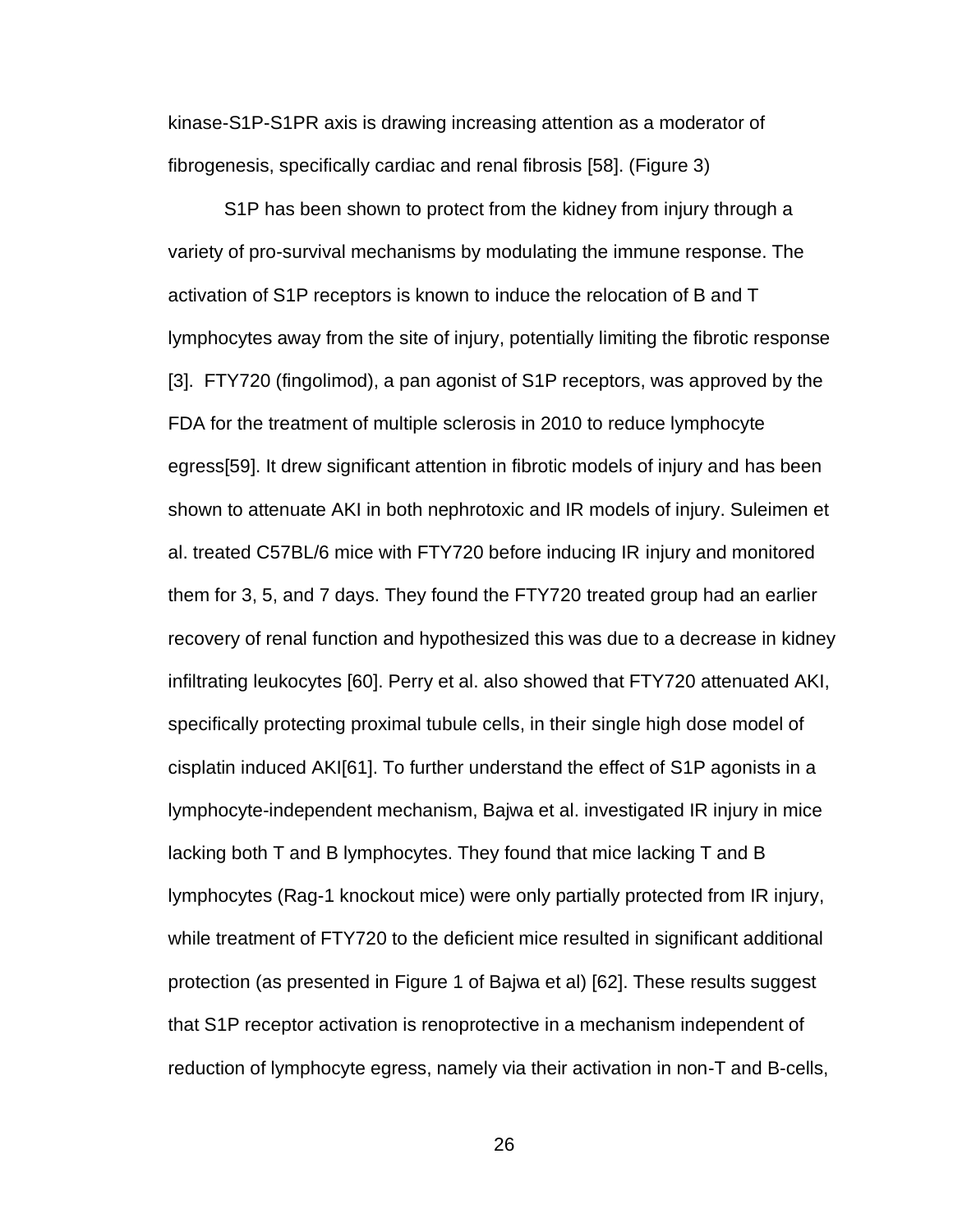perhaps in the tubule cells [62]. Unfortunately, a number of side effects associated with FTY720 have limited its use in the further studies. The most common side effect after FTY720 administration is bradycardia, likely due to its unspecific action across all five S1P receptor types [63]. Additionally, in phase 3 clinical trials, FTY720 triggered the formation of new blood vessels in the eye and led to macular degeneration and significant vision loss [63]. While the mechanism leading to these adverse effects isn't completely understood, it further highlights the need for the development of selective S1PR agonists. The majority of pharmacological modulators currently developed lack specificity amongst the receptors, as demonstrated in Figure 4.

Additional studies to determine the specific S1PR subtype(s) involved in kidney injury and the progression to chronic kidney disease were not well understood. However, following the initial success from FTY720 in renal IR injury models, researchers focused efforts on identifying which S1PR isoform plays the major role in AKI. To further identify the specific S1PR isoform involved in kidney injury, Bajwa et al. performed kidney IP studies utilizing the first successful highly selective S1PR1 agonist, SEW287, and a S1PR1 antagonist, VPC44116. Bajwa et al., administered SEW287 or VPC44116 to the T- and B-cell deficient Rag-1 KO mice to specifically examine the impact of S1PR activation or inhibition in the absence of these lymphocytes [62]. Compared to the vehicle group with elevated serum creatine levels following IR, SEW287 significantly reduced IR injury as evidenced by the reduction in serum creatinine. However, when SEW287 and VPC44116 were treated in combination, the protection conferred by SEW287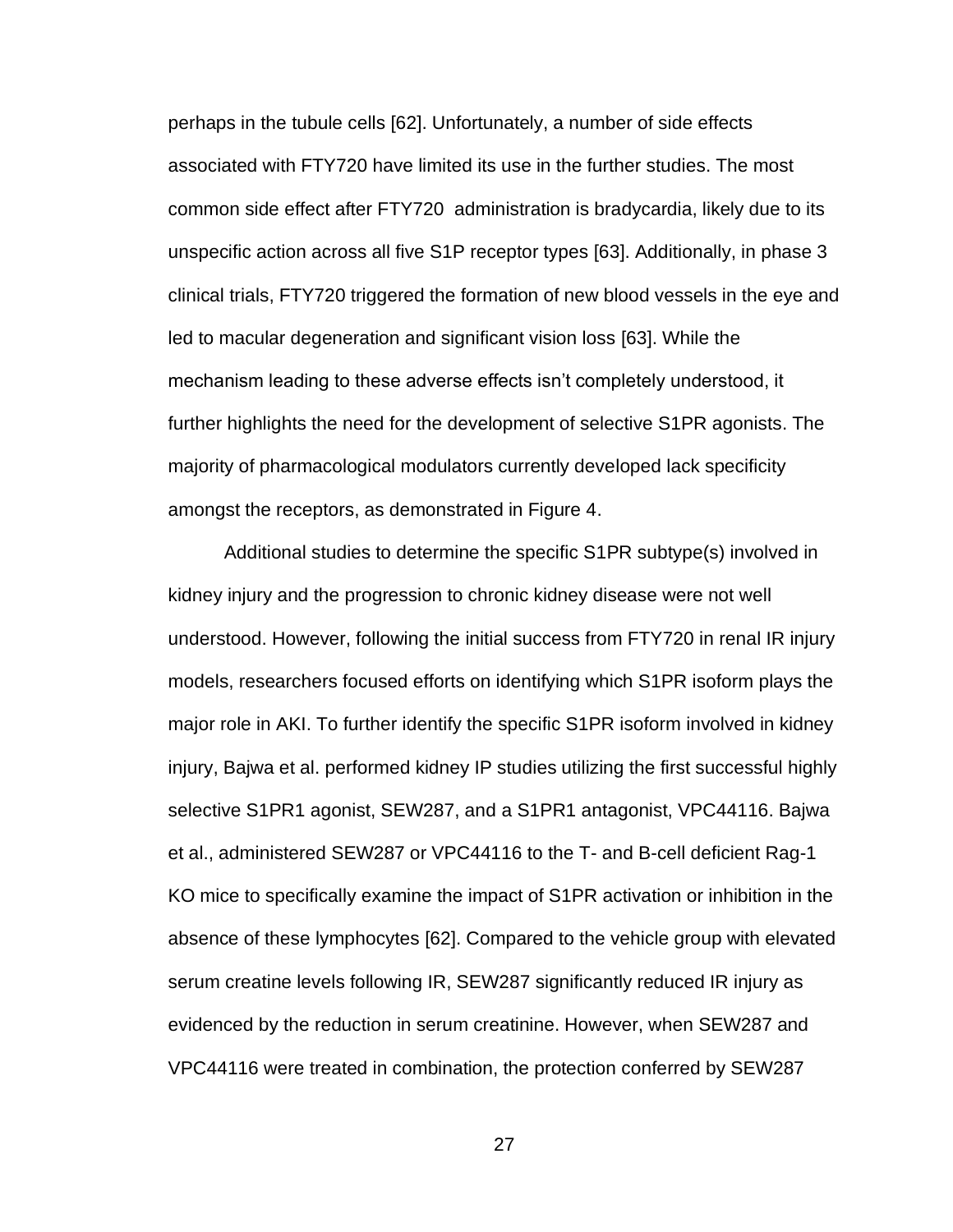alone was completely lost. The serum creatinine data were supported by morphologic analysis of kidney sections via H&E staining (as presented in Figure 2 in Bajwa et al.), suggesting S1PR1 activation is required for reducing tubule injury [62]. Importantly, the authors attenuated S1PR1 expression *in vivo* and *in vitro* and found that deficiency in S1PR1 enhanced injury, regardless of the presence of S1PR1 agonists[62]. In addition to IR injury models of AKI, S1PR1 has also been implicated as renoprotective in cisplatin-induced AKI. In a 2015 study, Bajwa et al. hypothesized that the protective role of FTY720 in their cisplatin-induced nephrotoxic model was due to S1PR1 activation [64]. They developed S1PR1 knock out mice and found that cisplatin induced significantly more damage in this group when compared to the control group [64]. Taken together, there is clear evidence that S1PR1 activation is renoprotective and selective S1PR1 agonists provide potential therapeutic targets in kidney injury.

When compared to S1PR1, the other S1P receptors have received less attention and there is a clear gap in knowledge. Drexler, Y., et al. identified the major roles of the five S1P receptors (Figure 5) [65], however connecting these receptors to their role in renal injury has not been fully established. Some data have been reported for S1PR2 and S1PR3, but data are lacking for S1PR4 and S1PR5. A role for S1PR2 in renal IR injury was revealed by Park et al. by treating mice with a selective S1PR2 antagonist. They found that the S1PR2 antagonist exacerbated IR injury and this was further supported by data demonstrating that knocking out S1PR2 in mice led to reduced IR injury [66]. This suggests that S1P signaling through S1PR2 negatively impacts IR injury and that S1PR2 specific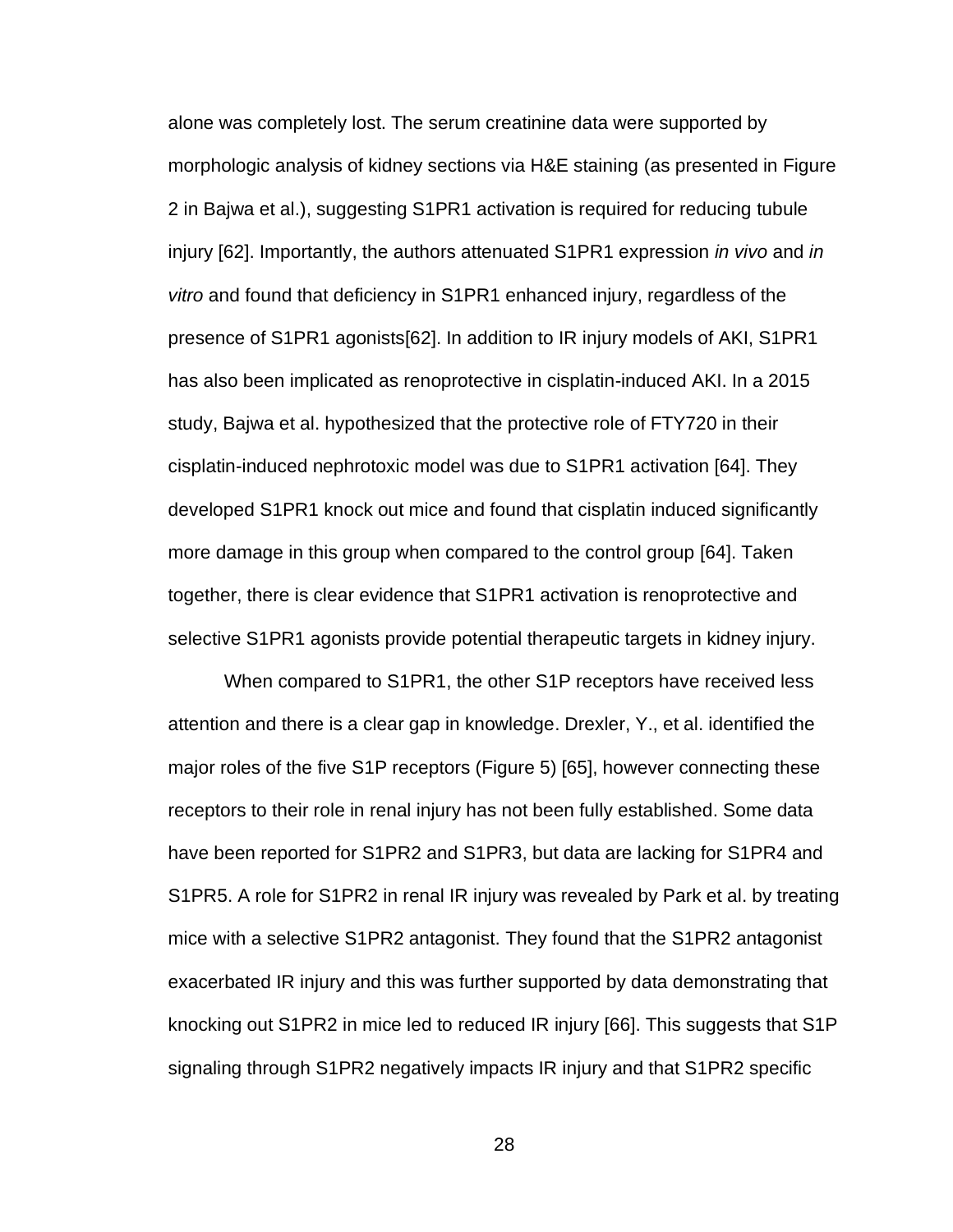antagonists would have therapeutic potential; this is in contrast to S1PR1 which plays a protective role and therefore development of S1PR1 specific agonists for therapeutic use would be beneficial. An antagonist of S1PR3, suramin, has been shown to attenuate renal fibrosis in a UUO model of CKD by interacting with TGF-B signaling [67]. Suramin has also been shown to protect from cisplatininduced AKI [68]. However, suramin is known to have numerous targets and its protection may be solely via S1PR3. S1PR3 has been associated to blocking the activation of killer T-cells by dendritic cells, suggesting the loss of S1PR3 reduces the inflammatory response[69]. The mechanisms of action for examples are not clearly understood, limiting their application to current drug development.

The S1P/S1PR signaling axis is not only a promising target in renal injury, as it has also been targeted to treat autoimmune disorders, COVID-19, inflammation, cancer and cardiovascular disease [70] [71]. Consequently, the drug discovery process has focused on studying the five specific S1P receptors in detail in order to develop more specific drug agonists. Until this year, only the crystal structure of an inactive S1PR1 bound to an agonist had been determined. However, Yuan et al. recently reported cryo-electron microcopy (EM) structure for both S1PR1 and S1PR5 with ligands bound, providing the ground work for identifying ligand specificity to activate these receptors [70]. The authors relied heavily on Siponimod, an orally available S1P agonist structurally similar to FYT720, to identify the binding pocket of S1PR1/5 [72]. The authors identified a conserved ligand binding pocket, composed of a hydrophobic cavity and a polar module, forming a ligand binding pocket similar to LPA receptors [70].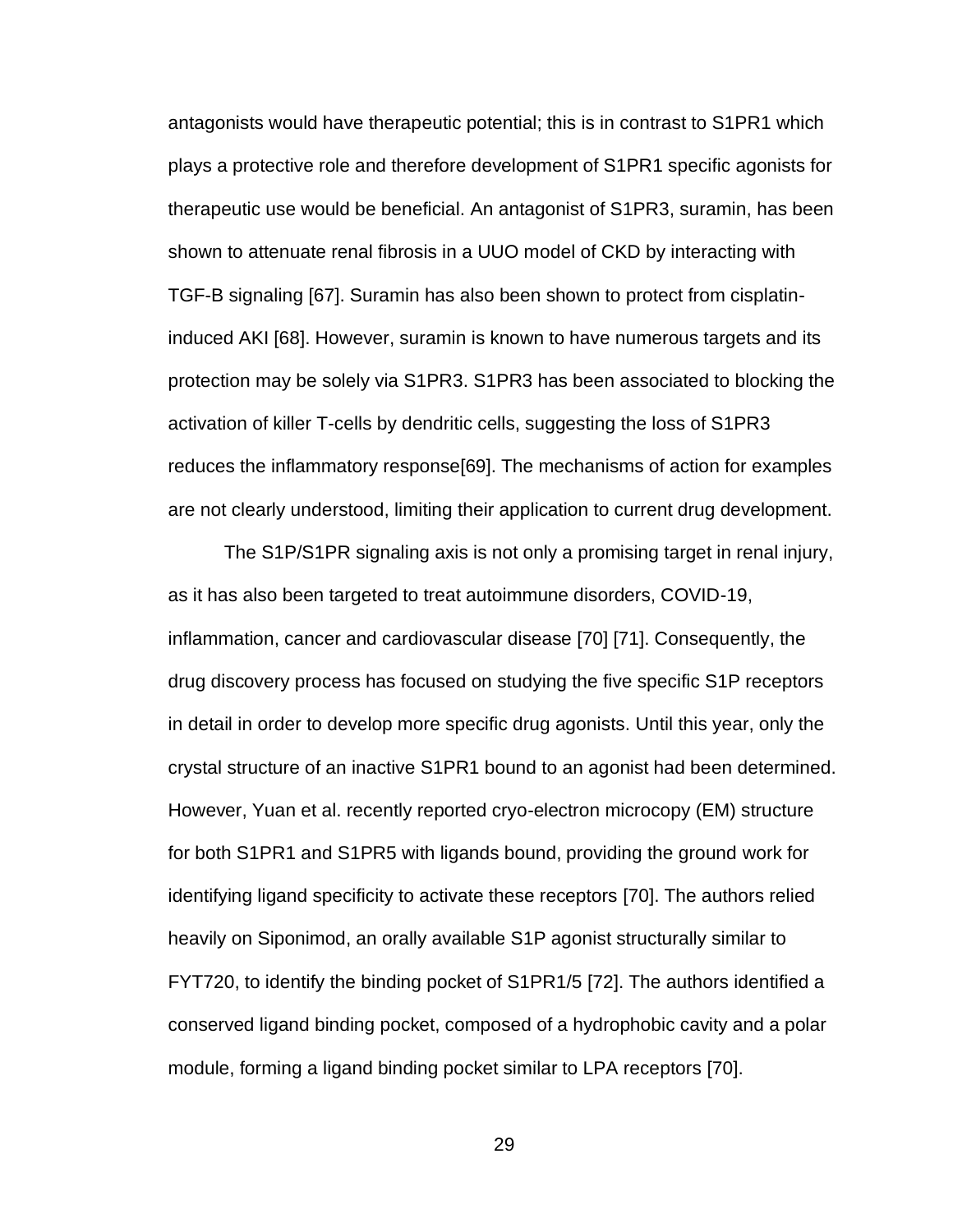Additionally, a sub-pocket of the orthosteric site was identified, interacting with different side groups of established S1P agonists, such as the trimethyl domain of SEW2871 [70]. Multiple differences between the two receptors were identified, most notably in the intracellular loops (ICLs). The ICL2 region showed structural differences resulting in orientation changes around the α5 helix, which is hypothesized to play a major role in the G-protein selectivity of the receptors [70]. Taken together, this is a huge step in the right direction when it comes to identifying differences between S1P receptors, opening the door for future drug development and discovery. However, there is still a deficiency in knowledge about many specific receptor properties, which will be discussed in more detail below.

In order for any of the S1P receptors to be serious potential therapeutic targets moving forward, a lot of information still needs to be uncovered. As mentioned above, there are currently only working crystal structures for two of the receptors bound to a pharmacological agent, S1PR1 and S1PR5 [70]. This lack of structural information on actively bound S1P receptors is a huge limiting factor when it comes to identifying receptor specific agonists. For example, while S1PR1 shares many common characteristics with many identified GCPRs, some distinguishing features were first identified by Hanson et al. in 2012 when examining the agonist bound receptor [73]. They found that the N-terminus folds over the top of the bound receptor and can contribute to the binding affinity, while also forming a helical cap that limits the access to the binding pocket [73]. This is significant because it helped explain why the S1P ligands are slow to saturate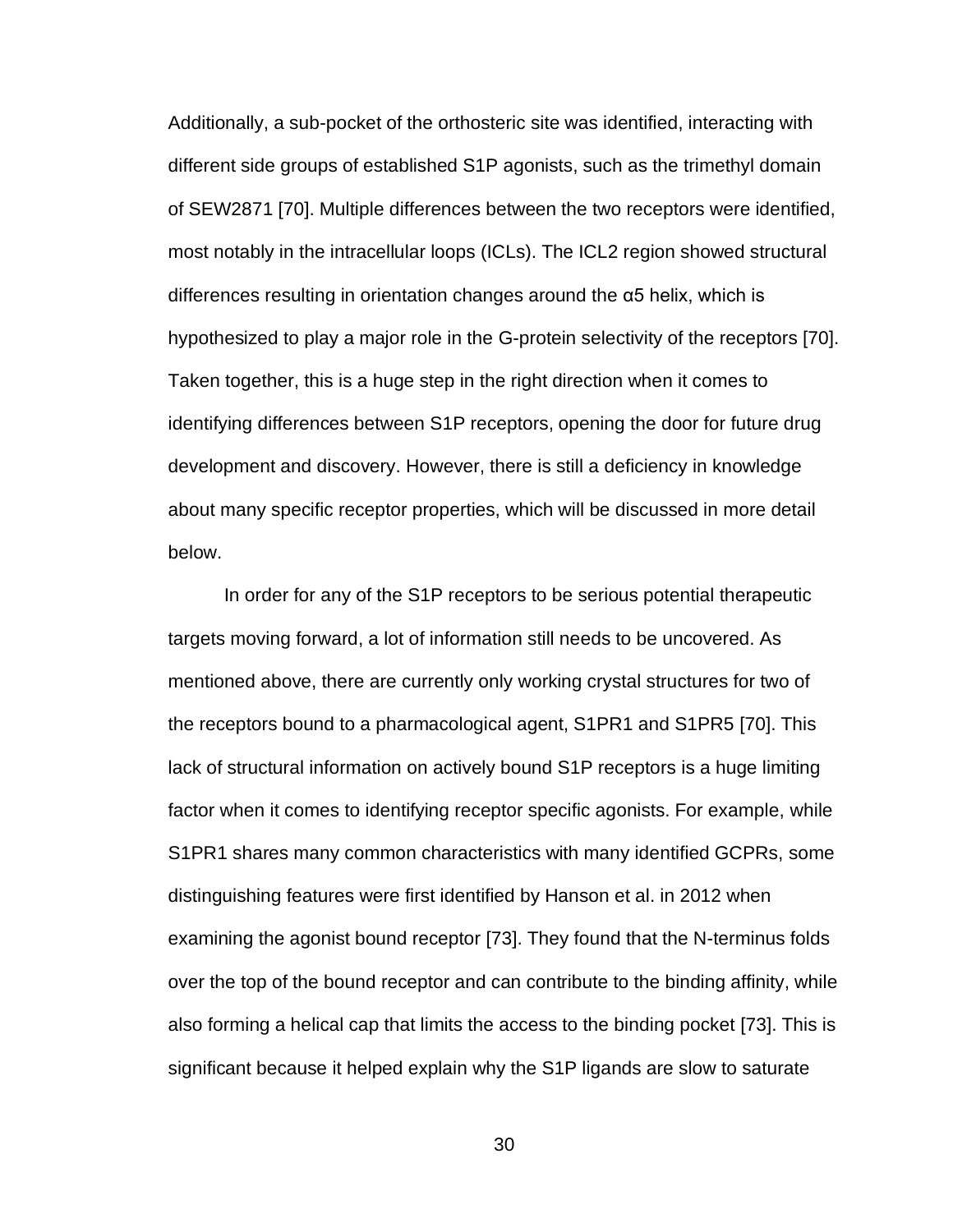the receptor when excess ligand is present [73]. Additionally, the authors established that the volume of the hydrophobic portion of the ligand plays a vital role in downstream signaling by altering interactions with conserved polar residues [73].

All of this structural information helped provide the framework for the numerous S1PR1 agents currently being researched, but there is still a long way to go. Once there are better established crystal structures of the receptors, the specific sequence homologies of the receptors will need to be investigated further. This will be important in determining the potential of targeting individual receptors, ensuring they are different enough to selectively target. As reported by Yuan et al, both S1PR1 and S1PR5 share a highly conserved binding pocket when bound to the same agonist, highlighting the need for additional active conformations to be analyzed [70]. The main pitfall of the major commercially available drugs, such as FTY720 (fingolimod) in treating MS, is the lack of specificity, thought to contribute to the numerous adverse off target effects and failed clinical trials [59]. Assuming there will be significant enough sequence differences to target the individual receptors, either alone or in combination, there is no doubt there will be clinical applications in the near future in kidney injury research.

In addition to a sturdier structural analysis of the receptors, additional studies are needed to determine the distribution of the receptors in specific cell types. S1PR3, for example, has been shown to be highly expressed in human breast cancer cells and immune cells, but its distribution in relation to kidney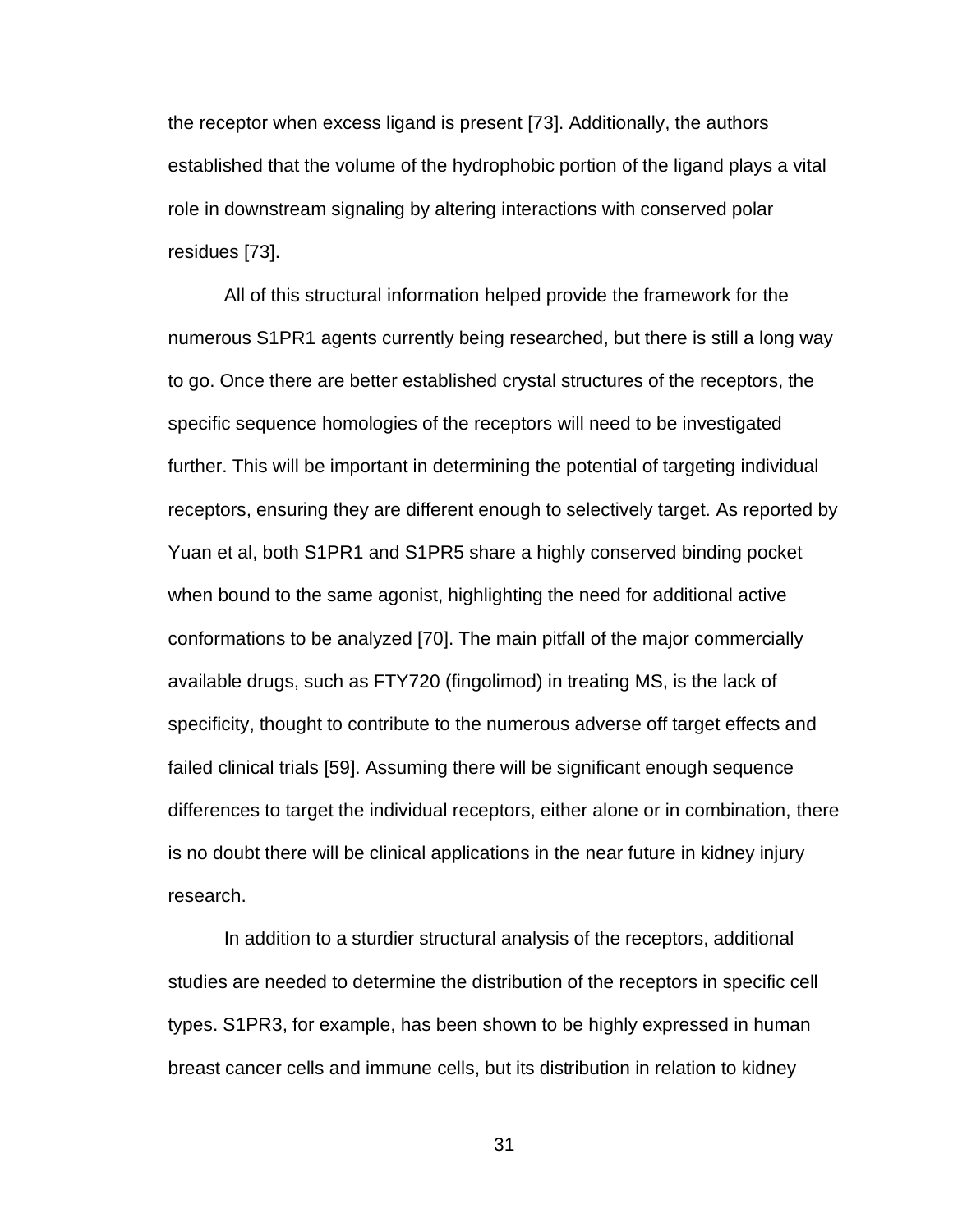injury has not been identified [74]. In the progression of AKI to CKD, it has been well established that the S1P axis regulates the immune response by recruiting macrophages, monocytes, lymphocytes and dendritic cells in the priming stage of fibrogenesis [58]. Consequently, it is important to know how this alters the distribution of S1P receptors in the kidney in order to target them in the clinic. This will open up the potential to develop cell type specific inhibitors or modulators for S1P receptors. Despite a need to further classify differences between S1P receptors at the structural and cellular level, the S1P axis clearly has clinical implications in the treatment of kidney injury moving forward.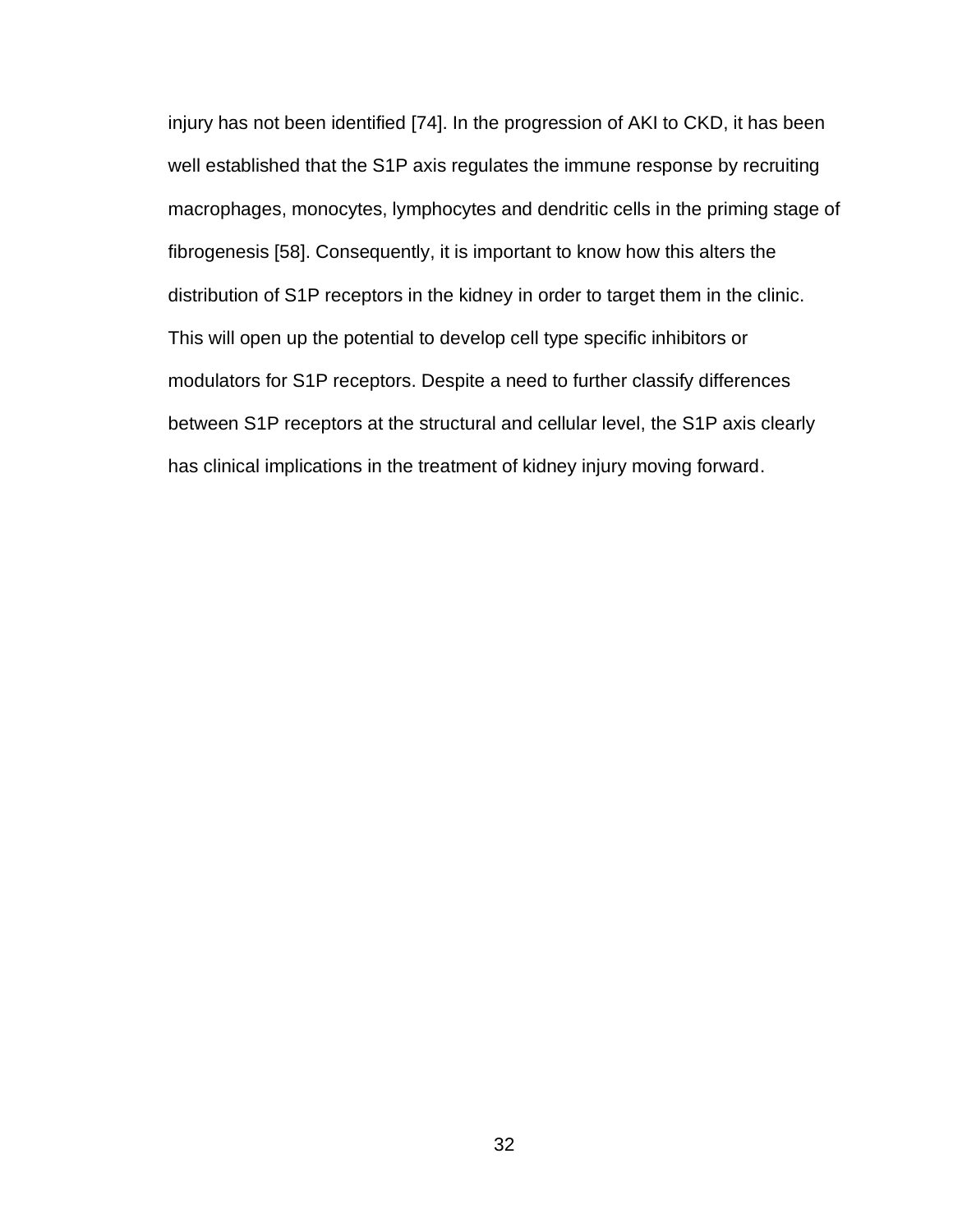



## **Figure 1. Sphingolipid Base Structure**

The backbone of s sphingolipid contains a long chain base (blue) linked to a fatty acid (orange) via amide bond. A polar head group, R (green), is linked to the OH on C1 depending on the sphingolipid. \\ denotes the number of carbons. Figure was made using biorender.com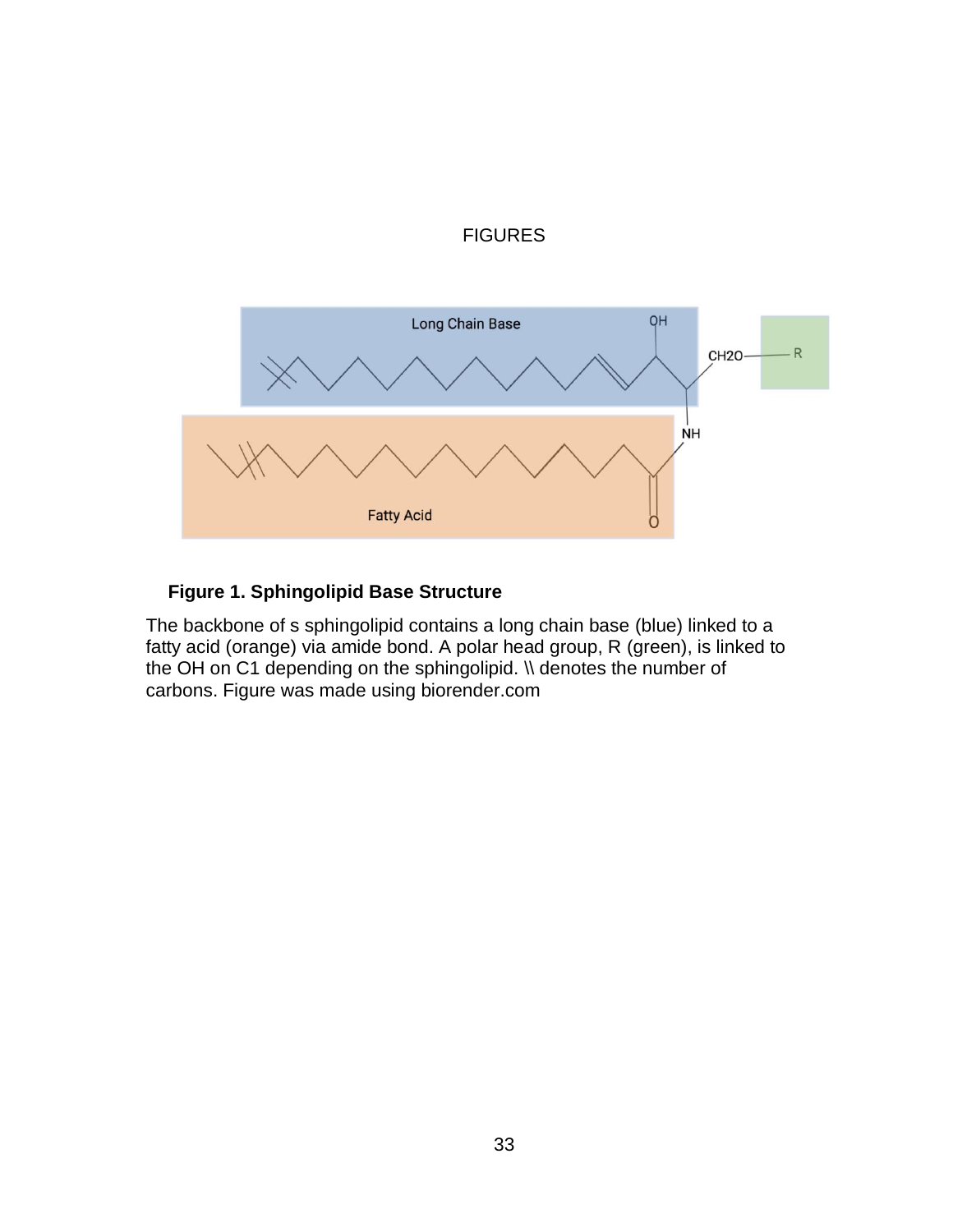

### **Figure 2. Sphingolipid Metabolism**

Ceramide (red) is at the center of sphingolipid metabolism. The metabolizing enzymes are in *italics* and downstream sphingolipids are in **bold**. Figure was made using biorender.com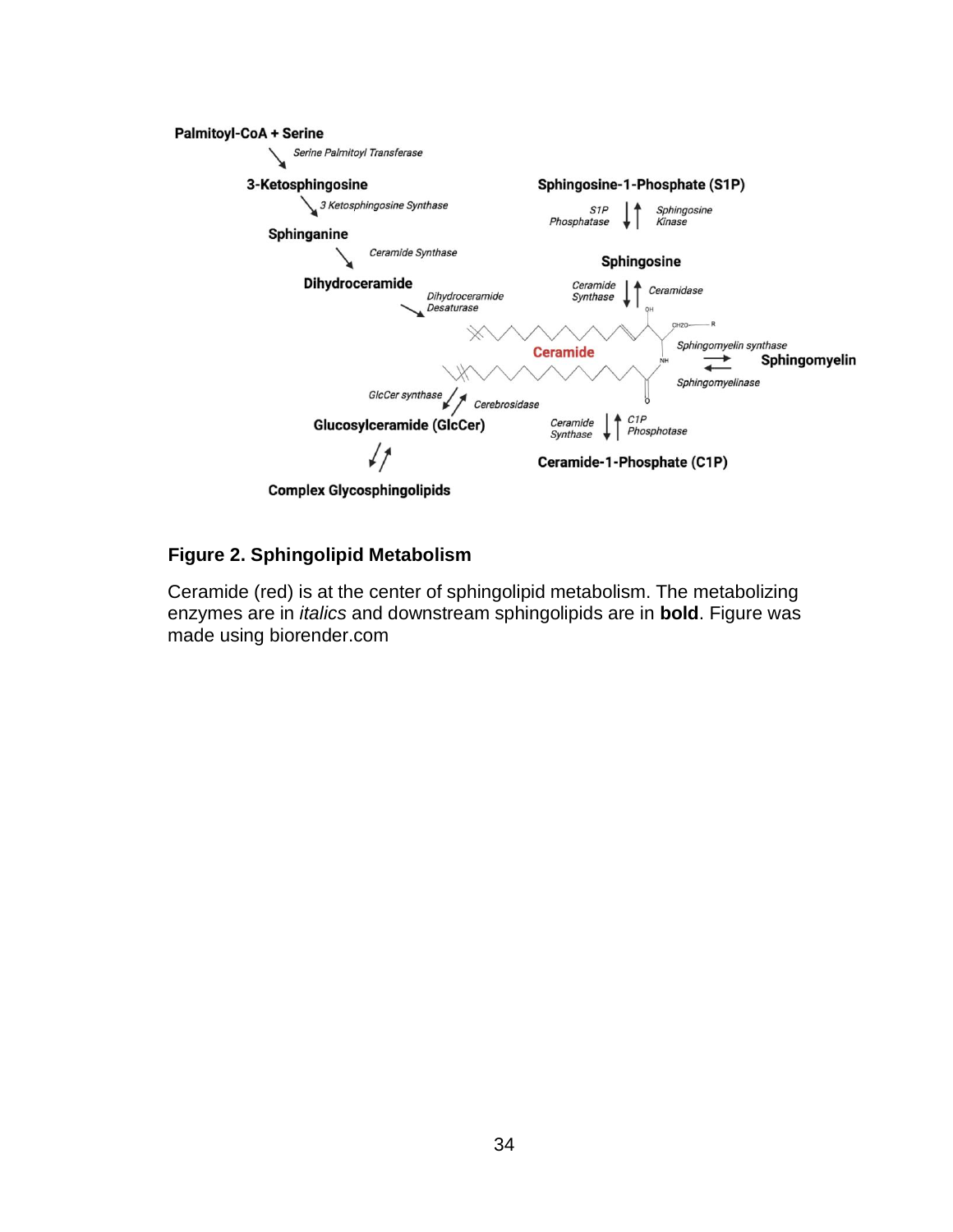

### **Figure 3. Sphingosine-1-Phosphate Signaling**

Ceramide is broken down into sphingosine via ceramidase enzymes. Sphingosine can be phosphorylated by sphingosine kinase enzymes to from sphingosine-1-phoshate (S1P). S1P initiates cell migration, stress response, cytoskeletal rearrangement, calcium homeostasis and apoptosis [57]. Figure was made using biorender.com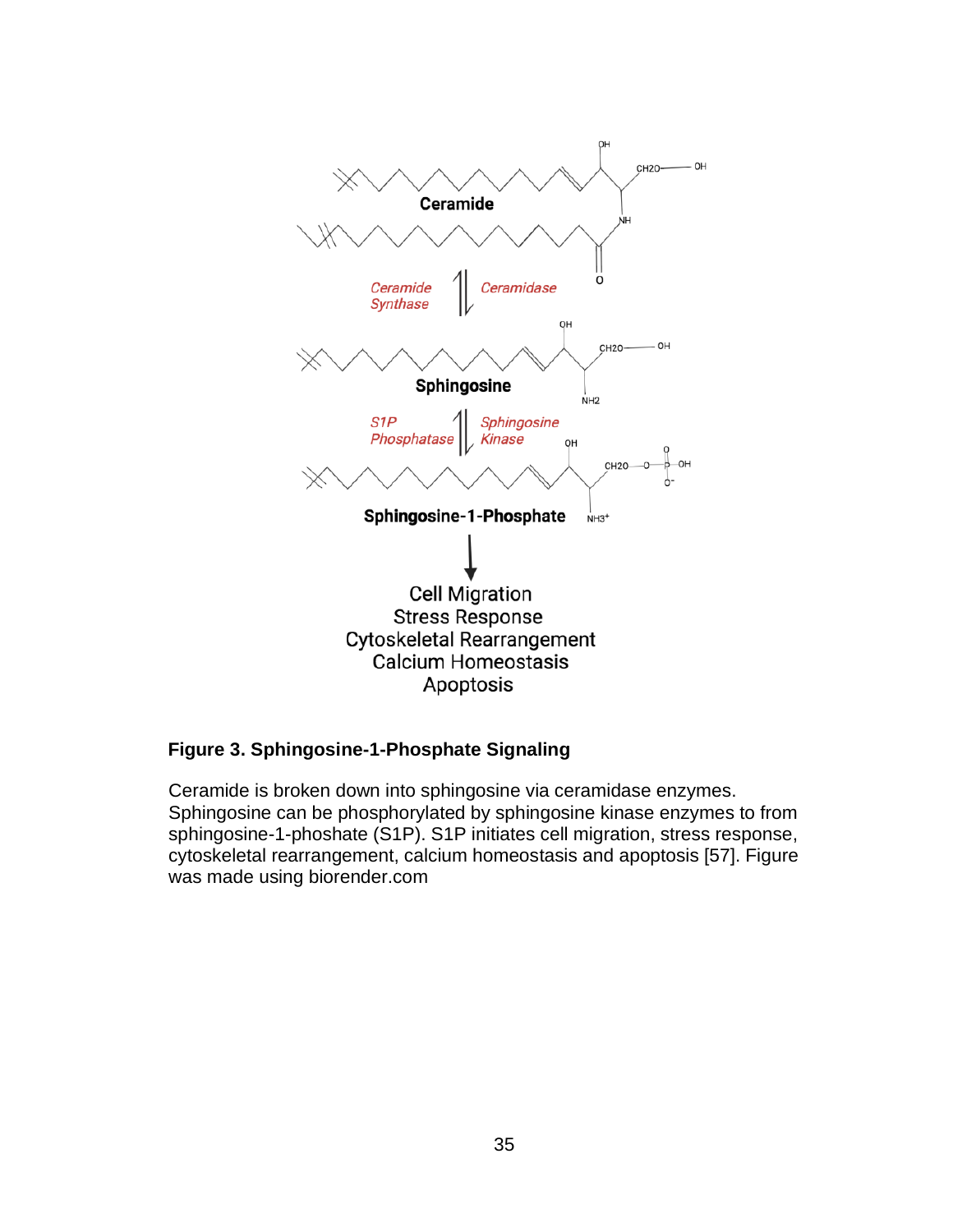| <b>S1P Receptor Modulators and their Selectivity</b> |                    |  |
|------------------------------------------------------|--------------------|--|
| <b>Pharmacological Agent</b>                         | <b>Selectivity</b> |  |
| Fingolimod (FYT720)                                  | S1PR1,3,4,5        |  |
| Siponimod (BAF312)                                   | S1PR1,5            |  |
| Ozanimod (RPC1063)                                   | S1PR1,5            |  |
| Amiselimod (MT-1303)                                 | S1PR1,4,5          |  |
| Etrasimod (APD334)                                   | S1PR1,4,5          |  |
| Ceralifimod (ONO-4641)                               | S1PR1,5            |  |
| Ponesimod (ACT-128800)                               | S1PR1              |  |
| <b>VPC44116</b>                                      | S1PR1,3            |  |
| SEW2871                                              | S1PR1              |  |
| Cenerimod                                            | S1PR1              |  |
| GSK2018682                                           | S1PR 1,5           |  |
| <b>VPC23153</b>                                      | S1PR4              |  |

## **Figure 4. Sphingosine-1-Phosphate Receptor Modulators**

The selectivity of some S1P modulators currently being evaluated to treat kidney disease, chronic inflammatory diseases, diabetes and organ failure. Adapted from McGowan, E.M., et al. [71]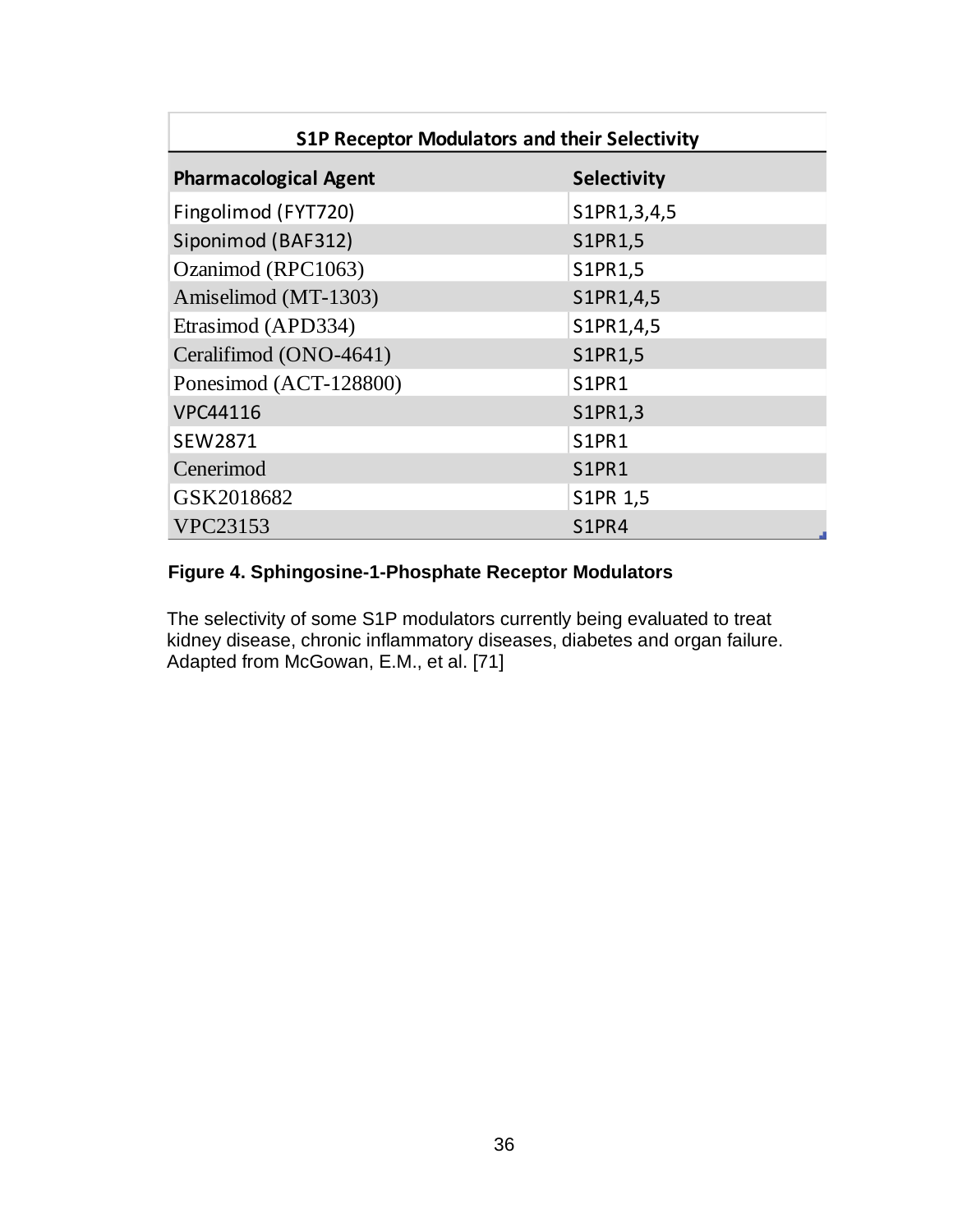

## **Figure 5. Location and Key Functions of the S1P Receptors**

S1P Receptors are located on specific cells types, such as endothelial cells, innate cells and immune cells. Their functions vary from innate cell migration to apoptosis promotion to endocytosis. Adapted from Drexler, Y., et al [65]. Figure was made using biorender.com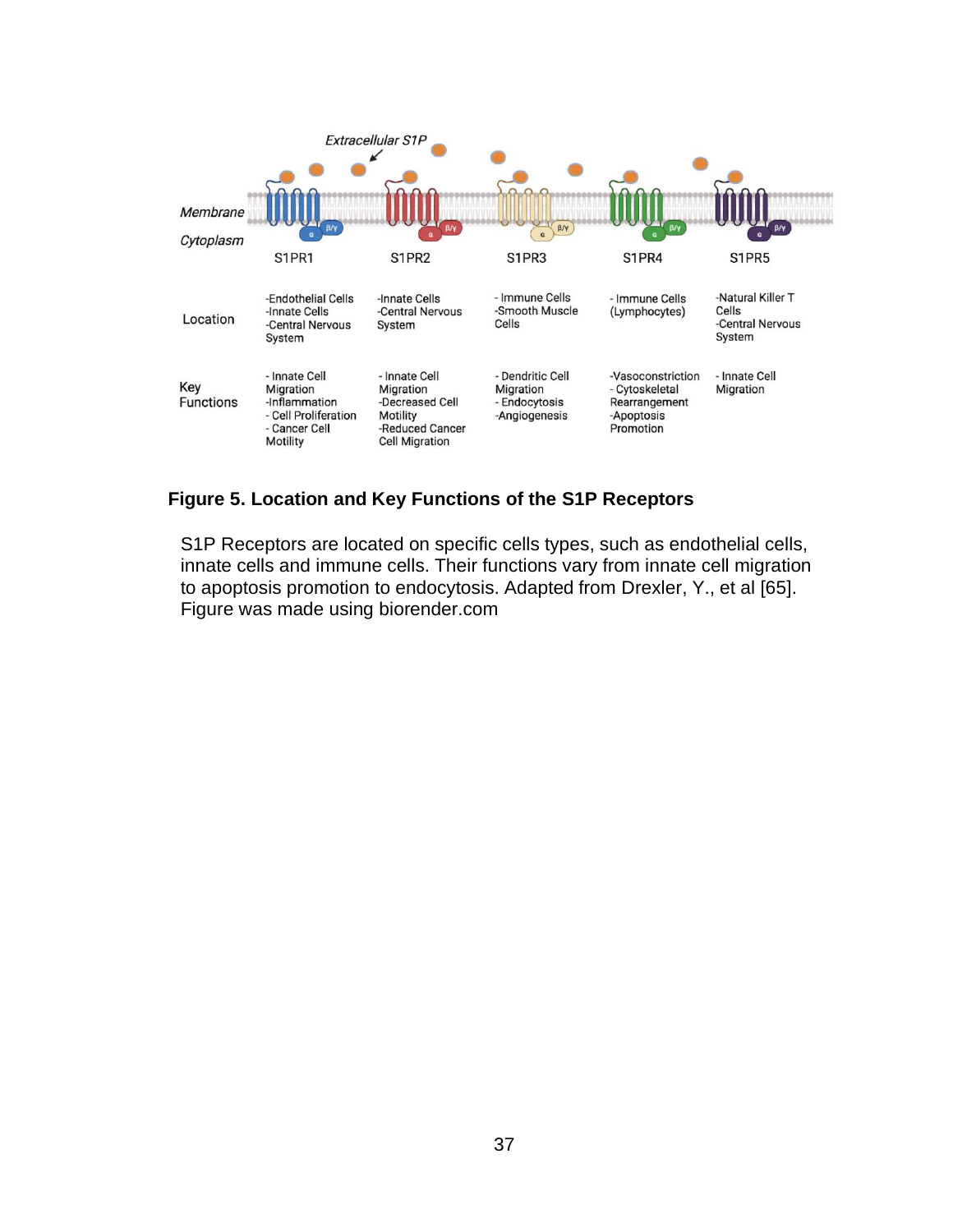#### SUMMARY

Acute Kidney Injury is a complex disease that is difficult to diagnose and has poor outcomes in the clinic. There are currently no treatment options for patients with AKI, highlighting the need to identify new potential therapeutic targets. While a lot of attention has been focused on specific sphingolipids or the enzymes involved in their metabolism, not enough focus has been on targeting the receptors being acted on. S1P specifically has been shown to play an important role in numerous models of AKI by signaling through five different plasma membrane g-coupled protein receptors. Of the five known S1P receptors discussed above, S1PR1 has drawn the most attention, as S1PR1 receptor activation is has been shown to be renoprotective. However, there is a clear gap in knowledge about the individual receptors, as only S1PR1 and S1PR5 have established crystal structures and individual receptor distribution is largely unknown. This has made it increasingly difficult to design drugs with receptor specificity, limiting the application for now. However, once these receptors are better characterized, targeting the S1P receptors will have huge implications in treating kidney injury.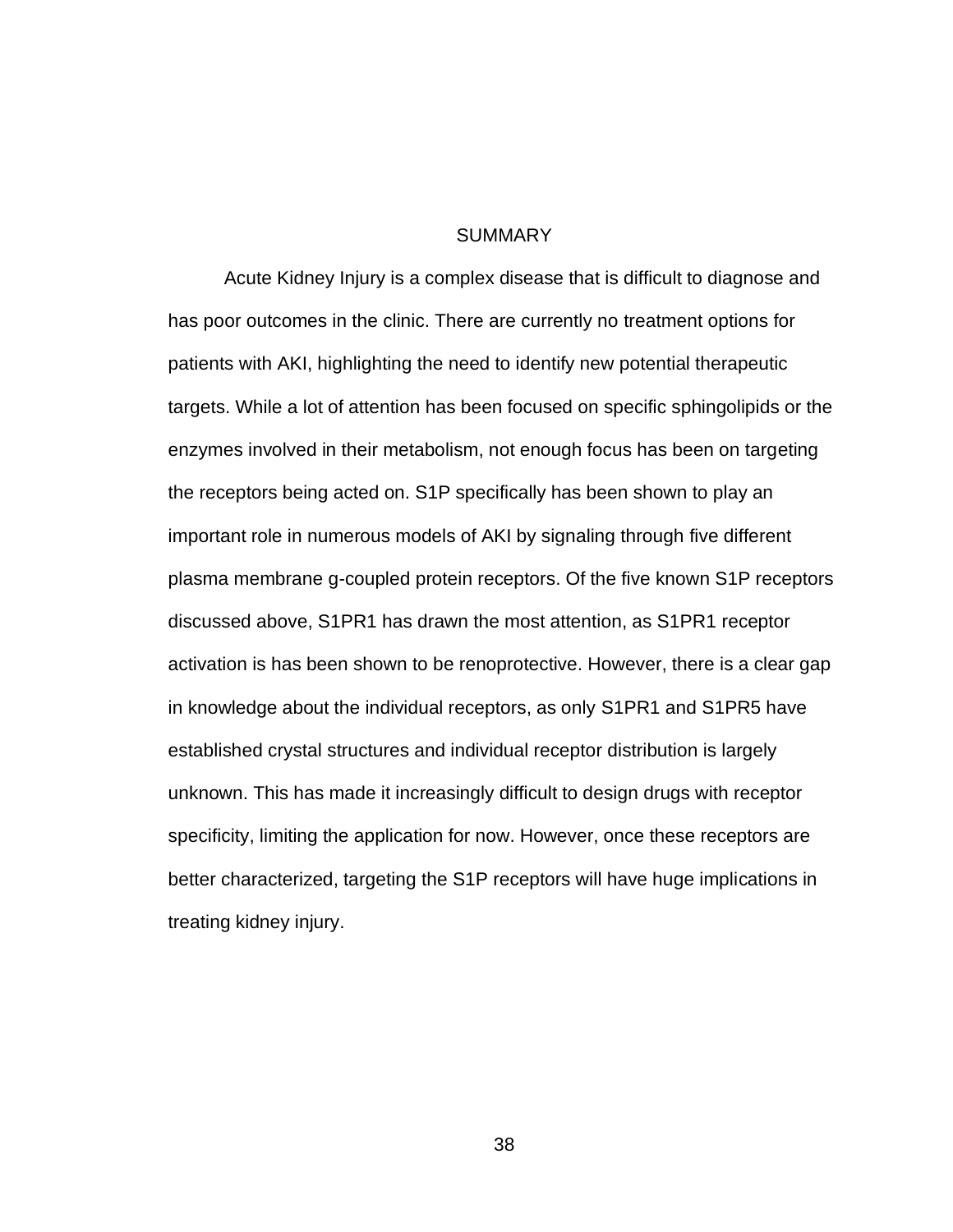## REFERENCES

- 1. Denic, A., R.J. Glassock, and A.D. Rule, *Structural and Functional Changes With the Aging Kidney.* Advances in Chronic Kidney Disease, 2016. **23**(1): p. 19-28.
- 2. Gilbert, S.J., et al., *National Kidney Foundation's primer on kidney diseases*. 2017, Elsevier ;National Kidney Foundation: Philadelphia, PA[New York City, NY].
- 3. Dupre, T.V. and L.J. Siskind, *The role of sphingolipids in acute kidney injury.* Advances in Biological Regulation, 2018. **70**: p. 31-39.
- 4. Basile, D.P., M.D. Anderson, and T.A. Sutton, *Pathophysiology of acute kidney injury.* Comprehensive Physiology, 2011. **2**(2): p. 1303-1353.
- 5. Bellomo, R., J.A. Kellum, and C. Ronco, *Acute kidney injury.* The Lancet, 2012. **380**(9843): p. 756-766.
- 6. Ruiz-Ortega, M., et al., *Targeting the progression of chronic kidney disease.* Nature Reviews Nephrology, 2020. **16**(5): p. 269-288.
- 7. Ferenbach, D.A. and J.V. Bonventre, *Mechanisms of maladaptive repair after AKI leading to accelerated kidney ageing and CKD.* Nature Reviews Nephrology, 2015. **11**(5): p. 264- 276.
- 8. Negi, S., et al. *Acute kidney injury: Epidemiology, outcomes, complications, and therapeutic strategies*. in *Seminars in dialysis*. 2018. Wiley Online Library.
- 9. Schieppati, A., N. Perico, and G. Remuzzi, *Eliminating Treatable Deaths Due to Acute Kidney Injury in Resource-Poor Settings.* Seminars in Dialysis, 2015. **28**(2): p. 193-197.
- 10. Lopes, J.A. and S. Jorge, *The RIFLE and AKIN classifications for acute kidney injury: a critical and comprehensive review.* Clinical kidney journal, 2013. **6**(1): p. 8-14.
- 11. Moledina, D.G. and C.R. Parikh, *Phenotyping of Acute Kidney Injury: Beyond Serum Creatinine.* Seminars in nephrology, 2018. **38**(1): p. 3-11.
- 12. Tanase, D.M., et al., *The Predictive Role of the Biomarker Kidney Molecule-1 (KIM-1) in Acute Kidney Injury (AKI) Cisplatin-Induced Nephrotoxicity.* International journal of molecular sciences, 2019. **20**(20): p. 5238.
- 13. Lim, A.I., et al., *Kidney injury molecule‐1: More than just an injury marker of tubular epithelial cells?* Journal of cellular physiology, 2013. **228**(5): p. 917-924.
- 14. Vaidya, V.S., et al., *Kidney injury molecule-1 outperforms traditional biomarkers of kidney injury in preclinical biomarker qualification studies.* Nature biotechnology, 2010. **28**(5): p. 478-485.
- 15. Sinha, V., L.M. Vence, and A.K. Salahudeen, *Urinary tubular protein-based biomarkers in the rodent model of cisplatin nephrotoxicity: a comparative analysis of serum creatinine, renal histology, and urinary KIM-1, NGAL, and NAG in the initiation, maintenance, and recovery phases of acute kidney injury.* J Investig Med, 2013. **61**(3): p. 564-8.
- 16. Wajda, J., et al., *The Marker of Tubular Injury, Kidney Injury Molecule-1 (KIM-1), in Acute Kidney Injury Complicating Acute Pancreatitis: A Preliminary Study.* Journal of clinical medicine, 2020. **9**(5): p. 1463.
- 17. Rizvi, M.S. and K.B. Kashani, *Biomarkers for early detection of acute kidney injury.* The Journal of Applied Laboratory Medicine, 2017. **2**(3): p. 386-399.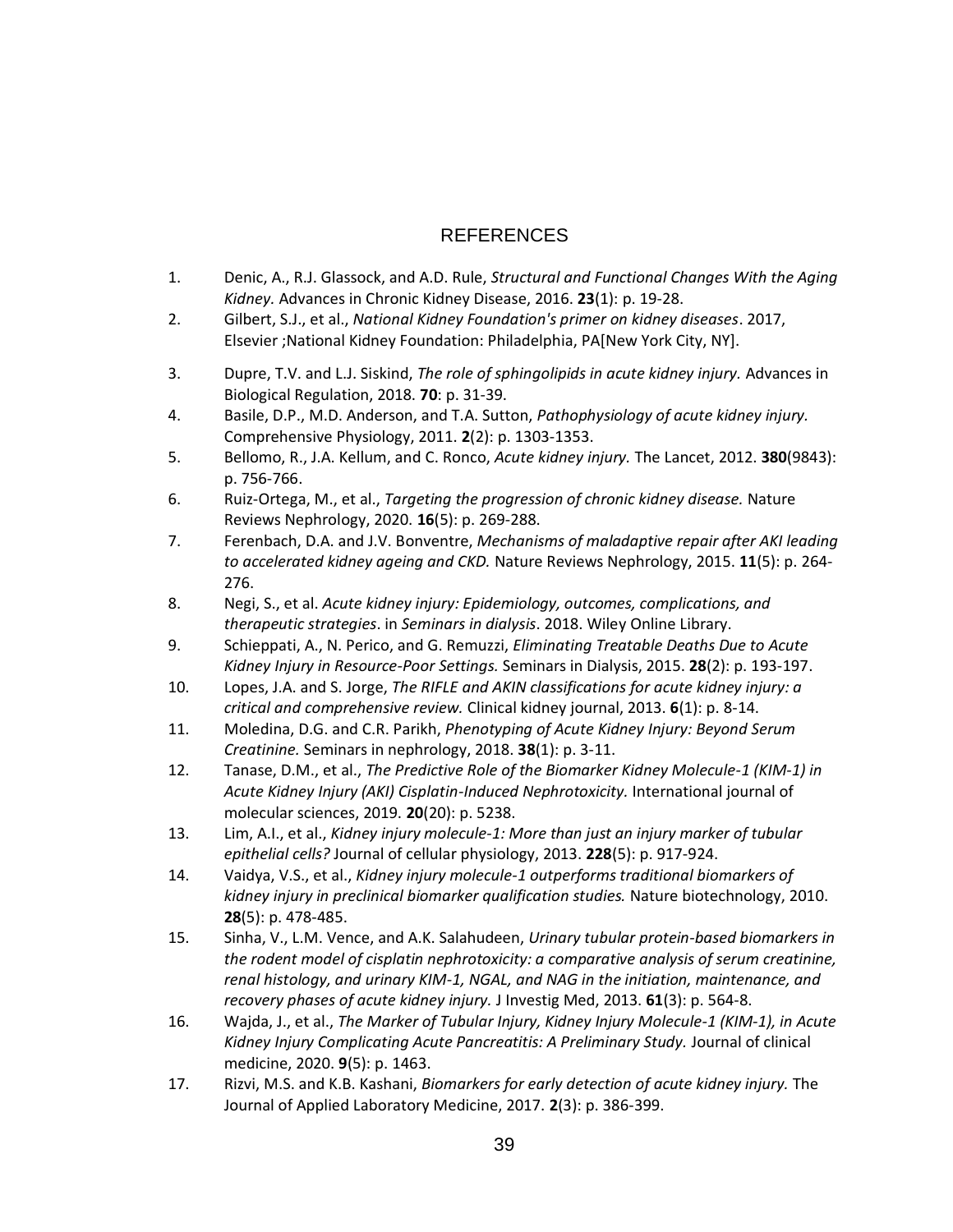- 18. Mårtensson, J. and R. Bellomo, *The rise and fall of NGAL in acute kidney injury.* Blood purification, 2014. **37**(4): p. 304-310.
- 19. Mishra, J., et al., *Identification of neutrophil gelatinase-associated lipocalin as a novel early urinary biomarker for ischemic renal injury.* J Am Soc Nephrol, 2003. **14**(10): p. 2534-43.
- 20. Makris, K. and L. Spanou, *Acute Kidney Injury: Definition, Pathophysiology and Clinical Phenotypes.* The Clinical biochemist. Reviews, 2016. **37**(2): p. 85-98.
- 21. Doyle, J.F. and L.G. Forni, *Acute kidney injury: short-term and long-term effects.* Critical care, 2016. **20**(1): p. 1-7.
- 22. Ronco, C., R. Bellomo, and J.A. Kellum, *Acute kidney injury.* The Lancet, 2019. **394**(10212): p. 1949-1964.
- 23. Ammirati, A.L., *Chronic kidney disease.* Revista da Associação Médica Brasileira, 2020. **66**: p. s03-s09.
- 24. Starzl, T.E. and J.H. Holmes, *Experience in renal transplantation.* 1964.
- 25. Jha, V., et al., *Chronic kidney disease: global dimension and perspectives.* The Lancet, 2013. **382**(9888): p. 260-272.
- 26. Prevention, C.f.D.C.a. *Chronic kidney disease basics.* 2021 [cited 2021 September 11]; Available from: https://www.cdc.gov/kidneydisease/basics.html.
- 27. Fu, Y., et al., *Rodent models of AKI-CKD transition.* American journal of physiology. Renal physiology, 2018. **315**(4): p. F1098-F1106.
- 28. Shiva, N., et al., *Renal ischemia/reperfusion injury: An insight on in vitro and in vivo models.* Life Sci, 2020. **256**: p. 117860.
- 29. Wei, Q. and Z. Dong, *Mouse model of ischemic acute kidney injury: technical notes and tricks.* American journal of physiology. Renal physiology, 2012. **303**(11): p. F1487-F1494.
- 30. Holderied, A. and H.-J. Anders, *Animal models of kidney inflammation in translational medicine.* Drug Discovery Today: Disease Models, 2014. **11**: p. 19-27.
- 31. Le Clef, N., et al., *Unilateral Renal Ischemia-Reperfusion as a Robust Model for Acute to Chronic Kidney Injury in Mice.* PloS one, 2016. **11**(3): p. e0152153-e0152153.
- 32. Zager, R.A., A.C.M. Johnson, and K. Becker, *Acute unilateral ischemic renal injury induces progressive renal inflammation, lipid accumulation, histone modification, and "endstage" kidney disease.* American journal of physiology. Renal physiology, 2011. **301**(6): p. F1334-F1345.
- 33. Lech, M., et al., *Macrophage phenotype controls long-term AKI outcomes--kidney regeneration versus atrophy.* Journal of the American Society of Nephrology : JASN, 2014. **25**(2): p. 292-304.
- 34. Skrypnyk, N.I., R.C. Harris, and M.P. de Caestecker, *Ischemia-reperfusion model of acute kidney injury and post injury fibrosis in mice.* Journal of visualized experiments : JoVE, 2013(78): p. 50495.
- 35. Ucero, A.C., et al., *Unilateral ureteral obstruction: beyond obstruction.* International Urology and Nephrology, 2014. **46**(4): p. 765-776.
- 36. Chevalier, R.L., M.S. Forbes, and B.A. Thornhill, *Ureteral obstruction as a model of renal interstitial fibrosis and obstructive nephropathy.* Kidney International, 2009. **75**(11): p. 1145-1152.
- 37. Yang, H.-C., Y. Zuo, and A.B. Fogo, *Models of chronic kidney disease.* Drug discovery today. Disease models, 2010. **7**(1-2): p. 13-19.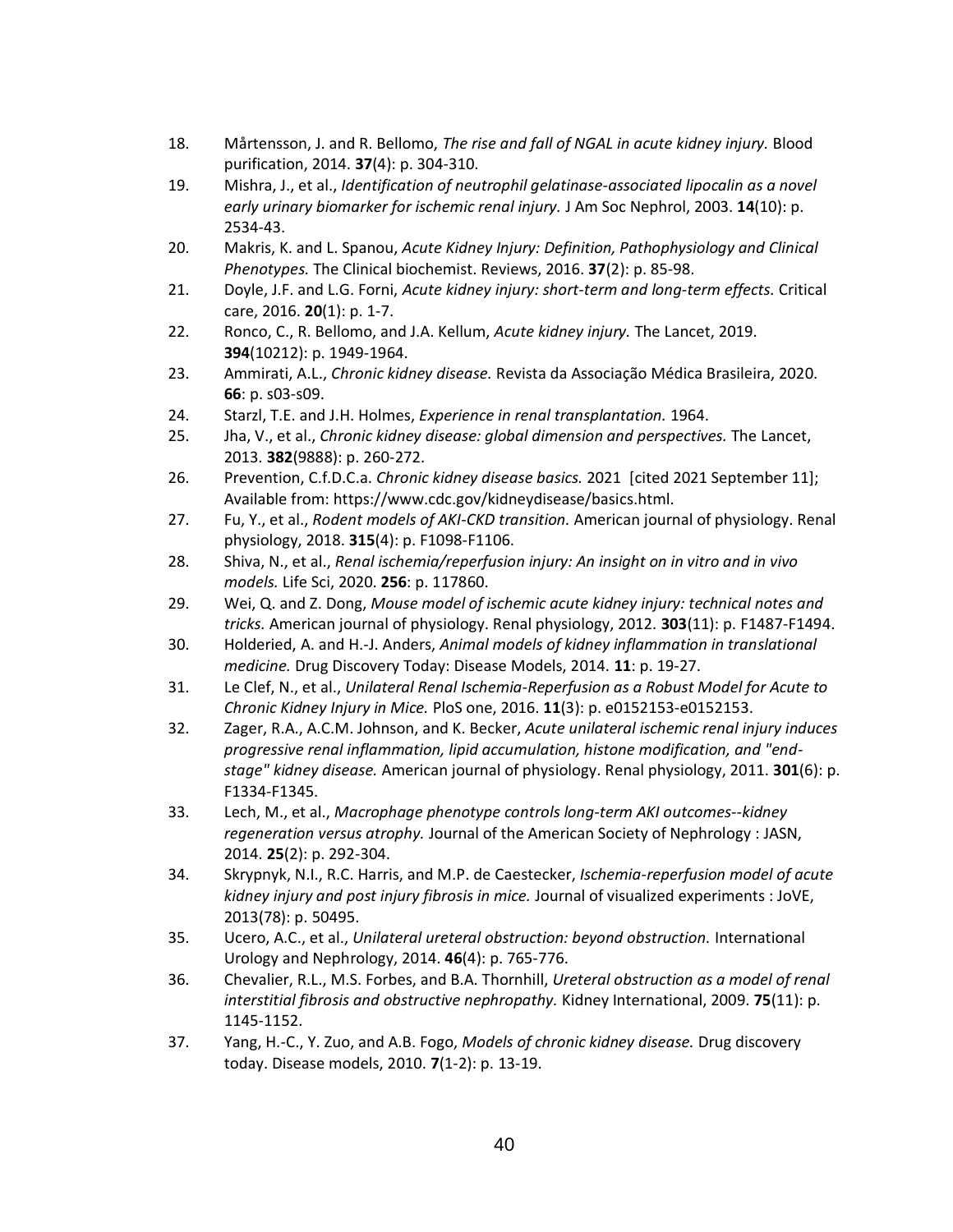- 38. Ayat, K., et al. *The therapeutic approaches of renal recovery after relief of the unilateral ureteral obstruction: A comprehensive review*. Iranian Journal of Basic Medical Sciences. **23**, 1367-1373 DOI: 10.22038/ijbms.2020.41984.9926.
- 39. Faria, J., et al., *Kidney-based in vitro models for drug-induced toxicity testing.* Archives of Toxicology, 2019. **93**(12): p. 3397-3418.
- 40. Miller, R.P., et al., *Mechanisms of Cisplatin nephrotoxicity.* Toxins, 2010. **2**(11): p. 2490- 2518.
- 41. Sears, S. and L. Siskind, *Potential Therapeutic Targets for Cisplatin-Induced Kidney Injury: Lessons from Other Models of AKI and Fibrosis.* J Am Soc Nephrol, 2021.
- 42. Sharp, C.N., et al., *Subclinical kidney injury induced by repeated cisplatin administration results in progressive chronic kidney disease.* Am J Physiol Renal Physiol, 2018. **315**(1): p. F161-f172.
- 43. Chen, W.-Y., et al., *Cisplatin Nephrotoxicity Might Have a Sex Difference. An analysis Based on Women's Sex Hormone Changes.* Journal of Cancer, 2017. **8**(19): p. 3939-3944.
- 44. Skrypnyk, N.I., et al., *Bridging translation for acute kidney injury with better preclinical modeling of human disease.* American journal of physiology. Renal physiology, 2016. **310**(10): p. F972-F984.
- 45. Sharp, C.N. and L.J. Siskind, *Developing better mouse models to study cisplatin-induced kidney injury.* American journal of physiology. Renal physiology, 2017. **313**(4): p. F835- F841.
- 46. Pabla, N., et al., *Inhibition of PKCδ reduces cisplatin-induced nephrotoxicity without blocking chemotherapeutic efficacy in mouse models of cancer.* The Journal of clinical investigation, 2011. **121**(7): p. 2709-2722.
- 47. Jadhav, S. and M.L. Greenberg, *Harnessing the power of yeast to elucidate the role of sphingolipids in metabolic and signaling processes pertinent to psychiatric disorders.* Clinical lipidology, 2014. **9**(5): p. 533-551.
- 48. Gault, C.R., L.M. Obeid, and Y.A. Hannun, *An overview of sphingolipid metabolism: from synthesis to breakdown.* Adv Exp Med Biol, 2010. **688**: p. 1-23.
- 49. Shayman, J.A. and N.S. Radin, *Structure and function of renal glycosphingolipids.* Am J Physiol, 1991. **260**(3 Pt 2): p. F291-302.
- 50. Young, M.M. and H.-G. Wang, *Sphingolipids as Regulators of Autophagy and Endocytic Trafficking.* Sphingolipids in Cancer, 2018. **140**: p. 27-60.
- 51. Abou Daher, A., et al., *Translational aspects of sphingolipid metabolism in renal disorders.* International journal of molecular sciences, 2017. **18**(12): p. 2528.
- 52. Shamseddine, A.A., M.V. Airola, and Y.A. Hannun, *Roles and regulation of neutral sphingomyelinase-2 in cellular and pathological processes.* Advances in Biological Regulation, 2015. **57**: p. 24-41.
- 53. Hernandez-Corbacho, M.J., et al., *Accumulation of long-chain glycosphingolipids during aging is prevented by caloric restriction.* PLoS One, 2011. **6**(6): p. e20411.
- 54. Raza, Z., U. Saleem, and Z. Naureen, *Sphingosine 1-phosphate signaling in ischemia and reperfusion injury.* Prostaglandins Other Lipid Mediat, 2020. **149**: p. 106436.
- 55. Kusch, A., et al., *Novel signalling mechanisms and targets in renal ischaemia and reperfusion injury.* Acta Physiol (Oxf), 2013. **208**(1): p. 25-40.
- 56. Sattar, R.S.A., et al., *S1P signaling, its interactions and cross-talks with other partners and therapeutic importance in colorectal cancer.* Cell Signal, 2021. **86**: p. 110080.
- 57. Hait, N.C. and A. Maiti, *The Role of Sphingosine-1-Phosphate and Ceramide-1-Phosphate in Inflammation and Cancer.* Mediators Inflamm, 2017. **2017**: p. 4806541.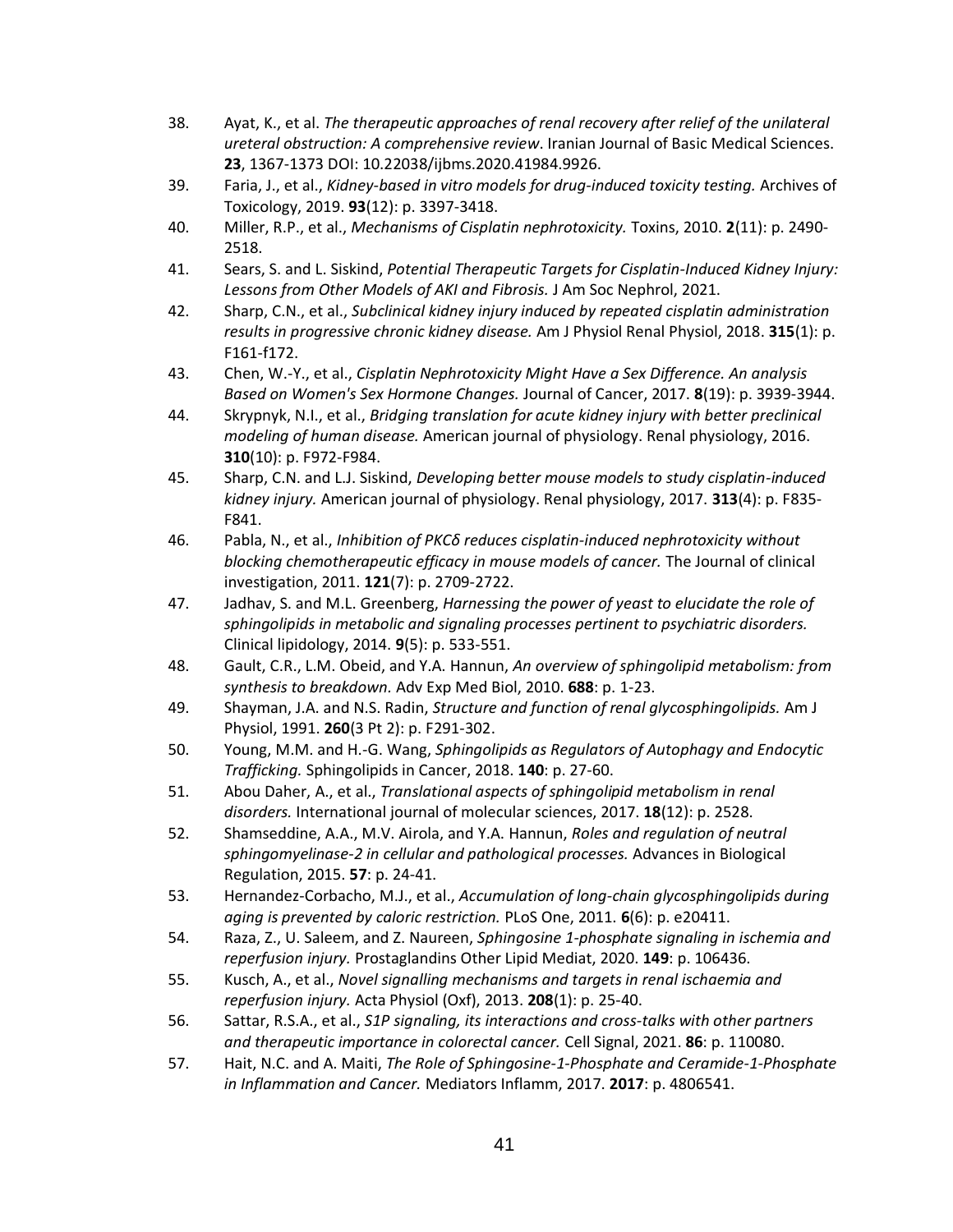- 58. Zhang, X., J.K. Ritter, and N. Li, *Sphingosine-1-phosphate pathway in renal fibrosis.* American journal of physiology. Renal physiology, 2018. **315**(4): p. F752-F756.
- 59. Park, S.-J. and D.-S. Im, *Sphingosine 1-Phosphate Receptor Modulators and Drug Discovery.* Biomolecules & therapeutics, 2017. **25**(1): p. 80-90.
- 60. Suleiman, M., et al., *FTY720 prevents renal T-cell infiltration after ischemia/reperfusion injury.* Transplant Proc, 2005. **37**(1): p. 373-4.
- 61. Perry, H.M., et al., *Endothelial Sphingosine 1*‑*Phosphate Receptor*‑*1 Mediates Protection and Recovery from Acute Kidney Injury.* J Am Soc Nephrol, 2016. **27**(11): p. 3383-3393.
- 62. Bajwa, A., et al., *Activation of sphingosine-1-phosphate 1 receptor in the proximal tubule protects against ischemia-reperfusion injury.* Journal of the American Society of Nephrology : JASN, 2010. **21**(6): p. 955-965.
- 63. Huwiler, A. and J. Pfeilschifter, *New players on the center stage: sphingosine 1 phosphate and its receptors as drug targets.* Biochemical pharmacology, 2008. **75**(10): p. 1893-900.
- 64. Bajwa, A., et al., *Sphingosine 1-phosphate receptor-1 enhances mitochondrial function and reduces cisplatin-induced tubule injury.* Journal of the American Society of Nephrology : JASN, 2015. **26**(4): p. 908-925.
- 65. Drexler, Y., et al., *Sphingosine-1-Phosphate Metabolism and Signaling in Kidney Diseases.* Journal of the American Society of Nephrology : JASN, 2021. **32**(1): p. 9-31.
- 66. Park, S.W., et al., *Inhibition of sphingosine 1-phosphate receptor 2 protects against renal ischemia-reperfusion injury.* Journal of the American Society of Nephrology : JASN, 2012. **23**(2): p. 266-280.
- 67. Liu, N., et al., *Suramin inhibits renal fibrosis in chronic kidney disease.* J Am Soc Nephrol, 2011. **22**(6): p. 1064-75.
- 68. Dupre, T.V., et al., *Suramin protects from cisplatin-induced acute kidney injury.* Am J Physiol Renal Physiol, 2016. **310**(3): p. F248-58.
- 69. Bajwa, A., et al., *Dendritic cell sphingosine 1-phosphate receptor-3 regulates Th1-Th2 polarity in kidney ischemia-reperfusion injury.* J Immunol, 2012. **189**(5): p. 2584-96.
- 70. Yuan, Y., et al., *Structures of signaling complexes of lipid receptors S1PR1 and S1PR5 reveal mechanisms of activation and drug recognition.* Cell research, 2021: p. 1-12.
- 71. McGowan, E.M., et al., *Targeting the SphK-S1P-SIPR Pathway as a Potential Therapeutic Approach for COVID-19.* International journal of molecular sciences, 2020. **21**(19): p. 7189.
- 72. Pan, S., et al., *Discovery of BAF312 (Siponimod), a Potent and Selective S1P Receptor Modulator.* ACS Med Chem Lett, 2013. **4**(3): p. 333-7.
- 73. Hanson, M.A., et al., *Crystal structure of a lipid G protein-coupled receptor.* Science (New York, N.Y.), 2012. **335**(6070): p. 851-855.
- 74. Gupta, P., et al., *Targeting the Sphingosine Kinase/Sphingosine-1-Phosphate Signaling Axis in Drug Discovery for Cancer Therapy.* Cancers, 2021. **13**(8): p. 1898.